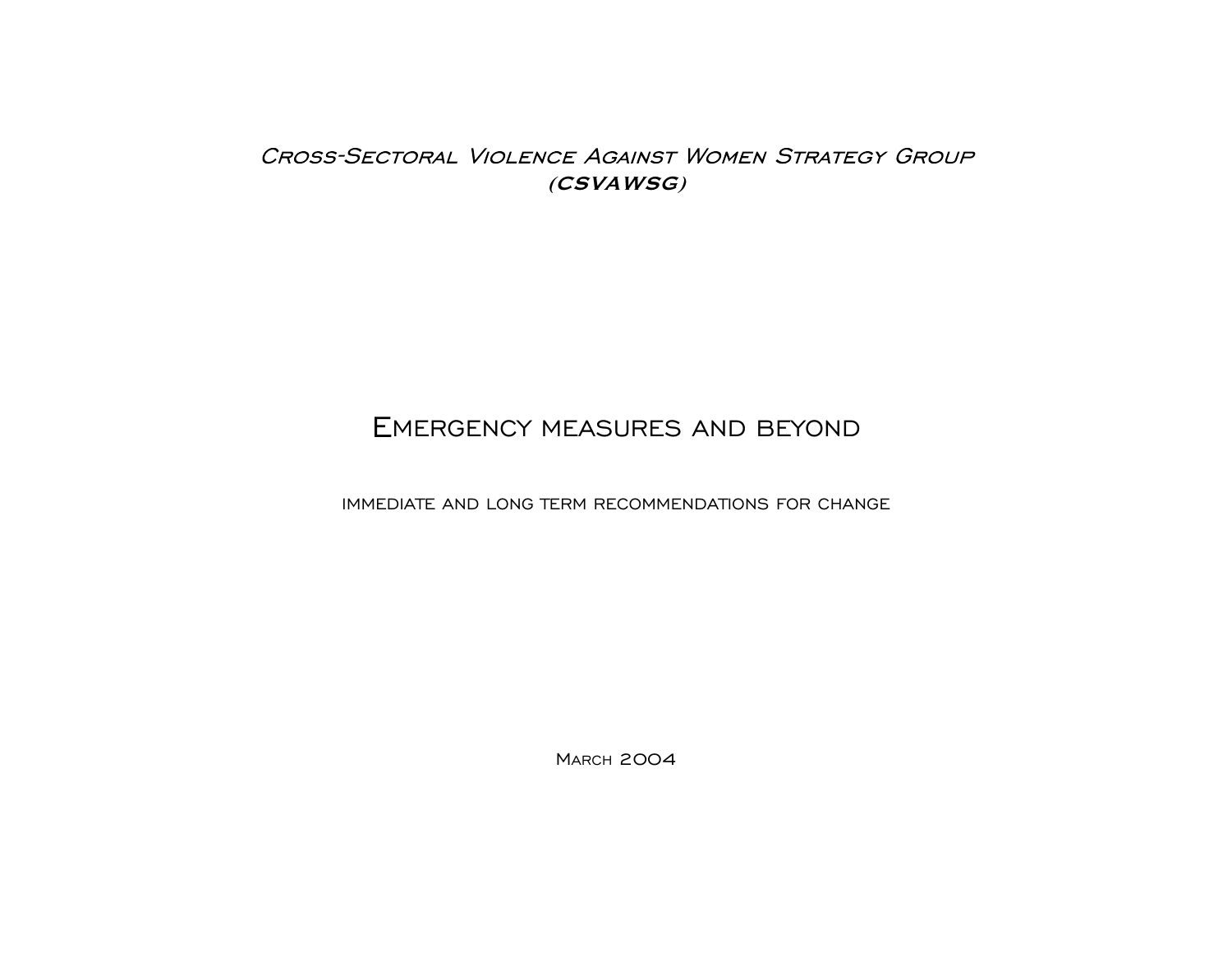# **Table of Contents**

| $\mathbf{I}$<br>Photo: Declaration of Commitment signed by the Hon. Dalton McGuinty Leader of the Liberal Opposition |  |
|----------------------------------------------------------------------------------------------------------------------|--|
| Party in the Fall of 2000                                                                                            |  |
|                                                                                                                      |  |
|                                                                                                                      |  |
|                                                                                                                      |  |
|                                                                                                                      |  |
|                                                                                                                      |  |
|                                                                                                                      |  |
|                                                                                                                      |  |
|                                                                                                                      |  |
|                                                                                                                      |  |
|                                                                                                                      |  |
|                                                                                                                      |  |
|                                                                                                                      |  |
|                                                                                                                      |  |
| <b>Why Cross-Sectoral? Cross Regional?</b><br>$\mathbf{I}$                                                           |  |
| III                                                                                                                  |  |
|                                                                                                                      |  |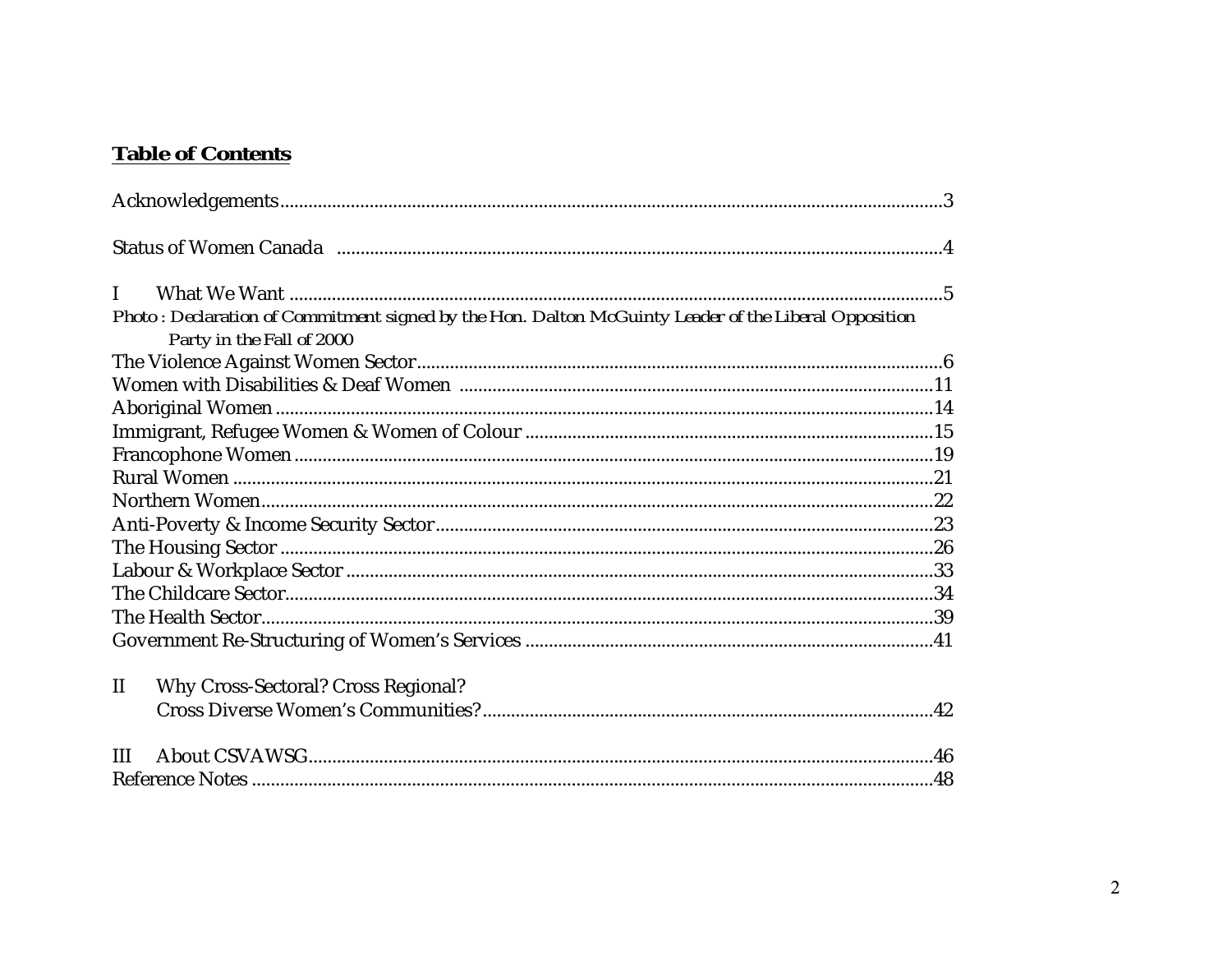#### **ACKNOWLEDGEMENTS**

This report was prepared by Doris Rajan, Coordinator, Cross-Sectoral Violence Against Women Strategy Group, through the collaboration and compilation of writings of the following women:

> Debbie BallDenise BrownPam ChurchillCindy Cowan Pam CrossMiriam EdelsonTekla Henderson Beth JordanPauline Kajiura Rabia KhedrPunam KhoslaWendy Komiotis Barb MacQuarrie Tracy Malki Eileen MorrowFran OdetteMarilyn Oladimeji Marianne ParkRhonda Roffey Carrol-Anne Sceviour Ghislaine SiroisLucya Spencer Sangeeta Subramanian Esther TharaoJacqueline Thompson Leni UntinenAnna Willats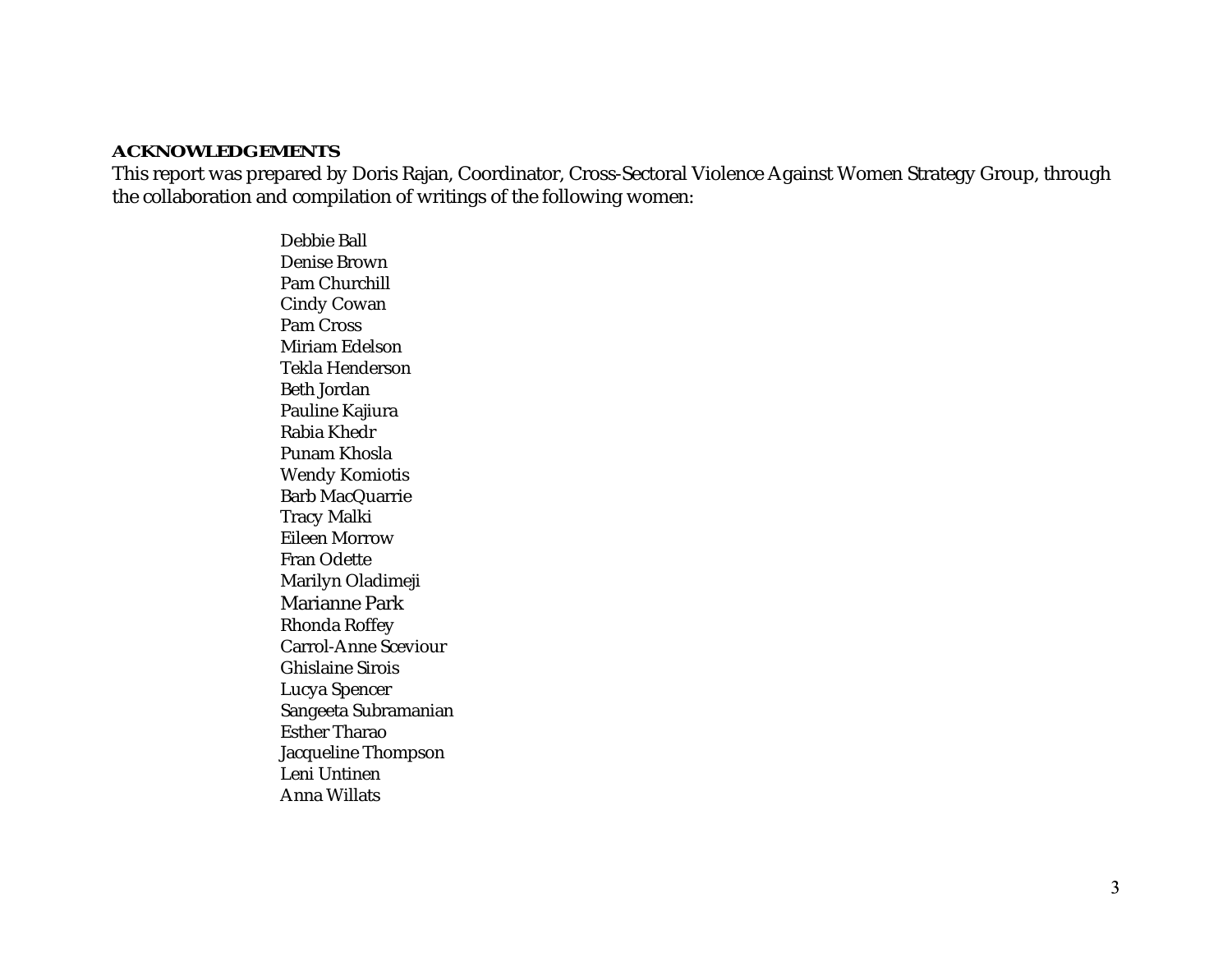**WE GRATEFULLY ACKNOWLEDGE THE GENEROUS FINANCIAL CONTRIBUTION OF STATUS OF WOMEN CANADA IN MAKING THIS REPORT POSSIBLE.**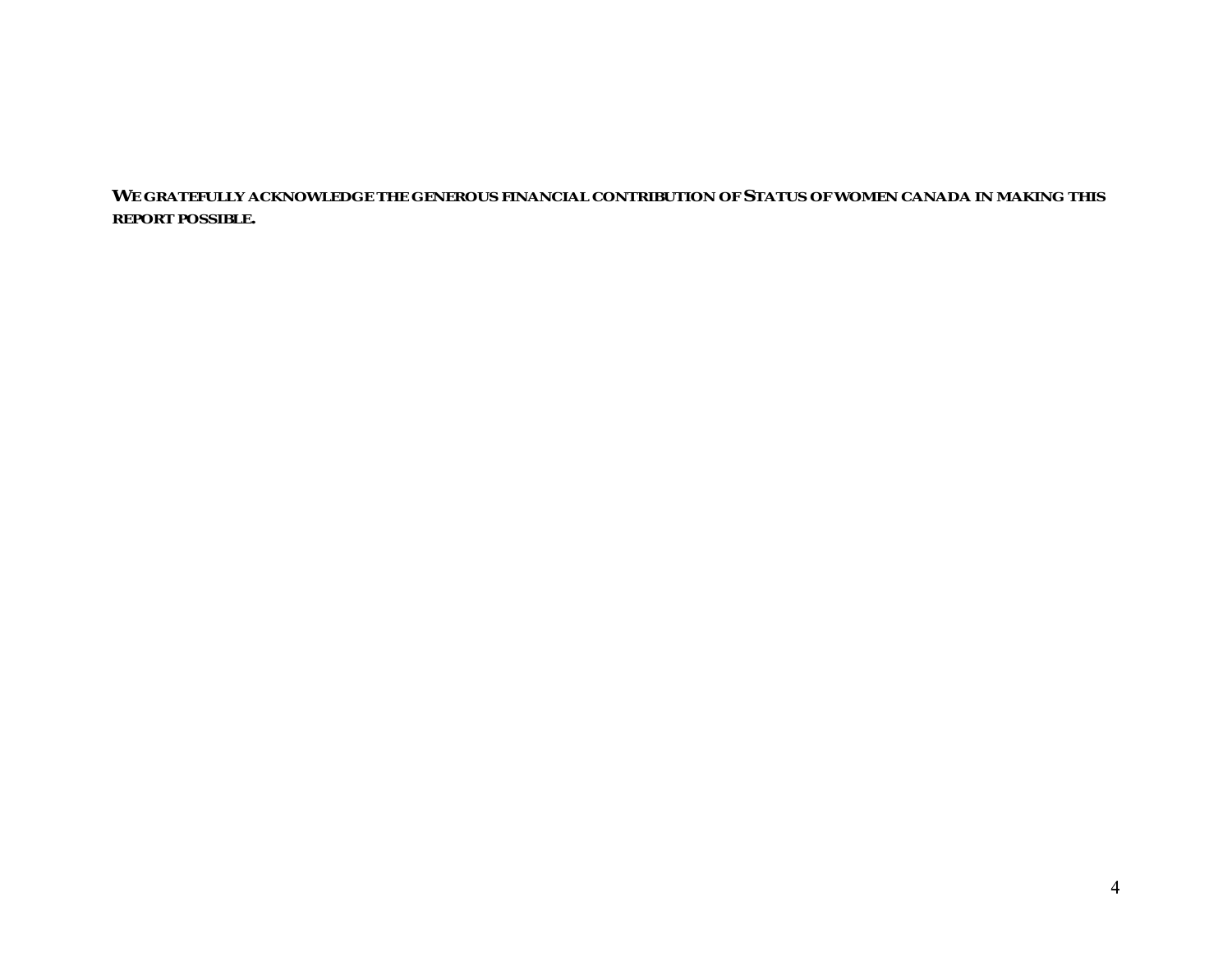The *Cross-Sectoral Violence Against Women Strategy Group (CSVAWSG)* is working towards the eradication of violence against women in Ontario. Broad social policy and program reform is essential in order for women to achieve the social, political and economic justice that will end the violence in their lives. We have brought representatives from all the relevant sectors, women's communities, and regions of Ontario together to collectively develop a long term approach to addressing the issue of violence against women.

In the fall of 2000 the Liberal opposition party was vocal and passionate in its support of the Cross-Sectoral Violence Against Women Strategy Group's Emergency Measures document. Dalton McGuinty officially signed the Declaration of Commitment, shown below, and we now demand the government take action to move forward on these recommendations.

**Tom --- The Image would go here**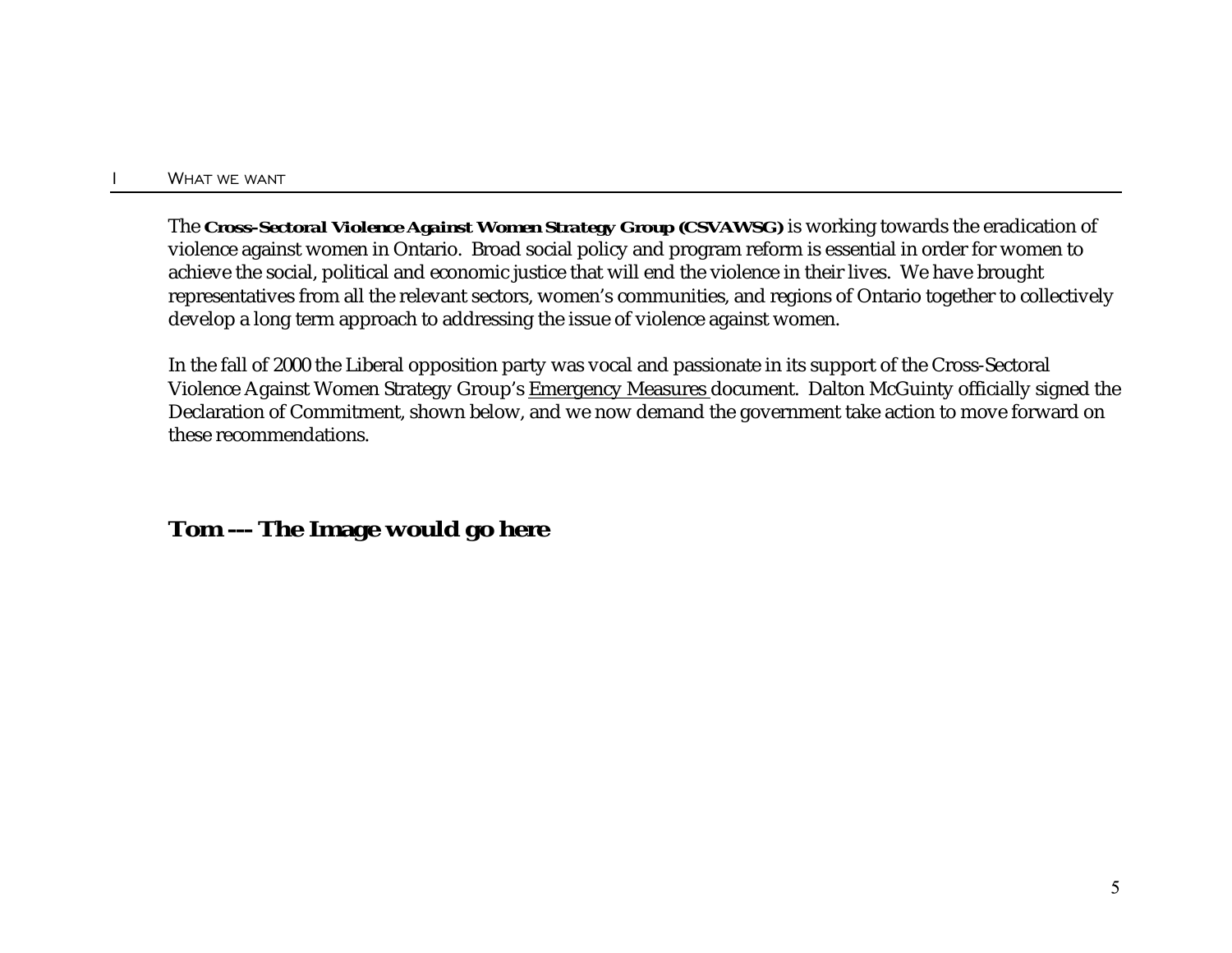**Here are our recommendations:**

*The Violence Against Women Sector*

#### **Emergency Services**

- **\*** Allocate \$15 million in annualized funds to independent community-based women's shelters, including those not currently funded by the MCSS. Immediate core/base funding increase for emergency women's shelters in Ontario for all operational programs such as shelter operations, outreach, Transitional Support Program, counselling and prevention programs, crisis lines, administration, transportation dollars etc.
- Allocate funding to those communities where there is a documented urgent need for additional shelter beds. Increase VAW shelter beds to recognize that many women are homeless due to the violence they have experienced.
- $\clubsuit$  Provide core funding for the province-wide Assaulted Women's Helpline. Currently the provincial helpline is in its third year of a 5 year pilot funding. The critical demand and usage of this service requires ongoing operational core funding
- $\ddot{\ast}$  Implement an immediate review of shelter funding as recommended in the Arlene May Inquest Report and as per recommendation number 38 of the Gillian Hadley Inquest Report, (Hadley Inquest Jury Recommendations, Ontario Women's Justice Network, February 20, 2002 and Arlene May Coroner's Inquest, Jury's Verdict and Recommendations, Ontario Women's Justice Network, July 1998)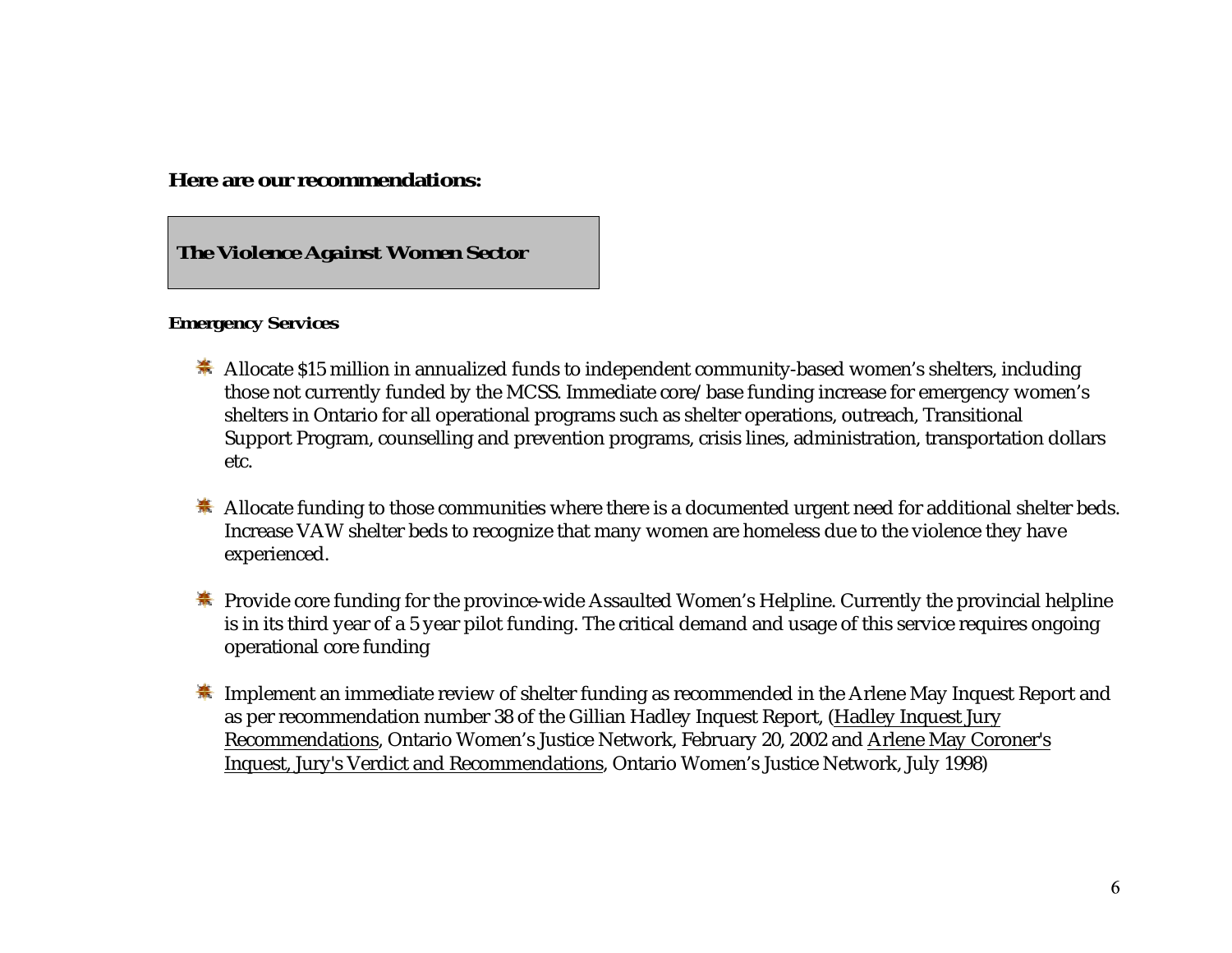- Allocate \$3,360,000.00 in annualized funds to Second Stage Housing Programs via Ontario Ministry of Community and Social Services. Second stage housing is needed as a critical bridge to safety for those women and their children who return to abusive situations because no housing options existed for them.
- **EXECUTE:** Reinstate the 5% cut to rape crisis centre funding and make provision for annualized increases in core funding to these agencies
- Fund one community outreach worker per rape crisis centre
- Fund advocates and counsellors within rape crisis centres to provide support and help navigating complaint processes for women who are sexually harassed in the workplace
- $*$  Transfer money from the Victims' Justice Fund to independent, community-based women's programs that provide services for abused women
- $\ddot{\ast}$  Eliminate the gender neutral premise of the existing Supervised Access Programs and replace it with a mandate that acknowledges the dynamics of violence against women by male partners
- **养** Repay shelters and rape crisis centres for Pay Equity disbursements taken from operational budgets from 1998-2003

#### **Community & Neighbourhood Supports**

- $\ddot{\mathbf{\ast}}$  Grant funding for women's neighbourhood & advocacy groups Toronto Women's Network
- **Reinstate funding to Ontario Association of Interval and Transition Houses (OAITH)**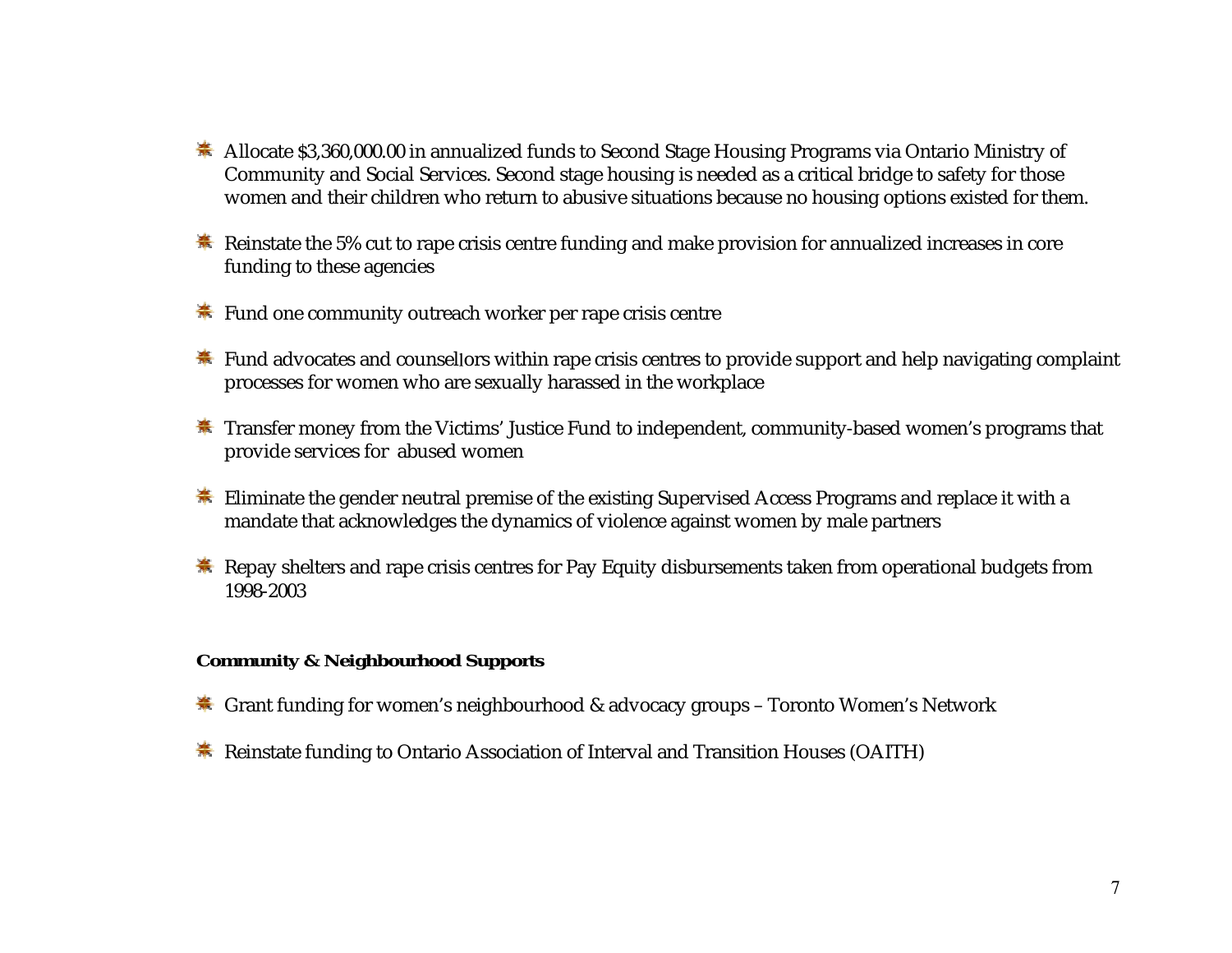- $\ddot{\ast}$  Funding to province-wide women's anti-violence advocacy groups like the Ontario Coalition of Rape Crisis Centres (OCRCC)
- Stable funding support to Women's Centre i.e. North York Women's Centre
- Stable funding should be made available to settlement services, ethno-specific agencies, and immigrant women 's centres and services, i.e. South Asian Women's Centre in Toronto and Immigrant Women's Services Ottawa.

#### **Legal Reforms and Services**

- **EXTED** Increase family legal aid to cover all matters relevant to separation and divorce, including supports such as language interpretation, etc. for abused women dealing with Family Court matters. Duty Counsel is not an appropriate service for provision of legal representation in family law matters involving violence against women.
- **EX** Provide funding at the level needed for cultural, deaf and American Sign Language (ASL) interpretation in Family Court as per the current provisions for criminal and immigration courts
- **Extend Legal Aid coverage for abused women to include divorce and all property matters**
- **\*** Provide Legal Aid to women who are victim witnesses in criminal cases, enabling them to obtain independent legal counsel
- **\*** Provide Legal Aid funding or legal representation to women filing complaints about harassment in the workplace to Ontario Human Rights Commission and other avenues of redress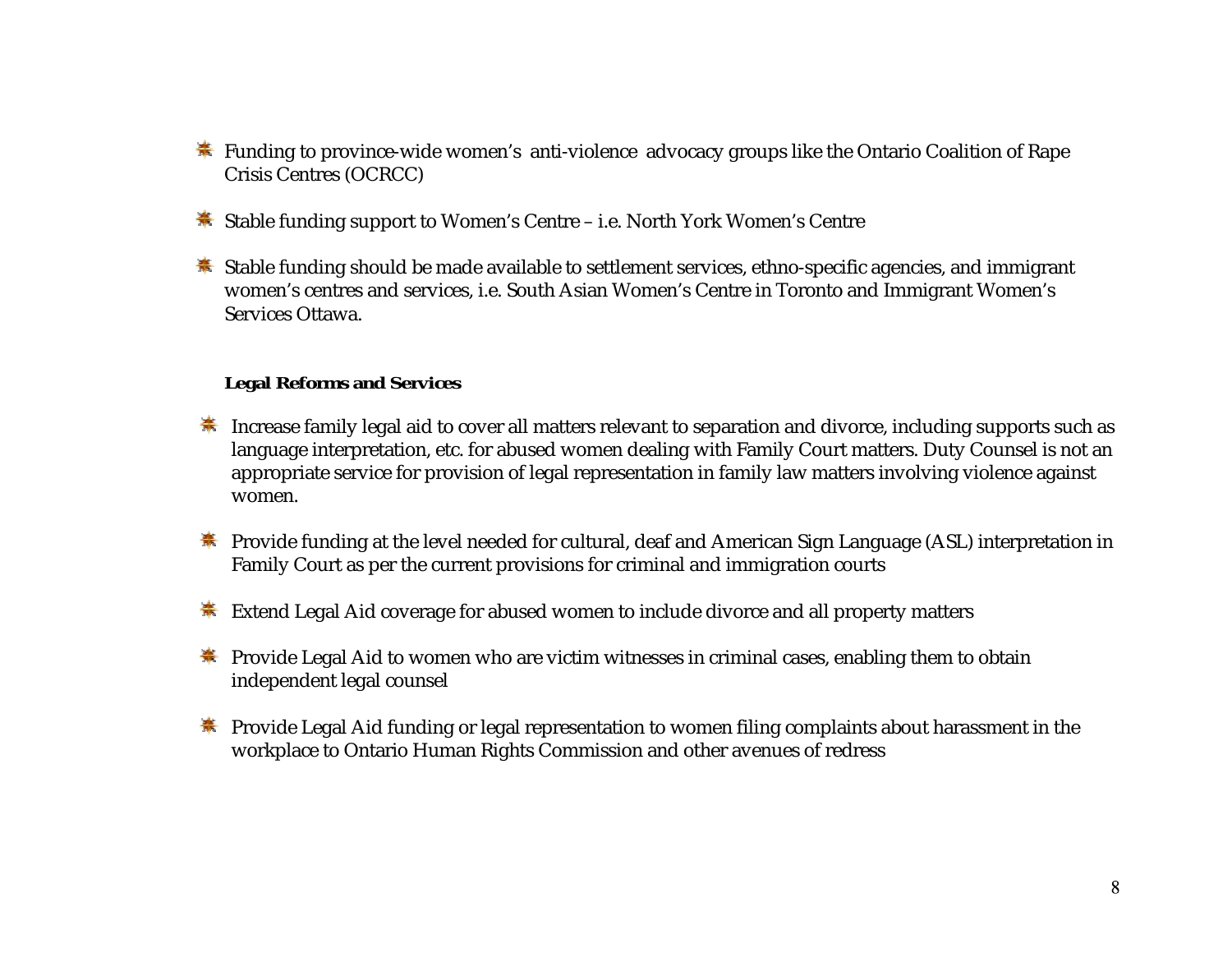### **Criminal Law Reforms**

- **Ensure that Risk Assessments are conducted, and the offender's previous history of violence must be** completed and on file, before first bail hearings for abusers
- We support the following recommendations related to issues of bail as per the Hadley Inquest Jury, (Hadley Inquest Jury Recommendations, Ontario Women's Justice Network, February 20, 2002; Sections 14-17):
	- $\triangleright$  We recommend that if complainant can show the court reasons why their safety is or would be in jeopardy, bail should be withheld.
	- $\triangleright$  We recommend that the accused who breaches any bail condition be held in custody until trial.
	- $\triangleright$   $\;$  We recommend that the Ministry of the Attorney General conduct a review of the surety system with a view to making improvements that would provide for the safety of women and children in domestic violence cases and create consequences for sureties who fail to comply with supervision responsibilities.
	- We recommend that the Ministry of the Attorney General develop a brochure, to be distributed in court, outlining the role and responsibilities of a surety.
	- $\ddot{\mathbf{\ast}}$  We support the recommendation as per the Arlene May Coroner's Inquest, which states : Crown Attomeys should be requesting consideration of Section 7 and Section 15 Charter Rights - the right to life, liberty and personal security as well as equality rights in cases of domestic violence, in addition to the rights of the accused before determining orders of bail release, bail conditions or any other court order. (Arlene May Coroner's Inquest Jury's Verdict and Recommendations, Ontario Women's Justice Network, July 1998; Sections 14-17).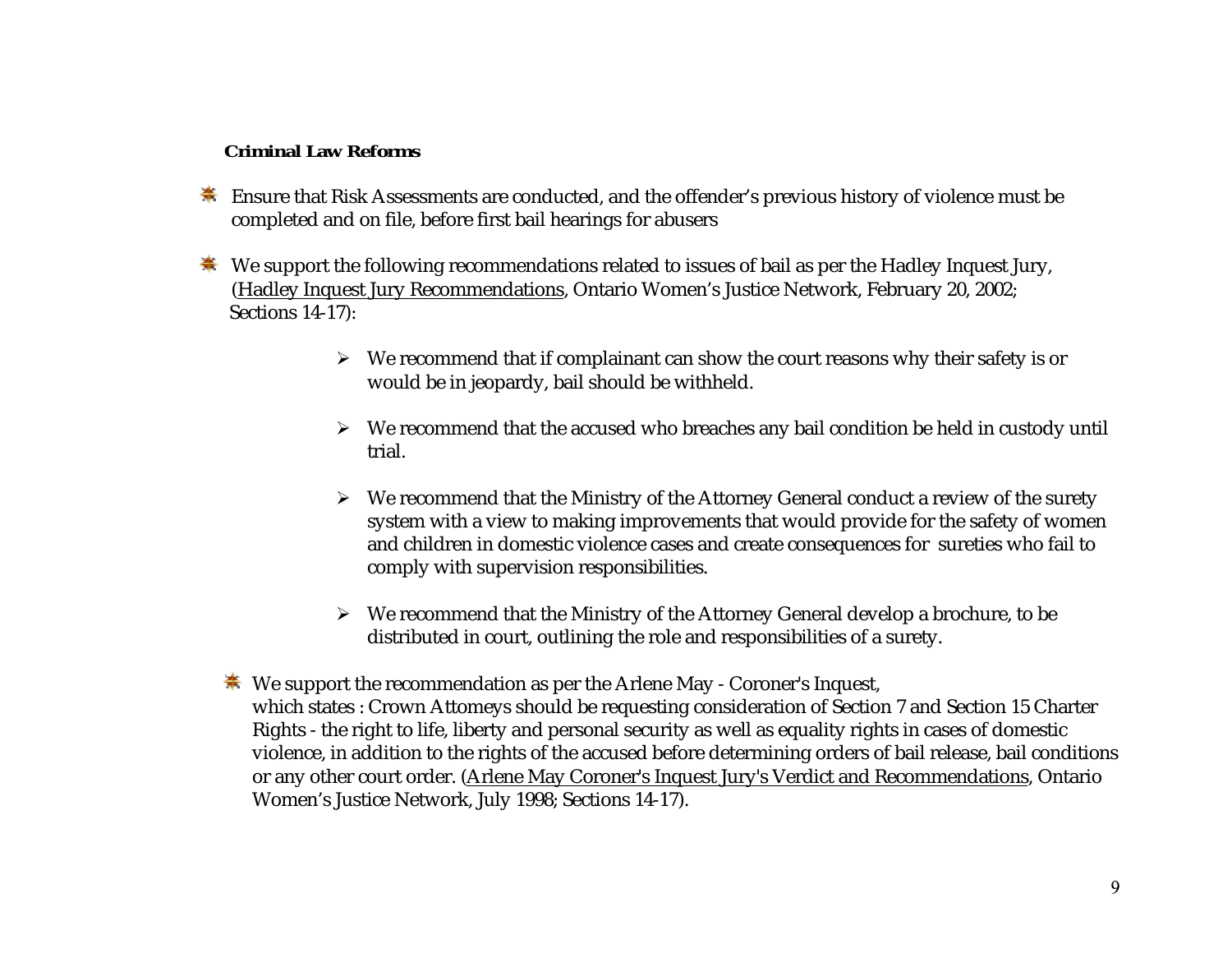**K** Mandatory training of judges in the dynamics of woman abuse by women advocates

### **Family Law Reforms**

- **K** Implement a policy of no use of mediation where there is evidence of past or present abuse. There can be no negative judicial inference when women decline mediation due to safety concerns
- $\ddot{\textbf{*}}$  Increase the availability of supervised access exchanges to ensure they are available to all women who have safety concerns. Improve supervised access so that fathers and children can have safe, meaningful visits with supervisors that are appropriately trained and consistent in their practices
- **K** Implement the family law recommendations of the Arlene May Inquest (Arlene May Coroner's Inquest Jury's Verdict and Recommendations, Ontario Women's Justice Network, July 1998)
- **EXTED** Implement a mechanism to track the impact of new child welfare legislation and practices on abused women and child witnesses of violence and conduct an evaluation of the new legislation and ensuing practices, using an integrated feminist analysis

Information in this section references the document: Emergency Measures for Women and Children In the Fall 2000 Legislative Session, written by Pam Cross, Punam Khosla, and Beth Jordan.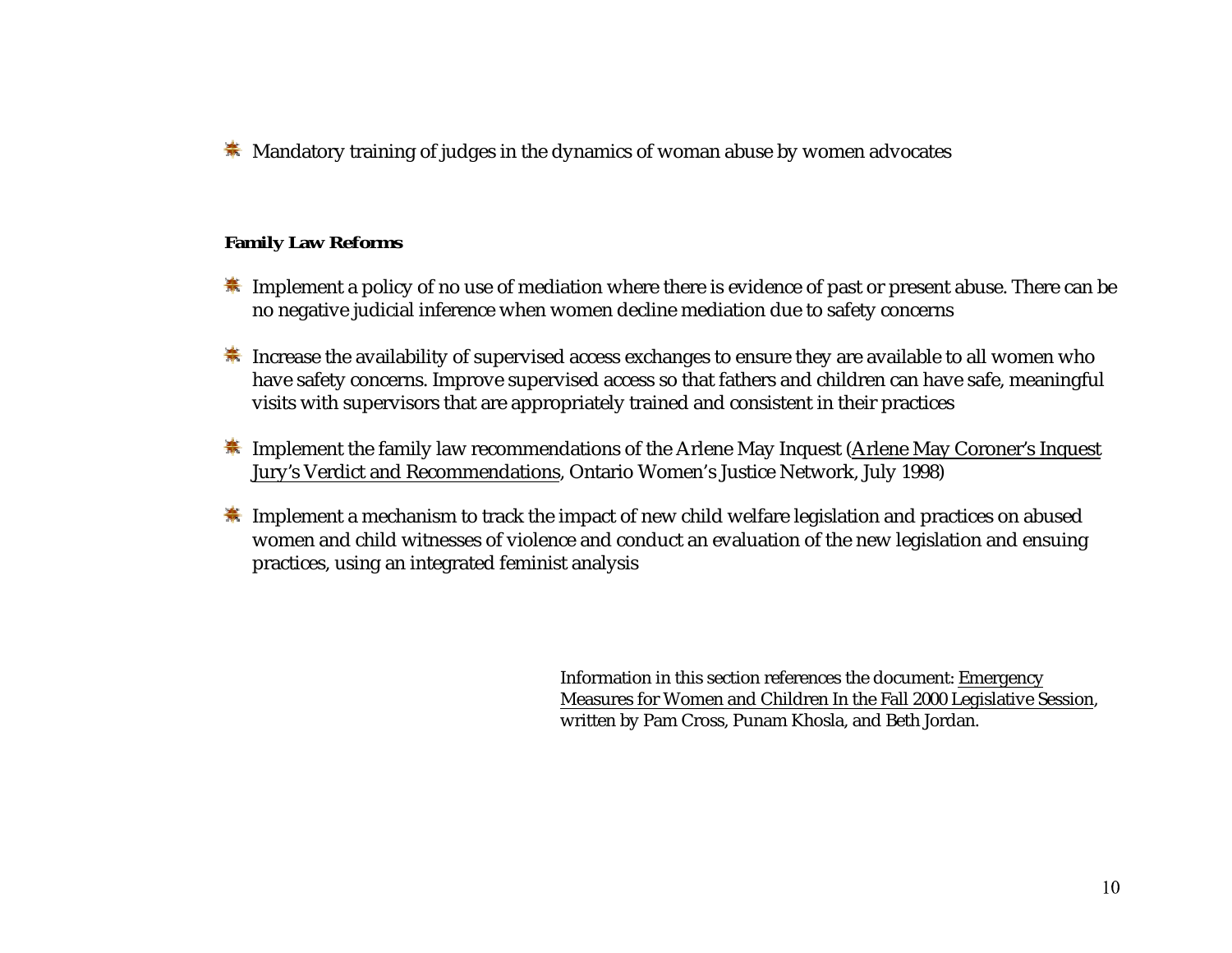### *Women with Disabilities and Deaf Women*

- **K** Include American Sign Language (ASL) Interpreters and Deaf interpreters in the provincially funded Cultural Interpreter Program as they are providing a needed service and, under the ''duty to accommodate'' as per the Eldridge Decision are mandated to respond to emergency related calls from woman abuse services for persons who are Deaf. This includes responding to emergency interpretation requests on behalf of Deaf women fleeing violence and abuse. (Policy & Guidelines on Disability & The Duty to Accommodate, Ontario Human Rights Commission, November 23, 2000).
- **All staff working in any disability related government sponsored program should receive extensive training on issues related to violence against women given the prevalence and incidence among women living with disabilities and Deaf women.** This should include interministerial training both at the provincial level and for municipal service providers. Training would increase awareness and disseminate relevant information relating to violence and abuse to the following groups: women with disabilities/Deaf women, family members, women and disability/Deaf organizations, private and public caregiver agencies, law enforcement and justice departments, medical and counselling professionals and agencies, and all levels of government services departments.
- $\ddot{\mathbf{\ast}}$  Housing priorities for women fleeing violence/abuse should include the provision of priority **housing for women with disabilities or who have children with disabilities, especially when the women are not able to access shelters in their community.** Currently, accessible, affordable housing is extremely limited and women can wait 5 – 10 years on waiting lists to get an accessible apartment. Fleeing from the abusive situation and finding a safe, accessible place is often not an option for women living with disabilities and/or for women who have children living with disabilities. Women with disabilities who require attendant services may remain in the relationship where the abuser is her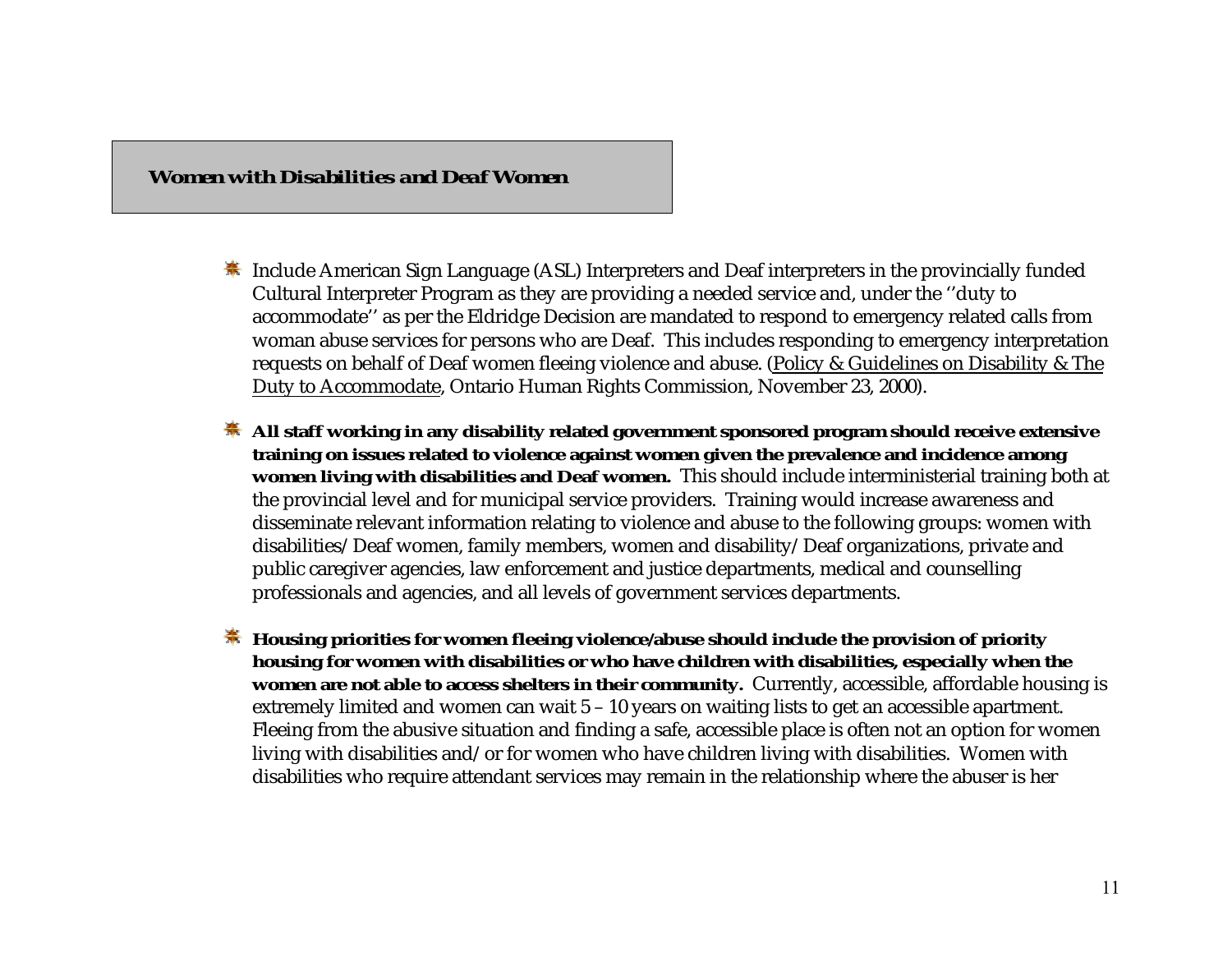primary caregiver for fear of being institutionalized or for fear of having to move out of her community to a location where more services cannot be accessed, leaving her without her existing social supports.

- **EXECUTE:** Provide increased provincial funding for Nurturing Assistants for women with disabilities who have **children.** Oftentimes, women with disabilities will stay with the abusive partner if the partner is the primary caregiver of her children. Women with disabilities who have children should have priority status to receive this support so that they can leave and establish themselves and their children in a safe place without worrying about their children being removed from their care.
- **Disability organizations that administer funds for individualized attendant services must work together with provincial funding programs to advocate for and to promote funding agreements, which will allow women with disabilities and their families to make their own choices and allow foradditional hours. (Direct Individualized Funding Agreements and Self Managed Care.)** Collaboration between VAW services and disability organizations are key in order to place more pressure on government to respond. Currently, in Ontario, someone who receives individualized funding for attendant services receives up to 6 hours per day. If a woman requires more hours than what is currently provided through the Direct Funding Agreement, it is possible that her abuser may be providing attendant services in addition to those hours covered by Individualized Funding. Should she decide to leave and go to a shelter or safe place, those hours are portable, however it will be difficult to get supports in place that address additional care needs. Currently these policies restrict a woman's ability to leave if she is dependent upon others for her care.
- While not currently a provision under the Ontarians with Disabilities Act, **provincially funded VAW agencies that want to actively work toward enhancing their programs response to women with disabilities and Deaf women through the removal of barriers, should be fast-tracked through provincial granting** programs. They should receive funding upon completing an accessibility plan, which outlines how the agency will address the removal of barriers as well as be given support in meeting realistic timelines through collaboration with disability/Deaf organizations that can give guidance in removing barriers. The removal of barriers goes beyond physical barriers, but also refers to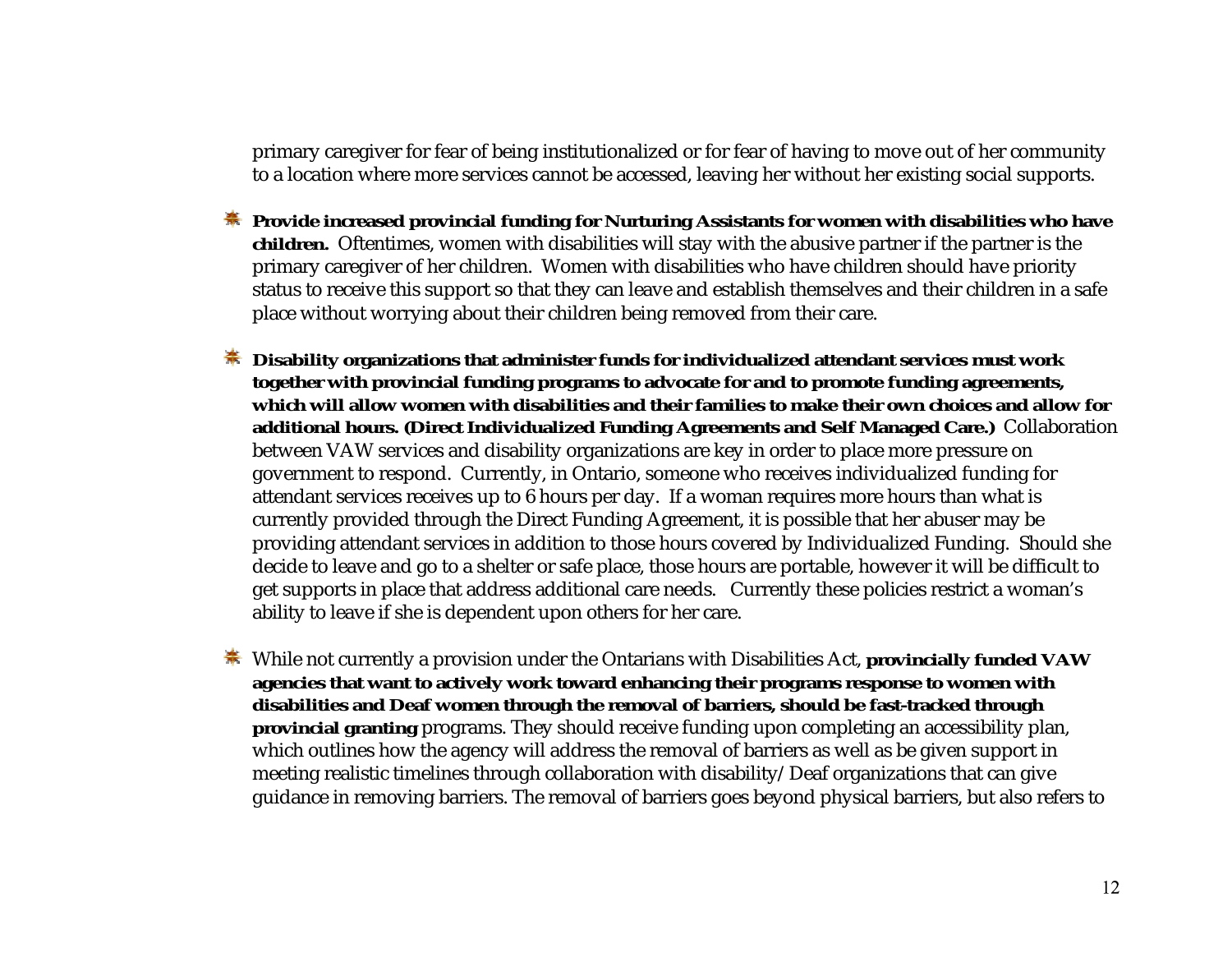barriers created by policies and procedures which could result in the exclusion or limited participation of women with disabilities using their services.

- **Funding levels to income support programs need to be increased to ensure that women leaving abusive relationships can maintain her independence in the community. All provincial and federal income support programs for people with disabilities must reflect indexed cost of living amounts. Financial assistance must not be linked to spousal income. Employment earnings must not negatively affect access to income support. Medical coverage must be separated from income supports.** Given that many women with disabilities experience high rates of unemployment or underemployment, we know current income supports are not sufficient to allow women with disabilities the financial stability and independence they need to remove themselves from abusive situations.
- **EX** Provincial and municipal governments must fund and publicize emergency accessible 24 hour **transportation services for women with disabilities who are victims of abuse.** Existing accessible transportation services are available and can be utilized with little or no additional cost if provisions are made to provide training and to implement a system to respond to emergency calls.
- **Finally, municipal and provincial governments need to provide shelter and second stage housing for women with disabilities who are not able to access shelters in their community or are not able to receive priority housing in their community.** Requests for Proposals should be developed for the building of accessible shelters/second stage housing which includes the provision of the range of services needed to respond to the needs of women who reside there. This would be considered an interim measure until all the shelters and second stage housing units across Ontario are fully accessible. This is in response to the Hadley Inquest where it was revealed that Gillian Hadley had not been able to go to the closest shelter in her community, which was inaccessible as she did not want to leave without her son who had a physical disability. (Hadley Inquest Jury Recommendations, Ontario Women's Justice Network, February 20, 2002).

This section was written by Fran Odette of the Women with Disabilities and Deaf women's program at Education Wife Assault, 2004.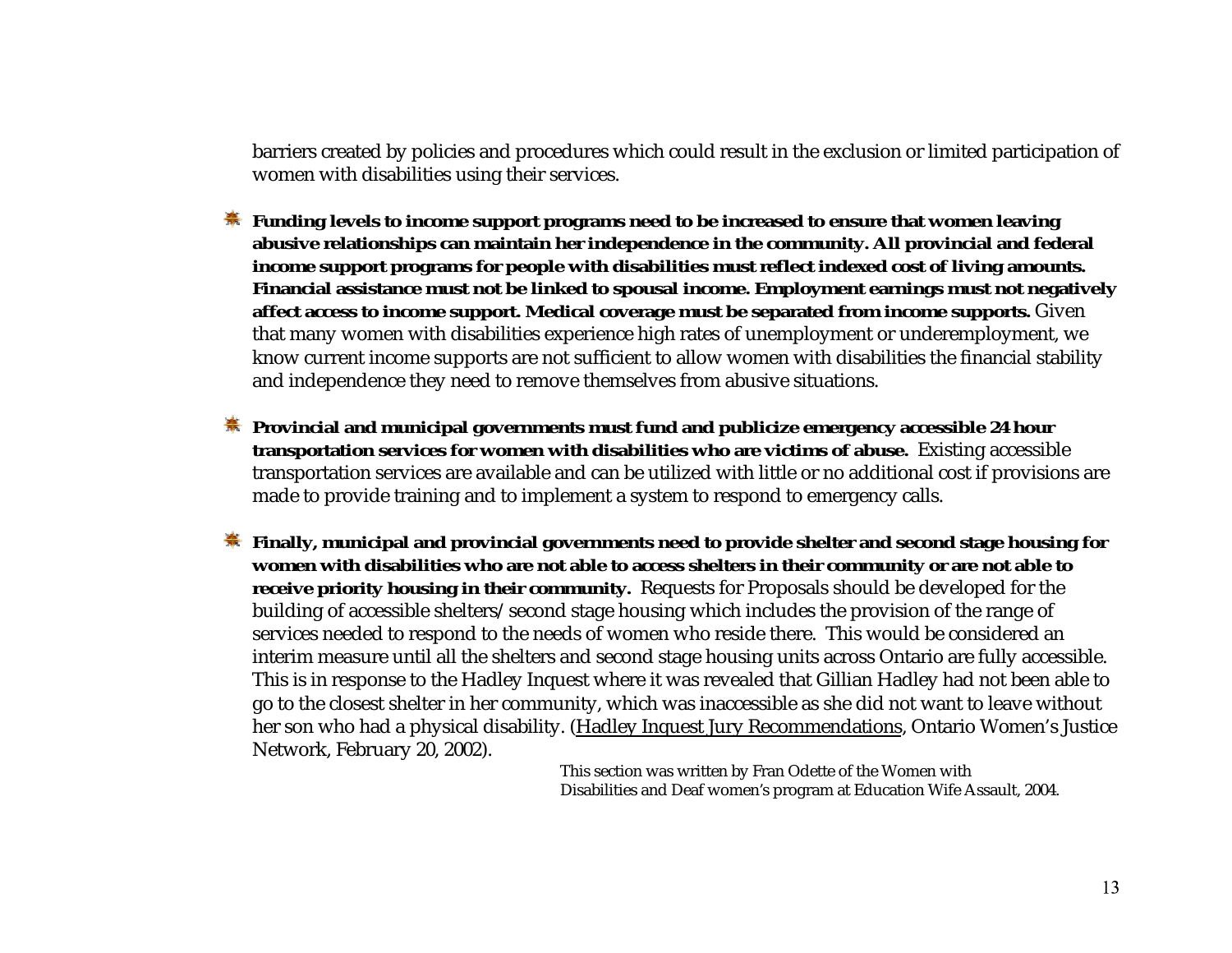## *Aboriginal Women*

- <del>≢</del> Increase funding to Aboriginal Women's Shelters, to provide culturally appropriate services for Aboriginal women and their children (for example Beendigen and Minwashin Lodge) and fund "safe houses" on reserves, which don't have women's shelters
- **K** Increase advocacy services for abused women in Aboriginal Women's Centres
- **K** Increase support services for Aboriginal Women in all communities, including services in aboriginal languages
- Frovide adequate, affordable housing (on and off reserve)
- $\frac{*}{*}$  Decrease CAS intervention. Specifically take measures to stop the rise in incidents where children are being made wards of the court due to changes in the Child and Family Services Act
- $\frac{\textbf{*}}{\textbf{*}}$  Increase representation of Aboriginal women in government and decision-making positions.
- **K** Implement Aboriginal Language services where required

This section was written by Debbie Ball of Faye Peterson House Thunder Bay.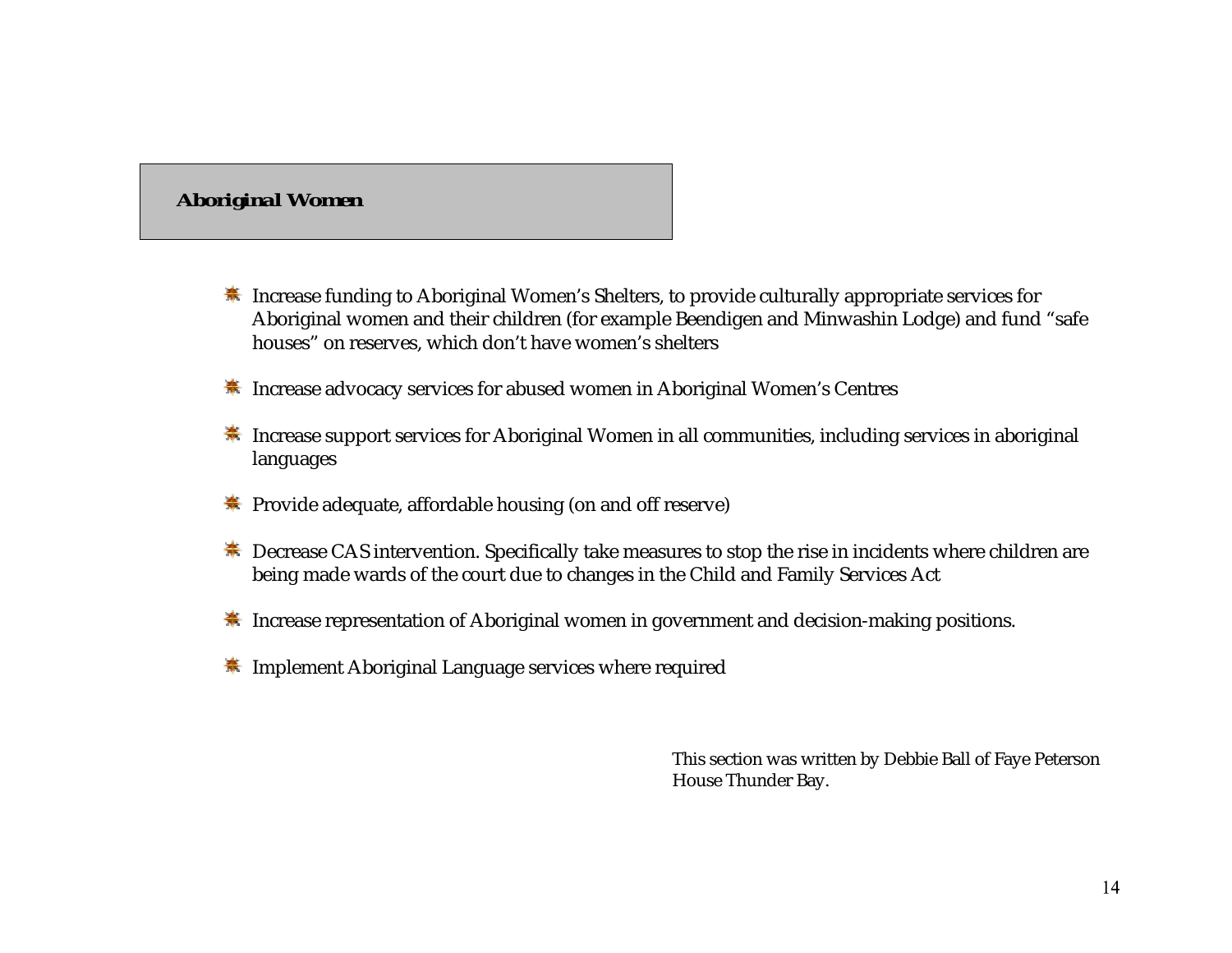*Immigrant, Refugee Women & Women of Colour*

- **EX** Prioritize funding for community-based services and supports for immigrant women's centres and services. Provincial VAW funding\* should also be made available to settlement services and ethnospecific agencies, because:
	- $\triangleright$   $\;$  The first point of entry to the service sector for immigrant, refugee and women of colour who are victims of abuse or war and trauma is most often an immigrant women service and/or a settlement service in the community. While some immigrant women's agencies received funding to provide the required service, it is inadequate, and as a result some of the agencies are forced to spend a considerable amount of their time engaging in fundraising activities. At the same time, funding for settlement services is extremely narrowly focused and thus they are not mandated to serve abused women and their children.

**<sup>\*</sup>** It is important that any organization eligible to receive VAW funding must adhere to the Preamble to the United Nations Declaration on the Elimination of Violence against Women's understanding and analysis. Here it purports that the vast majority of perpetrators of violence against women are men. It states that "violence against women is a manifestation of historically unequal power relations between men and women. Violence is part of a historical process and is not natural or born of biological determinism. The system of male dominance has historical roots and its functions and manifestations change over time." (Preliminary report submitted by the Special Rapporteur on violence against women. United Nations 22 November 1994). In this context then, violence against women is an issue of power and control and arises from the oppression of women and is related to the "socialization of individuals, and the nature of economic and social exploitation." (Preliminary report submitted by the Special Rapporteur on violence against women. United Nations 22 November 1994). In addition the power relations analysis understands how the experience of violence is compounded when other marginalized statuses, such as race, ethnicity, sexual orientation, income, single motherhood, disability, etc., intersect.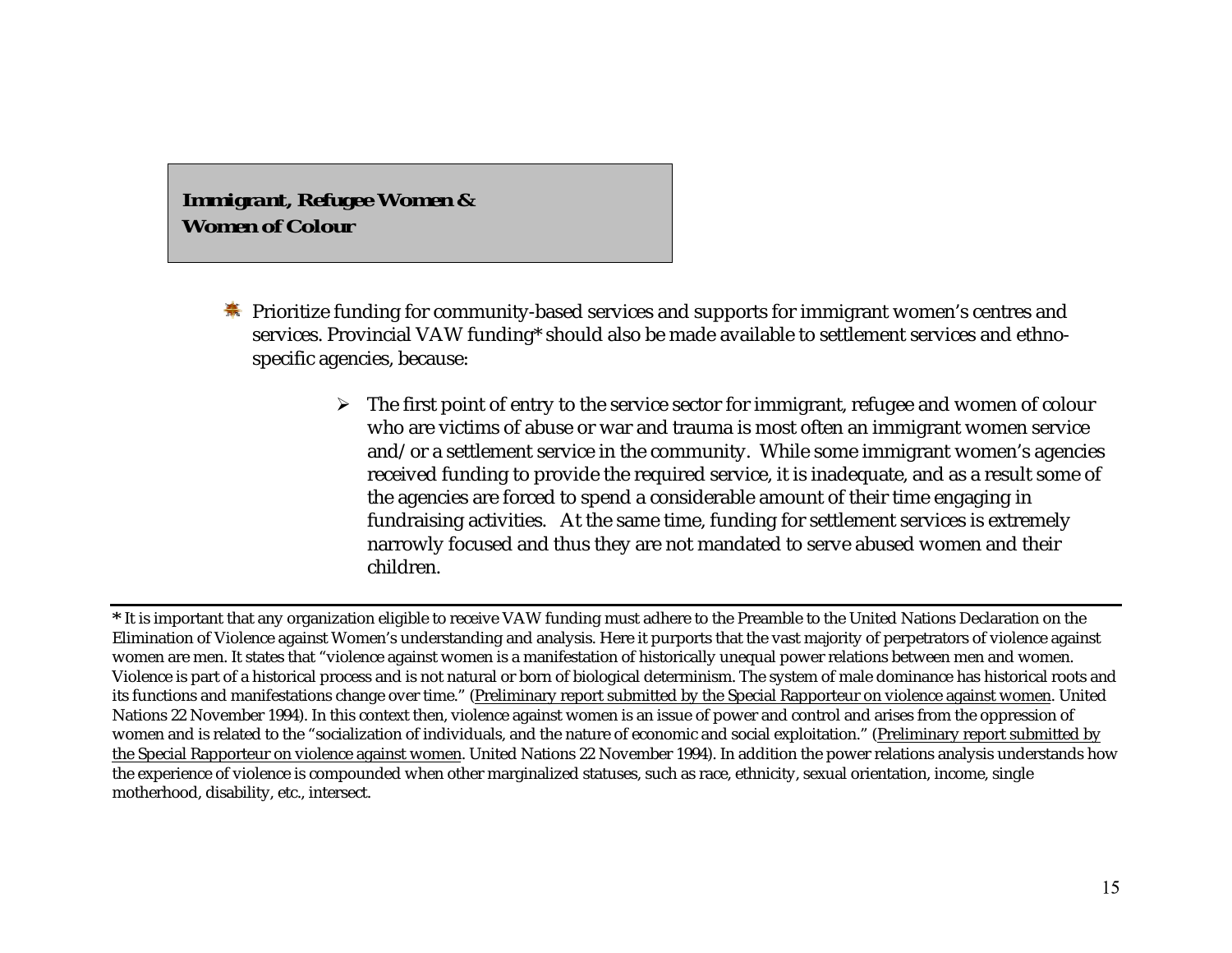- $\triangleright$  Some immigrant women services are struggling to address the needs of children who witness violence in the home. While there is a strong emphasis on service to women, a more coordinated approach should be adopted to ensure immigrant and refugee children are not falling through the cracks. Failure to address the needs of these children could pose serious consequences for the future.
- **Fund Violence Against Women (VAW ) training for Settlement workers and other programs serving immigrants, such as LINC language programs.** Funding should be provided to Immigrant Settlement agencies to allow them to utilize the services of trained cultural interpreters from agencies in the community, – a program financially supported by the Ministry of Citizenship
- **EXECTE ACTE ACTES 2015 THE Criteria to receive provincial funding for VAW services should include the provision of culturally sensitive and multi-lingual information** about Canadian laws and human rights – including Immigration, Family, and Criminal Law, for both men and women.
- **EXECUTE:** Provide funding for culturally accessible and multi-lingual information about VAW services,  **agencies, programs, and legal aid clinics specifically developed to address woman abuse**. A lack of access to this information often keeps Immigrant Women in abusive relationships. Common fears resulting from lack of knowledge, interfaced with systemic discrimination include:
	- Immigrant women often fear jeopardizing their Canadian immigration status due to a sponsor relationship with their abuser. In addition, women often stay in abusive situations as they await the sponsorship of their parents or other family members
	- Due to systemic discrimination in employment and multiple barriers to accessing education and training for immigrant women, they have a strong and realist fear that they will not be capable to provide for their children and that they will lose them if abuse is reported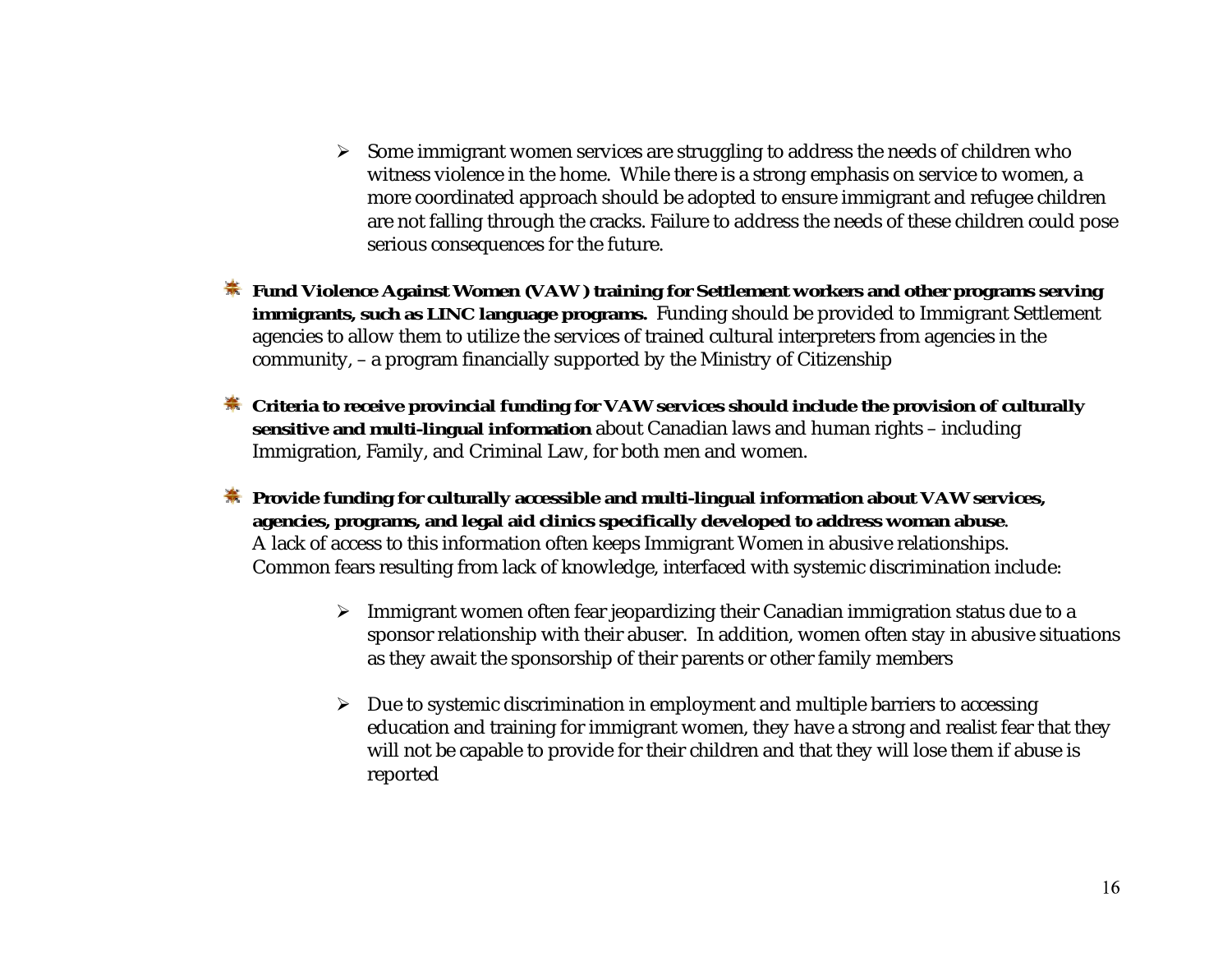- $\blacktriangleright$   $\;$  Immigrant and refugee women fear being ostracized from their ethnic community and family. Sometimes they also worry about causing the family shame. This means that a women who discloses abuse or leaves an abusive relationship, risks losing the only support systems she may have in Canada
- $\triangleright$   $\;$  Immigrant women are often hesitant to seek help within the justice system due to strong fear, distrust and lack of confidence in police. In many countries the police represent an oppressive force and therefore would not be a service that would help women leave abusive situations. In addition, racism in policing is a well-documented phenomena in Canada, thus decreasing the likelihood that women of colour will contact the police for help.
- **Funding should be available for the dissemination of this information through multi-lingual hotlines, the settlement.org website and through immigrant services and ethno-specific organizations.**
- **Agencies receiving VAW funding need to provide culturally sensitive programs for immigrant, refugee women and women of colour. For example: health and social service providers should be required to participate in mandatory training which include information about woman abuse and the experience of immigrant women.** Culturally sensitive and appropriate services, are services that understand the key challenges that keep immigrant women isolated and dependent on their abusive partner.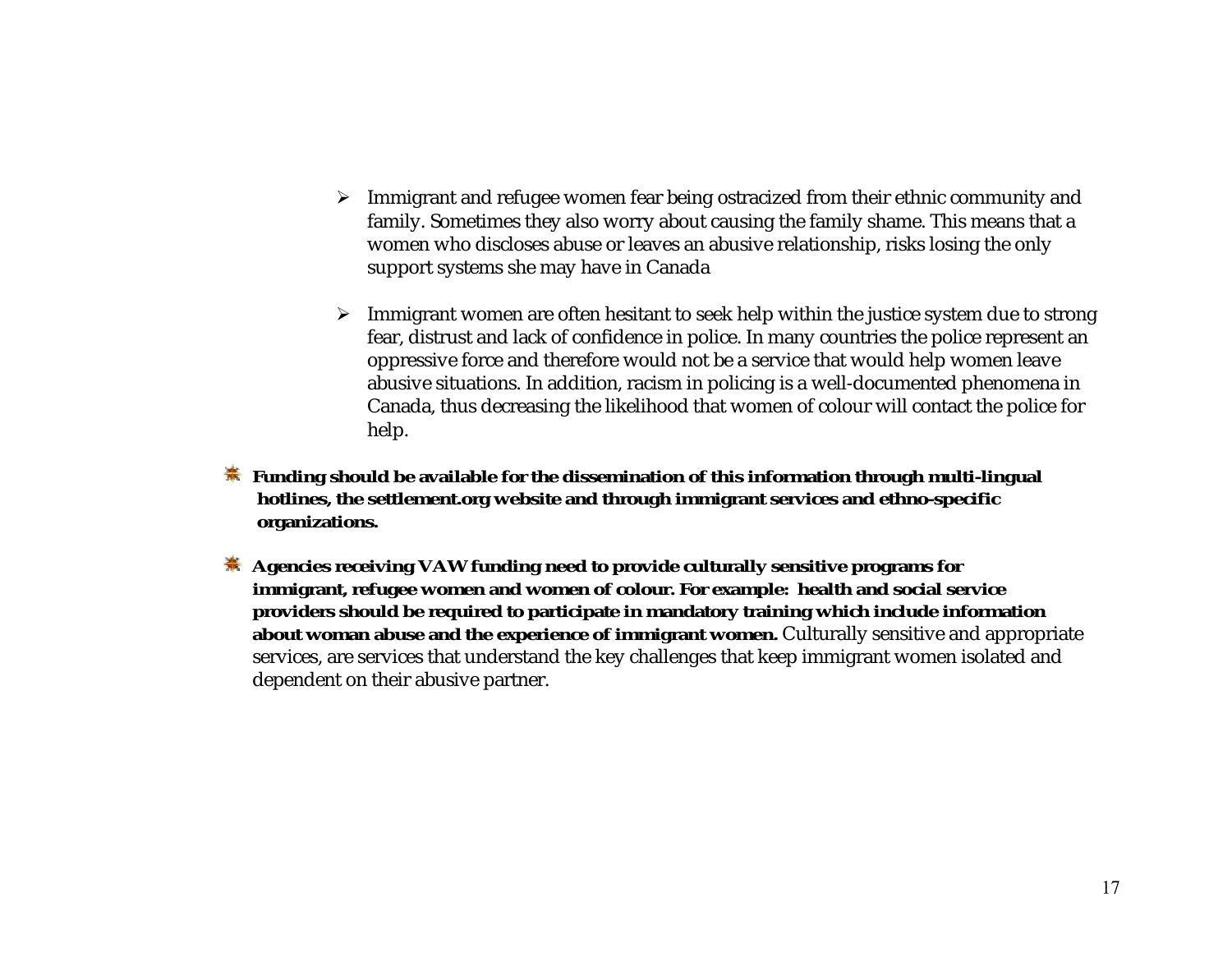These include:

- $\triangleright$  Immigrant and refugee women experience an increased dependency on their male partners because of isolation or lack of familiarity with Canadian society, i.e. the transportation systems, health and social services, etc.
- $\blacktriangleright$   $\;$  Experiences of prejudice, systemic discrimination, and/or racism when interacting with various institutions
- Lack of ability to communicate in either English or French
- Challenges with transportation and commuting; lack of access to fare money and fear of using public transit; lack of knowledge about the city's geography, no driver's license, etc.
- Difficulties living within a shelter environment (e.g., differences in food, cultural differences amongst other residents and staff)
- Disclosure often happens in informal circles. Culturally sensitive programs respect women in their own communities and seek out informal networks, i.e. faith communities.
- $\dagger$  **The province should work collaboratively with federal departments such as Citizenship and Immigration Canada (CIC) who are mandated to serve immigrants and refugees, in the development of funding programs that meet the needs of immigrant, refugee women and women of colour who are victims of violence.**

This section was written by Lucya Spencer (Immigrant Women's Services Ottawa), Doris Rajan (Cross-Sectoral Violence Against Women Strategy Group), with the input of Sangeeta Subramanian (South Asian Women's Centre).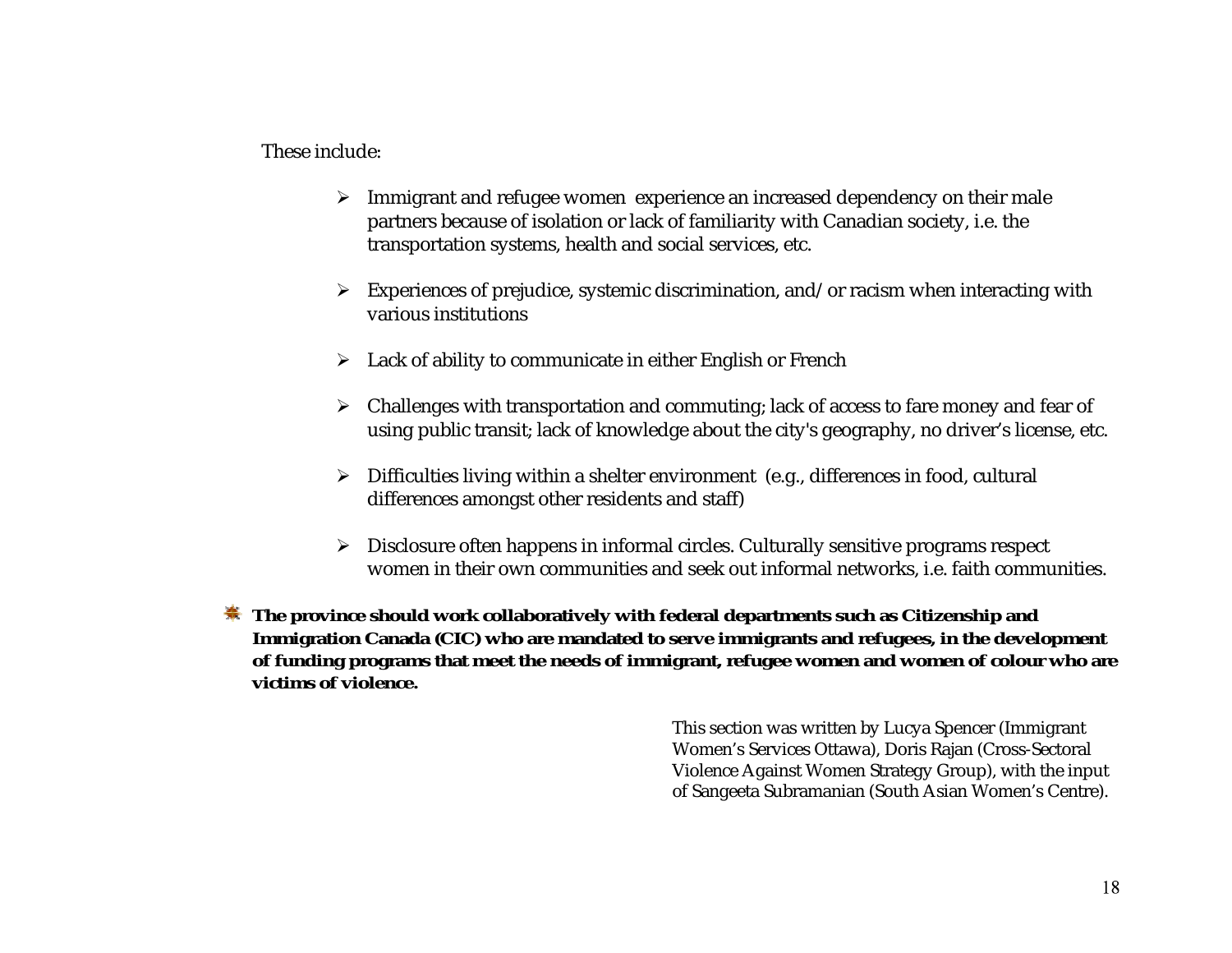# *Francophone Women*

The Ontario Francophone Women's Community is made up of women born and raised in Ontario , women from other provinces of Canada, immigrant and refugee women, women of colour, lesbians, women with disabilities, marginalized women, rural and urban women, and women from the North of Ontario.

Francophone women who experience violence in their lives have the same service needs as other Ontario women, and support common demands, including:

- 美 Recognition of specific needs of women in all their diversity
- ₩. Social assistance and income security
- ₩. Access to safe affordable housing and second stage housing
- 美 Redress mechanisms for sexual harassment in the workplace
- ♣ Reforms of the justice system
- ☀ Childcare

Access to French services is a problem in many communities despite the existence of the French Language Services Act and the rights established and recognized by superior courts.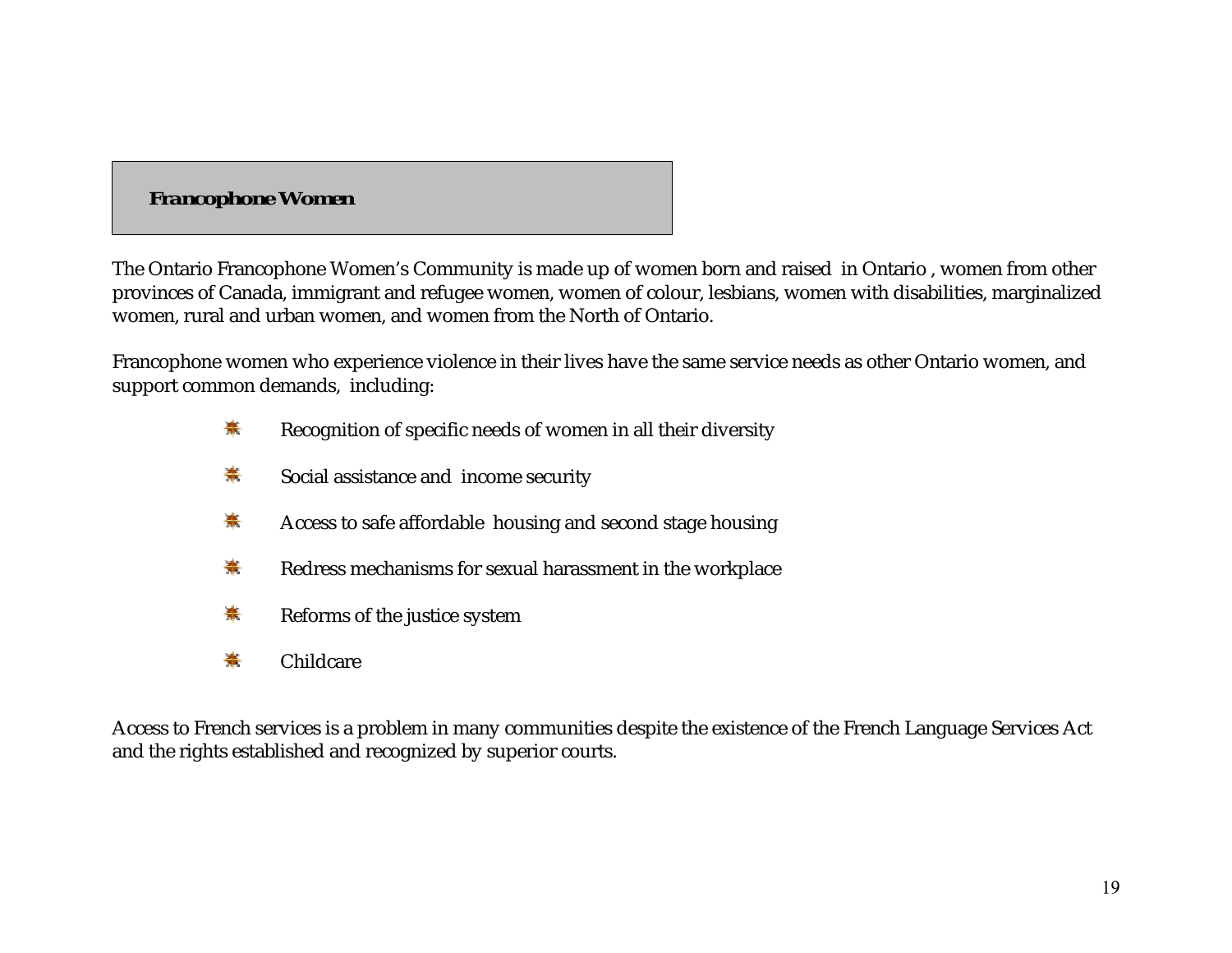Francophone women of Ontario demand from the government of Ontario:

- $\triangleright$   $\;$  A catch-up initiative for lost access to French language services ,  $\;$  according to an interministerial strategic plan jointly developed with women's organizations who work in the areas of sexual assault and violence against women and which envisages the creation of new autonomous French services.
- $\triangleright$   $\;$  An immediate budget increase for the regional crisis lines, adequate to insure 24 hour staffing and to cover salaries for all workers engaged in outreach, supervision, training and promotion.
- $\triangleright$  Immediate budget increase for French services in the North-West, increased funding for services to immigrant and refugee women and for the opening of a sexual assault centre in Prescott-Russell.
- $\triangleright$  The recognition of the specific needs of the community of Francophone women in consultations, communications, access to programs and recognition of their capacity to manage resources provided to them.

This section was written by Ghislaine Sirois, coordonnatrice provinciale, Action ontarienne contre la violence faite aux femmes.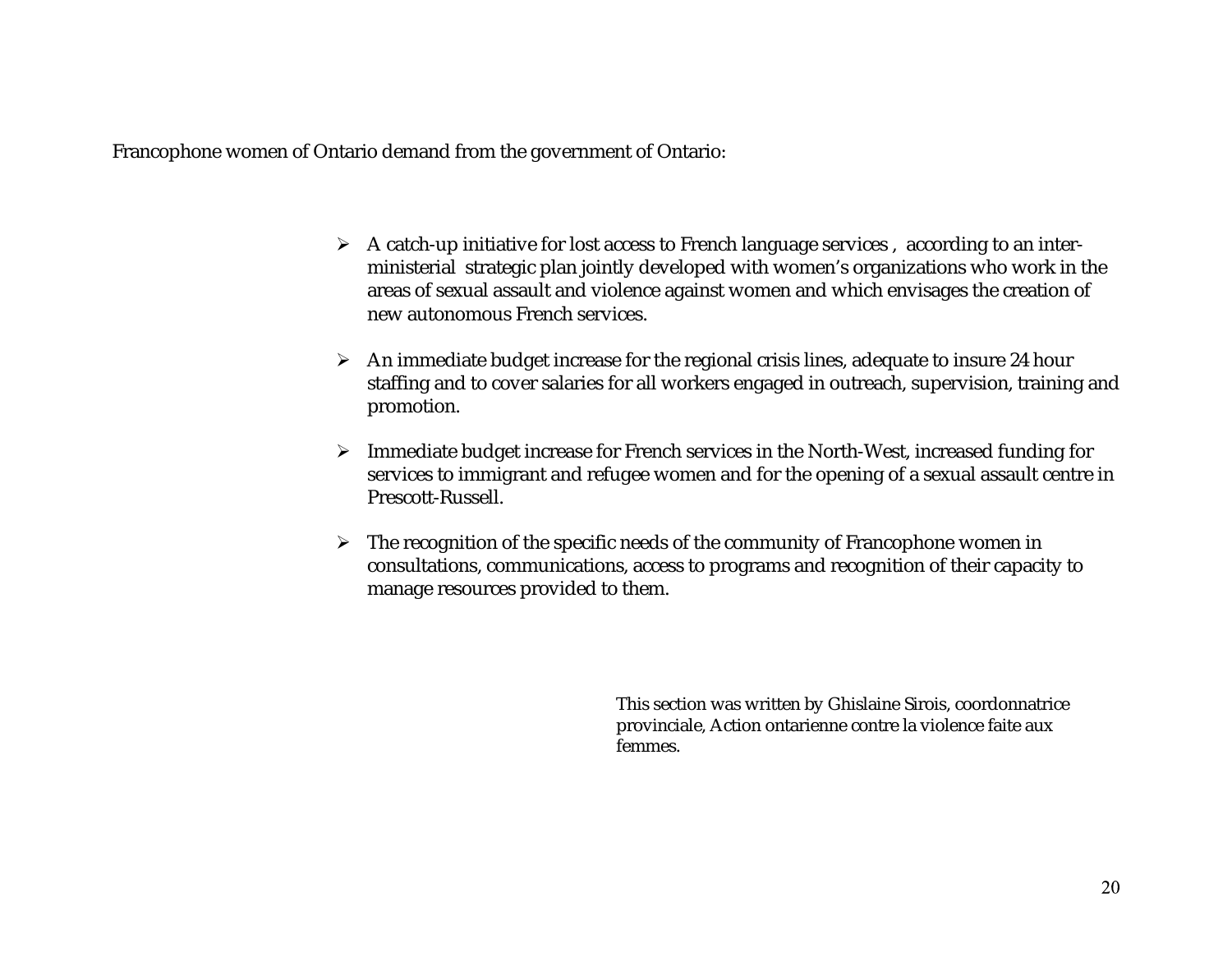## *Rural Women*

- **K** Restore the 21% cut to social assistance and increase to social assistance to meet standard of living cut in 1995
- $\ddot{\textbf{*}}$  Improve access to legal representation as per Gillian Hadley Inquest report numbers 19, 20 and 21. develop an expedited court procedure for the screening and processing of family law court cases where either child abuse or exposure to violence occurs, amend the Children's Law Reform Act ''best interests of the child" test be amended to consider the impact of domestic violence on children when custody and access are being determined, coordination between criminal and family law systems etc., and training for judges re VAW , (Hadley Inquest Jury Recommendations, Ontario Women's Justice Network, February 20, 2002).
- **\*** Rural women should have access to safe, flexible, accessible public and emergency transportation
- Access to 911 in all areas of Ontario and women in danger have access to use of a phone
- **K** Improve access to affordable housing in rural communities and revise the current application process to make it user friendly and sensitive to women who are experiencing violence in their lives
- <del>素</del> Improve access to health care services by increasing the number of Nurse Practitioners in rural communities and developing inclusive health facilities to incorporate health care services, day care, employment skills and mental health services in one location

This section was written by Debbie Ball of Faye Peterson House Thunder Bay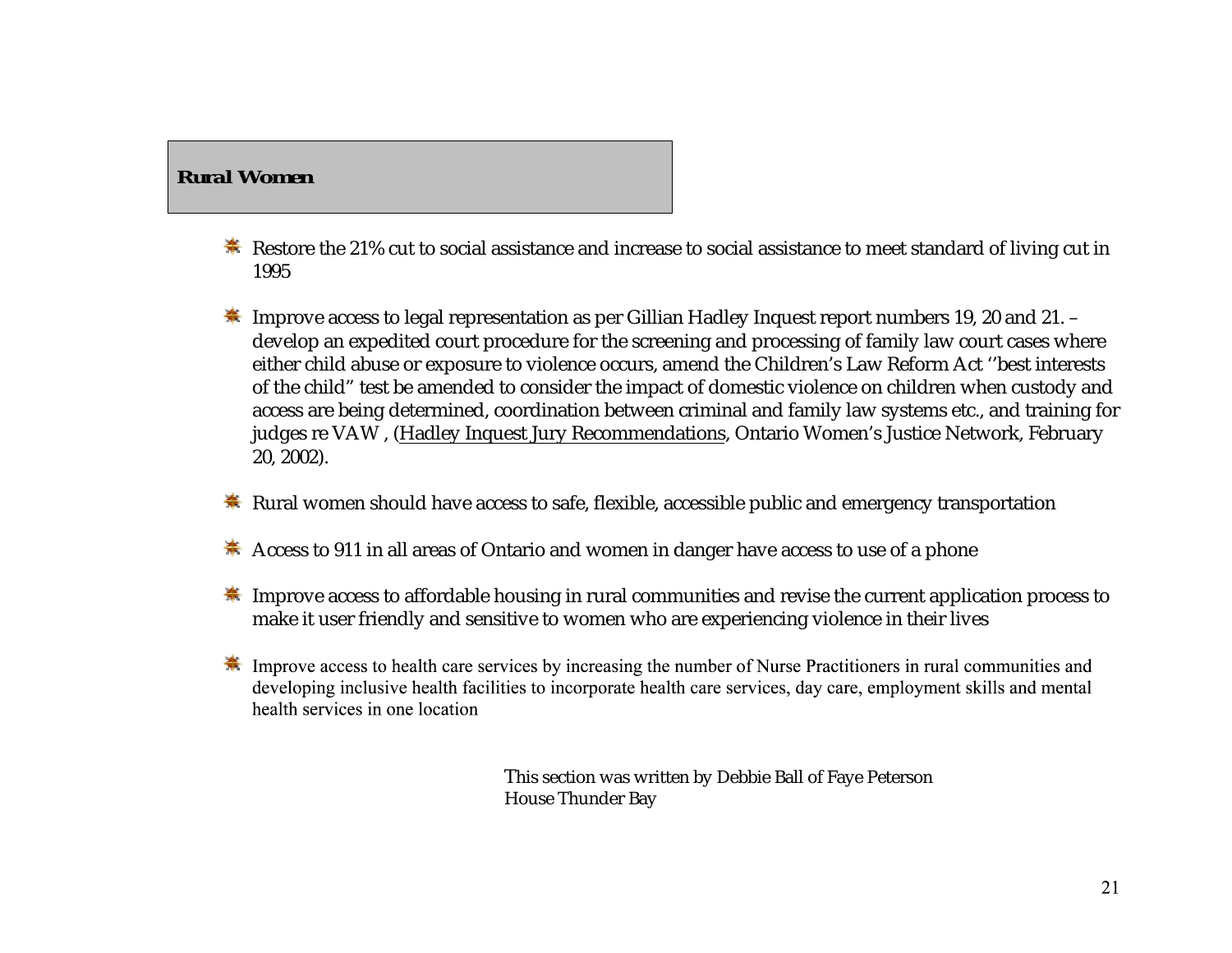### *Northern Women*

The geographical and cultural features of the northern environment that abused women live in, impact their ability for them and their children to access the justice system and social service agencies. These features also impede the ability of northern justice systems and agencies to provide essential services in a confidential, safe and appropriate manner. Access to all services in the north require improvement. The following lists our specific recommendations :

- Improve access to the legal system by ensuring transportation and location of the proceedings for the victim are paid for, arranged and are safe
- \* Access to 911 in all areas of northern Ontario and ensure women in danger have access to a phone
- **K** Improve access to affordable housing in northern communities and revise the current application process to make it respectful and user friendly
- **K** Improve access to health care services by increasing the number of Nurse Practitioners in rural communities and developing inclusive health facilities to incorporate health care services, day care, employment skills and mental health services in one location
- $\ddot{\textbf{*}}$  Develop extensive outreach and transitional support programs for rural women which permits workers to travel in the northern regions
- **SEXEL EXECUTE:** Ensure judiciary who practice in the North are trained on the dynamics of Woman Abuse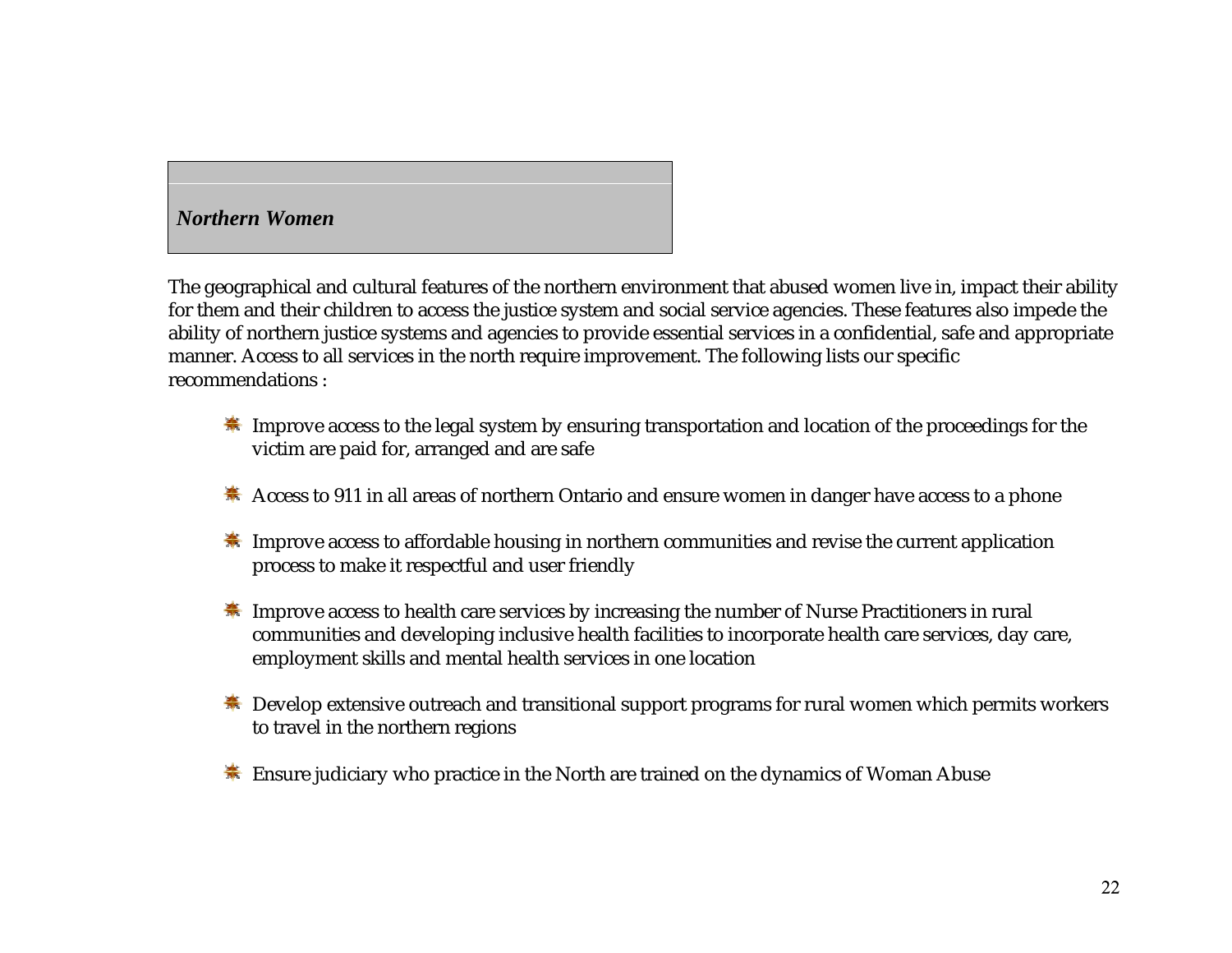

**K** Implement an annual cost of living adjustment to welfare rates to take effect immediately.

- We support the Hadley recommendation 31 that states: We recommend that the Government of Ontario (Ministry of Community and Social Services) review the social assistance rates under the Ontario Works Act and create a mechanism to provide for the adjustment of said rates to reflect the actual needs of recipients as they may be affected by the social and economic environment for the particular geographic location where they reside, (Hadley Inquest Jury Recommendations, Ontario Women's Justice Network, February 20, 2002)
- **\*** Provide transition benefits, including health care, dental care, childcare, transportation, disability supports and cultural supports for women who are entering the job market after receiving social assistance
- **K** Restore Steps to Employment (STEP) exemptions many women are working poor and stay in abusive relationships because two incomes are necessary for survival
- $\ddot{\textbf{*}}$  Increase provincial funding for the provision of housing subsidies and the construction of affordable housing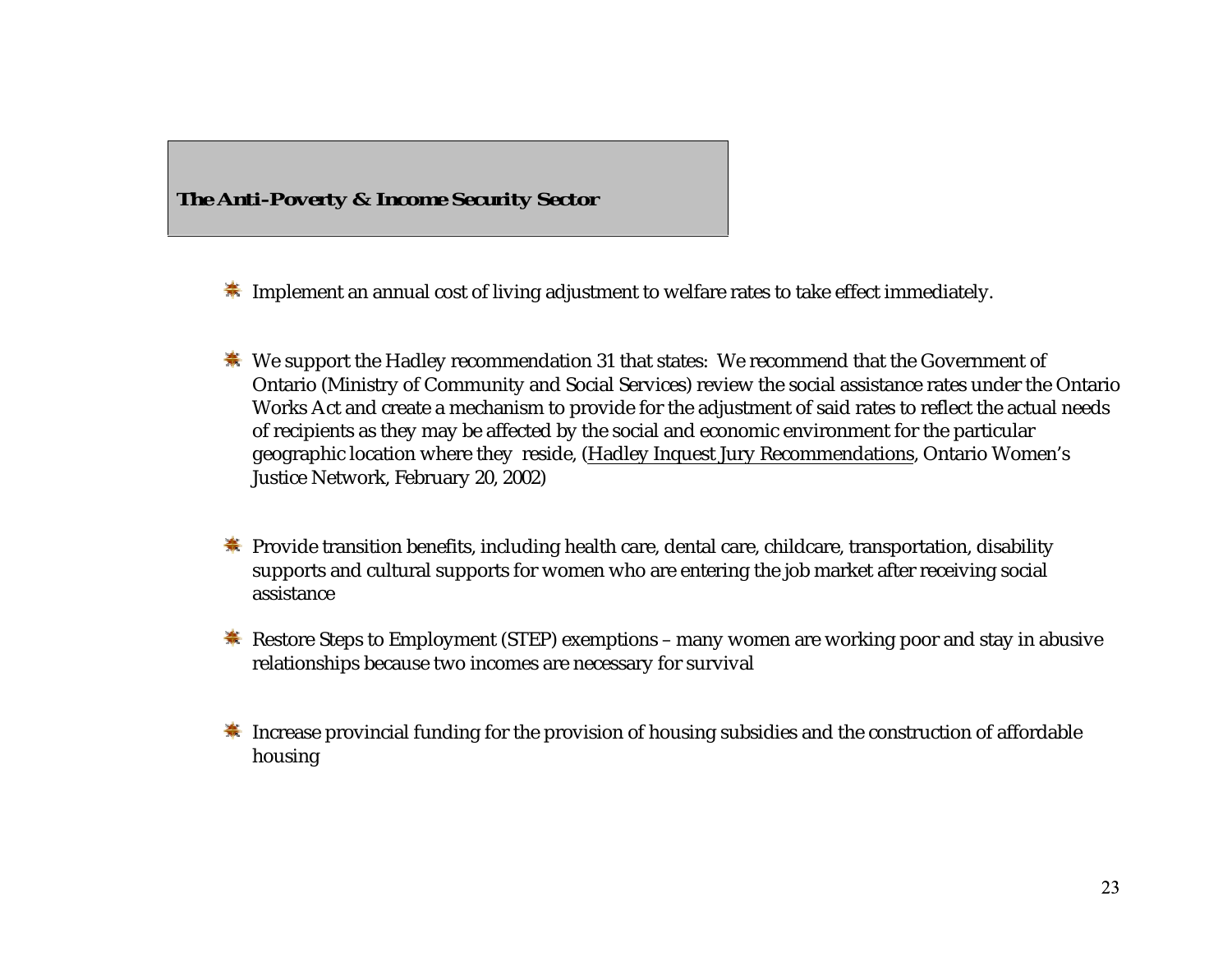- **EX** Provide realistic shelter allowances to abused women in receipt of government assistance
- **K** Remove all "deemed" income claw backs for women receiving Ontario Works benefits, including National Child Benefits Supplements ( NCBS), rent from children who have graduated from high school, child-support, leftover food from family members, etc.
- **K** Remove the asset level restrictions that disqualify women and their families from receiving Ontario Works benefits when they find themselves in critical need. Forcing women to liquidate assets, such as RRSPs, RESPs, and putting liens on their homes, prevents them from breaking free from a reliance on income assistance. (Liens are particularly problematic for women who have recently left abusive relationships. Ex-partners are highly unlikely to sign off on property and acknowledge that the woman has gone to welfare. This often leads to numerous "fraud tips" being made against her, enabling him to replace physical abuse with systematic abuse and harassment)
- **Some External A External A External A External A External A External A External A External A External A External A External A External A External A External A External A External A External A External A External A Extern** recipients to the supports available to them including access to legal aid, childcare, disability supports, women's help lines, and services that promote transition back to paid employment
- **\*** Make plain language resources, including information about Community Start-up Benefits available in welfare offices and provide streamlined application procedures to enable women to 'get out' with their families quickly
- **EXTED** Implement an annual cost of living adjustment to welfare rates, to take effect immediately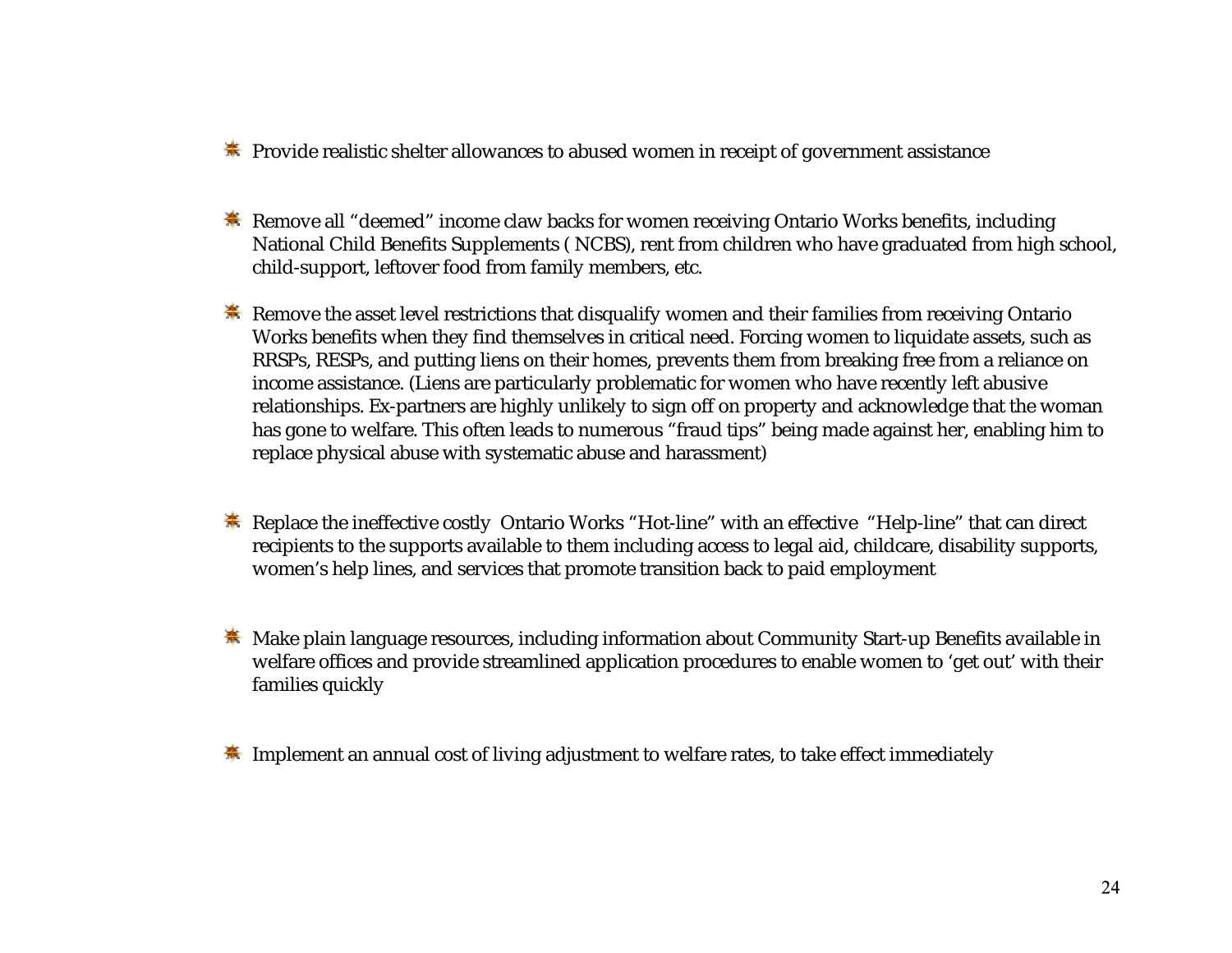- $\frac{*}{*}$  Make referrals to a community legal clinic, via plain language letters, to all people denied a benefit or cut off welfare
- **★** Drop the plan to penalize for "benefits stacking" and maintain current policies allowing women to access multiple Provincial services as they need them, such as social assistance and Ontario Student Assistance Program (OSAP)
- $\frac{1}{2}$  Implement a policy to abandon the practice of requiring and/or requesting that women disclosing violence seek child support or spousal support in order to qualify
- $\ddot{\textbf{*}}$  Repeal workfare for social assistance recipients disclosing violence against women, with the provisions and increased availability of effective job training and job seeking programs, the provision of supports for women to return to school, and voluntary participation in workfare

This section is based on the work of Jacqueline Thompson Executive Director LIFE\*SPIN (Low Income Family Empowerment\*Sole-support Parents Information Network) and from Emergency Measures for Women and Children In the Fall 2000 Legislative Session, written by Pam Cross, Punam Khosla, and Beth Jordan.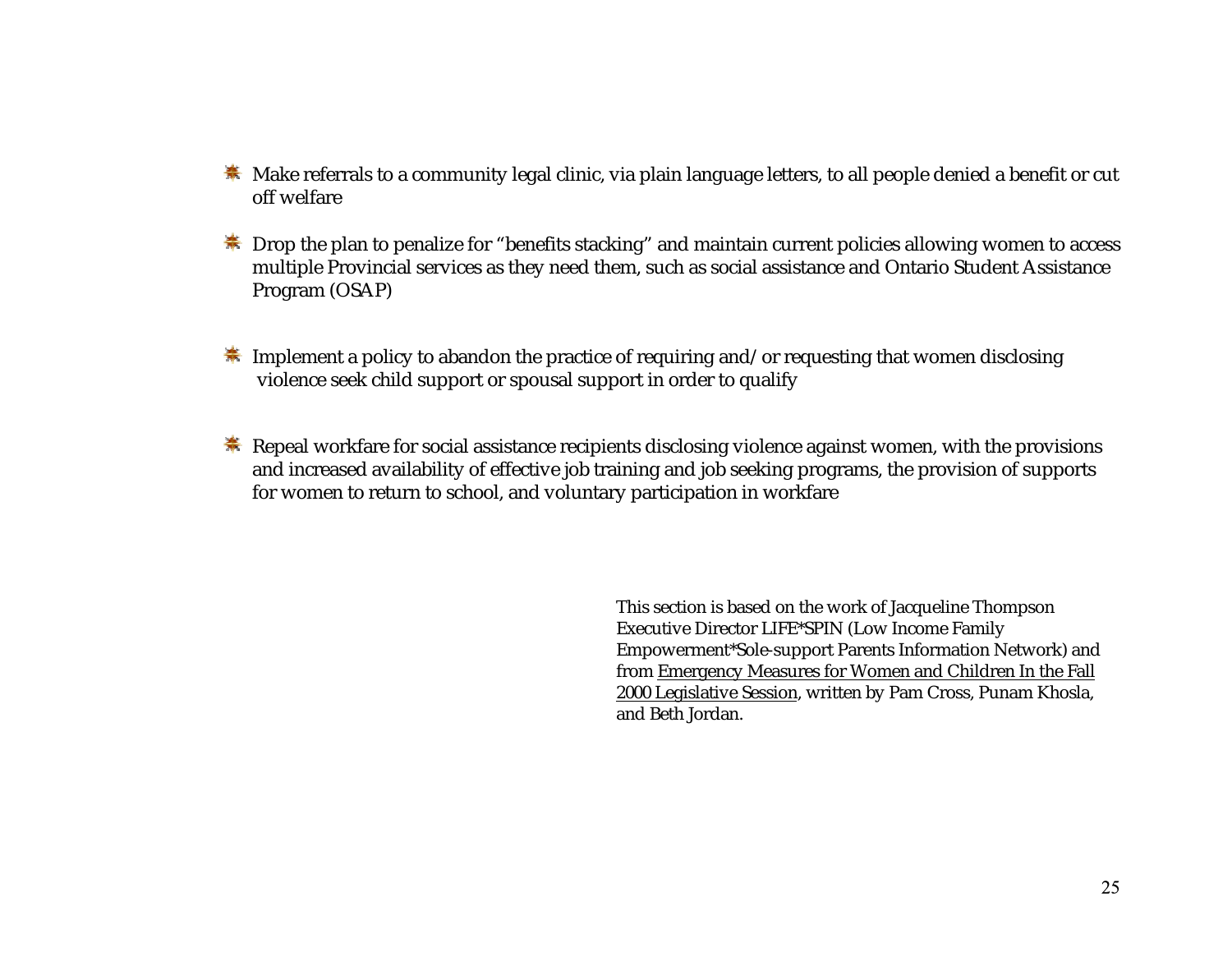# *The Housing Sector*

The Women's Housing Advocacy Group offers the following recommendations to the provincial government in recognition that women's homelessness and housing needs are imbedded within the context of poverty, social, racial and gender inequalities, and violence against women.

These recommendations have been developed in pursuit of women attaining appropriate, secure, and affordable housing that is based on the physical and social needs that distinguish them from men; i.e. as primary caregivers to all generations of family, women need housing that is within close proximity to social infrastructure (schools, hospitals, and community centres). High levels of violence against women occur both in public (strangers) and private (partner, acquaintance, landlord assault) yet the design of most city, neighbourhood, open public spaces and housing fails to address this issue.

### **We are asking for:**

- Low rise, mixed income developments with design features that allow for maximum supervision of children from within units (such as those designed around green space and playgrounds) can prevent some of the problems associated with high density concentrations of low income families raising children
- $\ddot{\ast}$  Low rise and multiple bedroom units are required for extended family use, and fully accessible disabled units are required to integrate those with disabilities into the mainstream of our communities
- **\*** Close proximity to social infrastructure, as well as well-travelled, well-lit areas with public transit routes are all part of the design features that should be considered in addressing women's housing needs
- $\ddot{\textbf{*}}$  The internal design of houses needs to accommodate a range of households: disabled, single parent, elderly, three generation, several sharing adults, changes from one household into another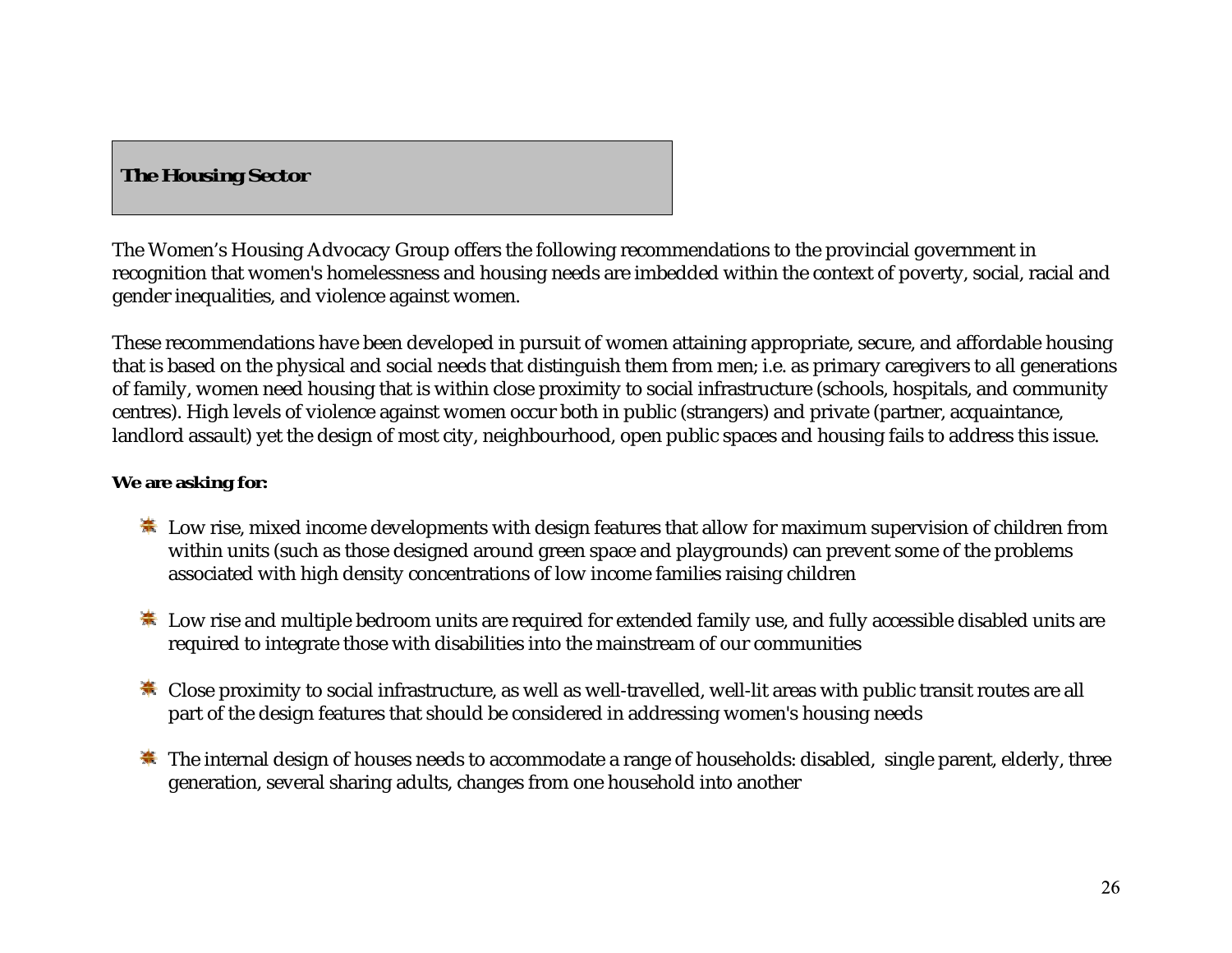### This means:

- 1. Flexible designs (large kitchens that can accommodate several people cooking, removable dividers to make extra bedrooms)
- 2. More stacked housing and fewer narrow detached houses with lots of stairs
- 3. Grants to make houses more accessible (grab bars in showers, wider doors) and to provide accessory units
- 4. Removing zoning (including parking requirement) and social housing regulations that restrict paid work within homes, and limit housing units to 'single families'
- 5. Allowing social housing units to have 'extra space' for women who do paid work in their homes
- $\clubsuit$ Making Housing More Affordable Through Design

In Toronto, small 'grow homes', which can be expanded over time, can be encouraged in suburbs, and also in more central 'brownfield' developments. Encouraging apartments over shops along main streets, is another source of affordable housing near public transit links.

### This means:

- 1. Using government-owned land for innovative affordability schemes such as 'grow homes' projects, and setting aside a high proportion of these homes for women-led households
- 2. Encouraging women's participation in self-built housing projects through peer support (e.g., funding Women in Trades to train women to participate in Habitat for Humanity projects)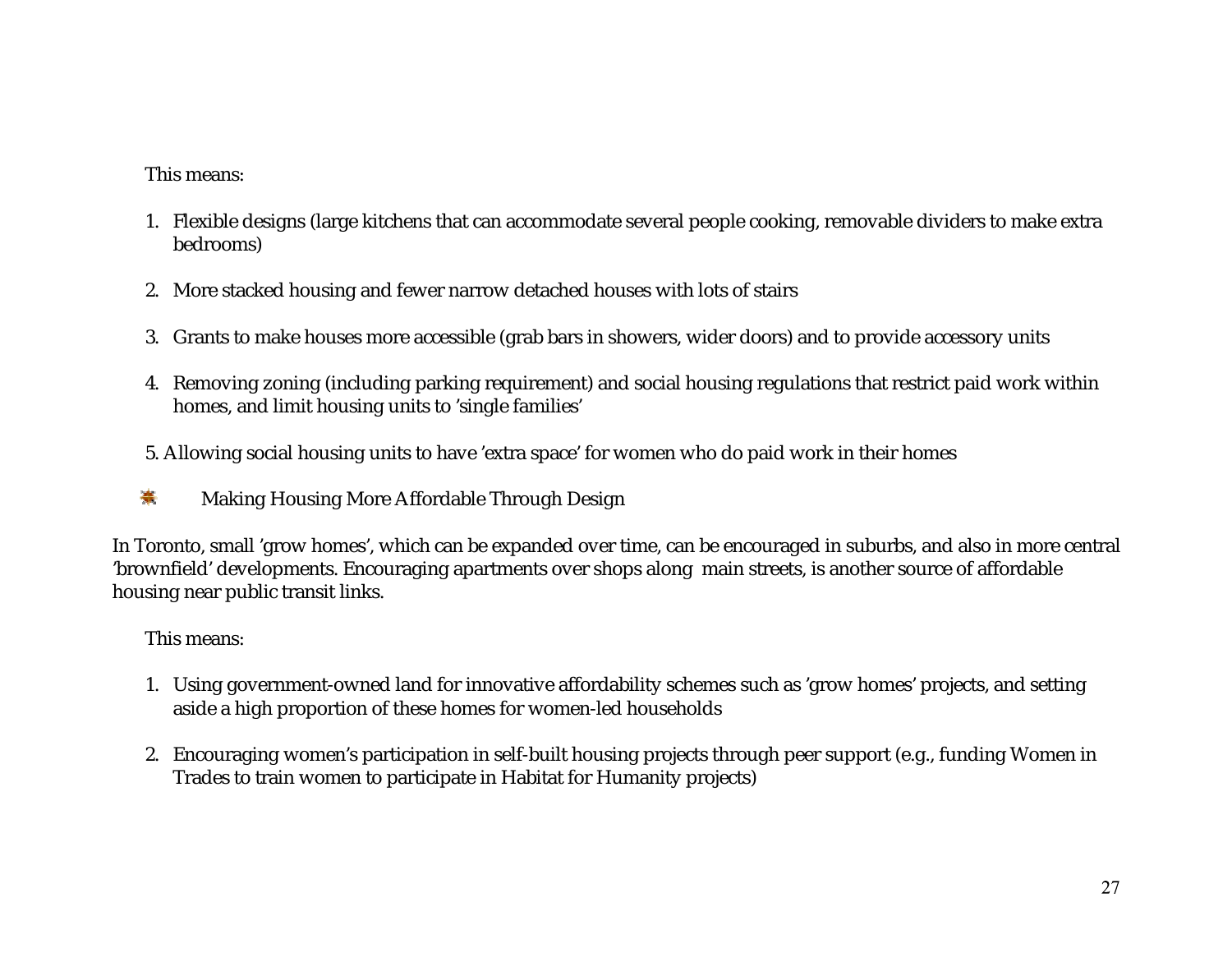- 3. Using property tax abatements to encourage social housing and affordable housing schemes that combine commercial and residential uses along Main Streets
- Housing groups have advocated for the 1% Solution, i.e. that 1% of provincial government budgets be allocated to the development of new housing
- **\*\*** We require a long- term plan and clear commitment to increase affordable rental stock. The Golden Report provides a well-researched approach to Toronto housing needs and calls for collaboration between all levels of government in the development of a housing plan that includes the following over the next ten years:
	- $\blacktriangleright$  -40,000 units of new affordable units with 25,000 rent supplements for non-profit units
	- $\triangleright$  5,000 units of supportive housing
	- $\triangleright$   $\;$  An increase in the Ontario Works shelter allowance to match average rents
- **SECONCERTIATE:** Concentrate scarce public resources to assist those with low or fixed incomes. This can be achieved through significant construction or purchase of existing stock for non-profit rental and co-operative housing together with rent supplements.
- $\ddot{•}$  Non-profit housing that accommodates vulnerable clients such as the recently homeless, women fleeing violence and those with mental health challenges should have access to funds to provide supportive services
	- $\blacktriangleright$  To date, Provincial mental health reform has not integrated any  $\,$  consideration of community-  $\,$ based supportive housing, despite massive deinstitutionalization and clear research linking mental health issues with homelessness. The Golden Report identifies that mental illness and addictions are contributing factors in determining a person's vulnerability to homelessness.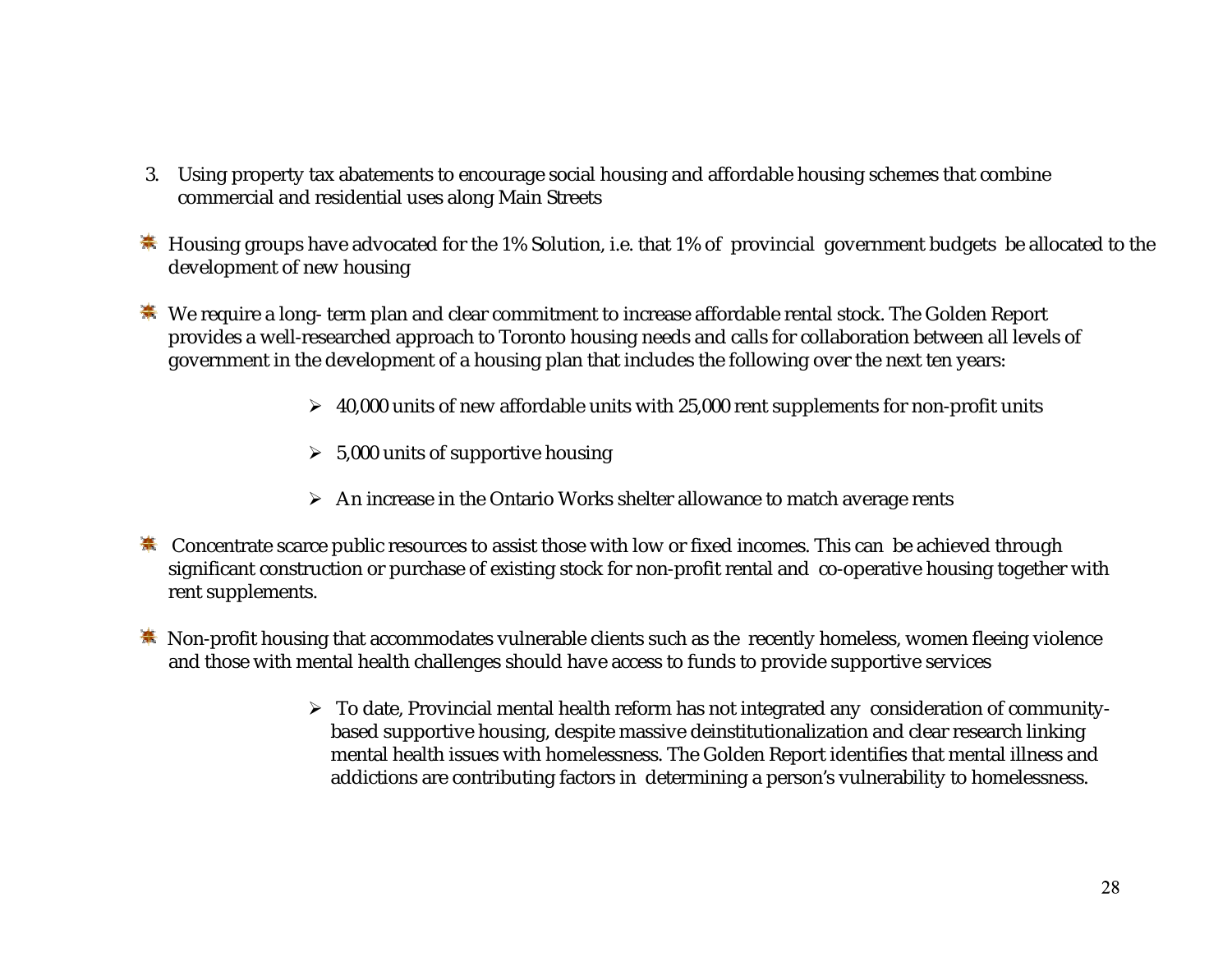For women, these issues are most frequently linked to a history of psychological trauma, such as childhood sexual abuse, violence in their intimate relationships, experience of gender persecution and rape in the context of emigration or civil war.

- $\frac{1}{2}$ . The government needs to fund the network of supports that assist in sustaining Housing, i.e. hostels, drop-ins, women's counselling services, family support centers, parent relief programs, mental health services, addictions programs, childcare and employment and training programs, as well as settlement services for new immigrants, adult ESL classes, community health centres and legal clinics
- Support safe, affordable housing with individualized supports that are portable and involve choice on the part of the tenant. The development of new housing and the administration of all joint housing programs must include a flexible range of supportive housing supports available on site or from an external source. Housing proposals that:
	- $\triangleright$  Provide opportunities for tenants to develop their skills in management-related activities if they wish
	- $\triangleright$  Allow access to a co-ordinated eviction prevention program, that combines supports for conflict resolution and the prevention of rent arrears
	- $\triangleright$  Recognize the potential need for attendant care for women with disabilities
	- Develop culturally appropriate services, such as translation, interpreters
	- $\triangleright$  Recognition of the critical role of support services in the maintenance of housing should be reflected in the allotment of funds to provide support services for social assistance recipients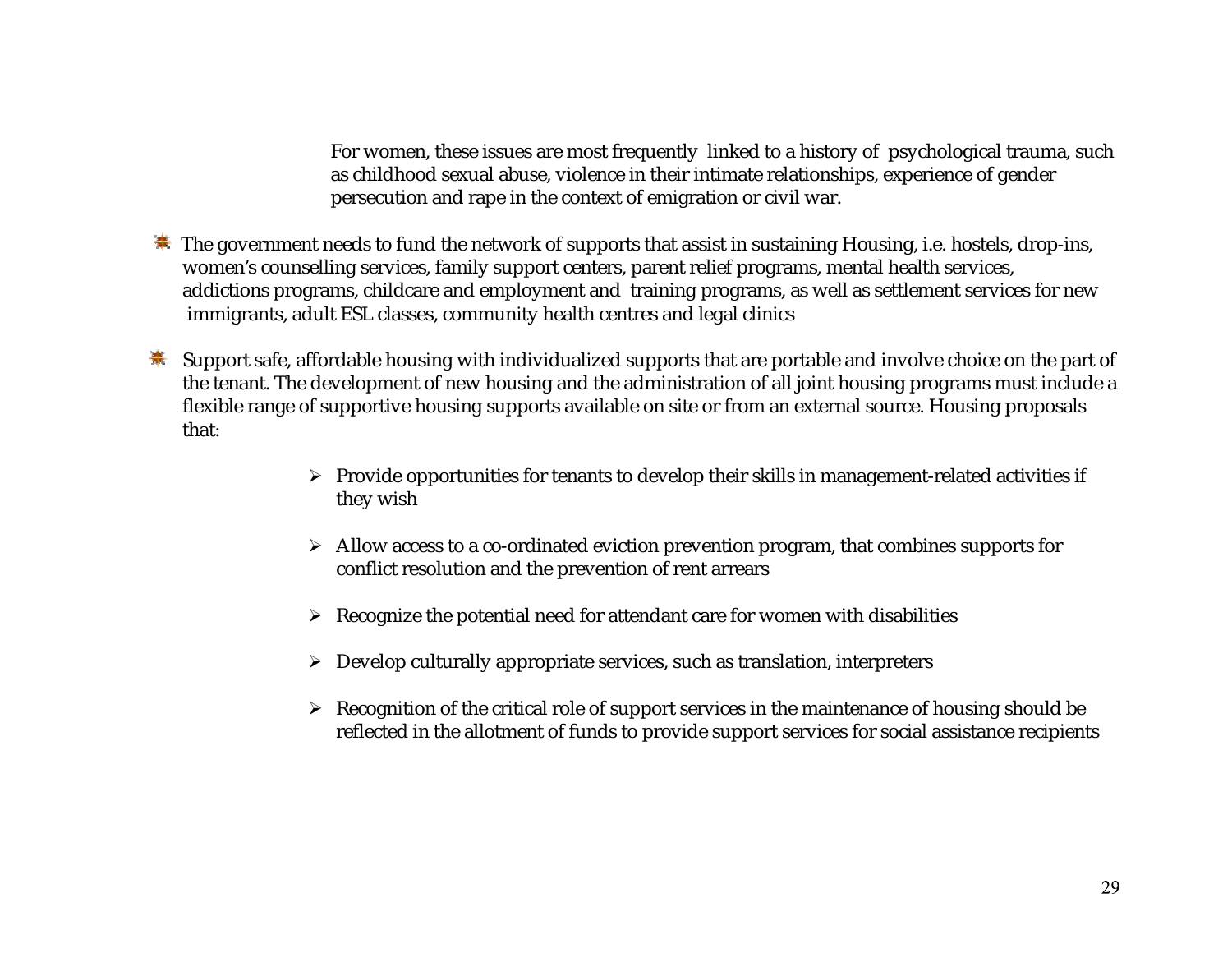The following is a summary of the recommendations resulting from the Hadley inquest (Hadley Inquest Jury Recommendations, Ontario Women's Justice Network, February 20, 2002) with respect to housing. They remain relevant:

Rational for recommendations 23-30: The prevention of a reoccurrence of domestic violence generally involves keeping the accused away from the complainant. While it is unfair that the complainant should have to move in order to achieve this separation, it is often the only practical way. It is important that there be suitable safe temporary accommodation immediately available as well as long term assistance in the form of subsidized housing. The present long wait for subsidized housing is unacceptable.

- 23. We recommend that the Government of Ontario and the Government of Canada immediately provide new funding for developing additional permanent subsidized housing units and "second stage" subsidized housing units (i.e. medium-term housing with supportive counseling and advocacy services) sufficient to meet the current and forecast needs for subsidized housing in each community in Ontario.
- 24. We recommend that the Government of Ontario and the Government of Canada ensure that an adequate number of the subsidized housing units be equipped to accommodate applicants, and/or their children, with disabilities.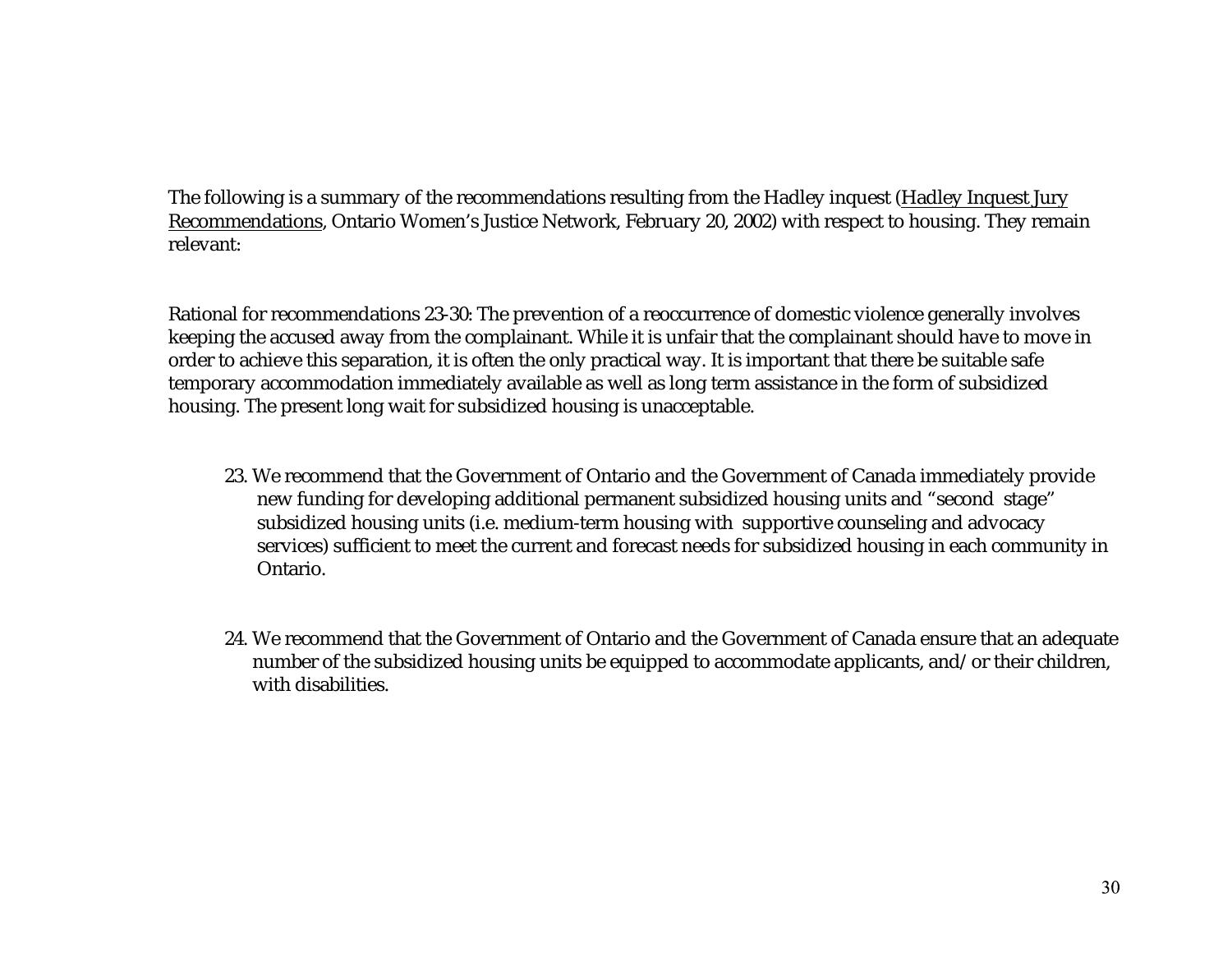25. We recommend that the Government of Ontario and the Government of Canada consult withmunicipalities of Ontario to devise changes in laws or policies that could facilitate the development of additional subsidized housing units -- e.g. taxation deductions, funding incentives, etc.

- 26. We recommend that the Government of Ontario (Ministry of Municipal Affairs and Housing) consult immediately with representatives of subsidized housing applicants/occupants, subsidized housing providers, coordinated housing access centers, community service counselling agencies and other professionals with appropriate knowledge of domestic violence issues, to determine whether the "90 days from separation" eligibility requirement for the Special Priority Housing Category ("abuse priority category") should be amended or abolished. Such consultations should give regard to, among other things, the most current data on the time period of the risk of violence following the date of separation from an abuser, as well as the existing and forecast supply of subsidized housing units. This issue should be reviewed periodically to ensure that at all times it accurately reflects the current data and circumstances.
- 27. We recommend that the Government of Ontario (Ministry of Municipal Affairs and Housing) require Service Managers to ensure that all housing providers and coordinated housing access centers maintain a transparent complaint process for subsidized housing applicants, and provide to all applicants at the time of initial contact a written copy of the complaint process, similar to the letter describing the right of appeal that is currently provided to applicants by Housing Access Centre (Durham Region).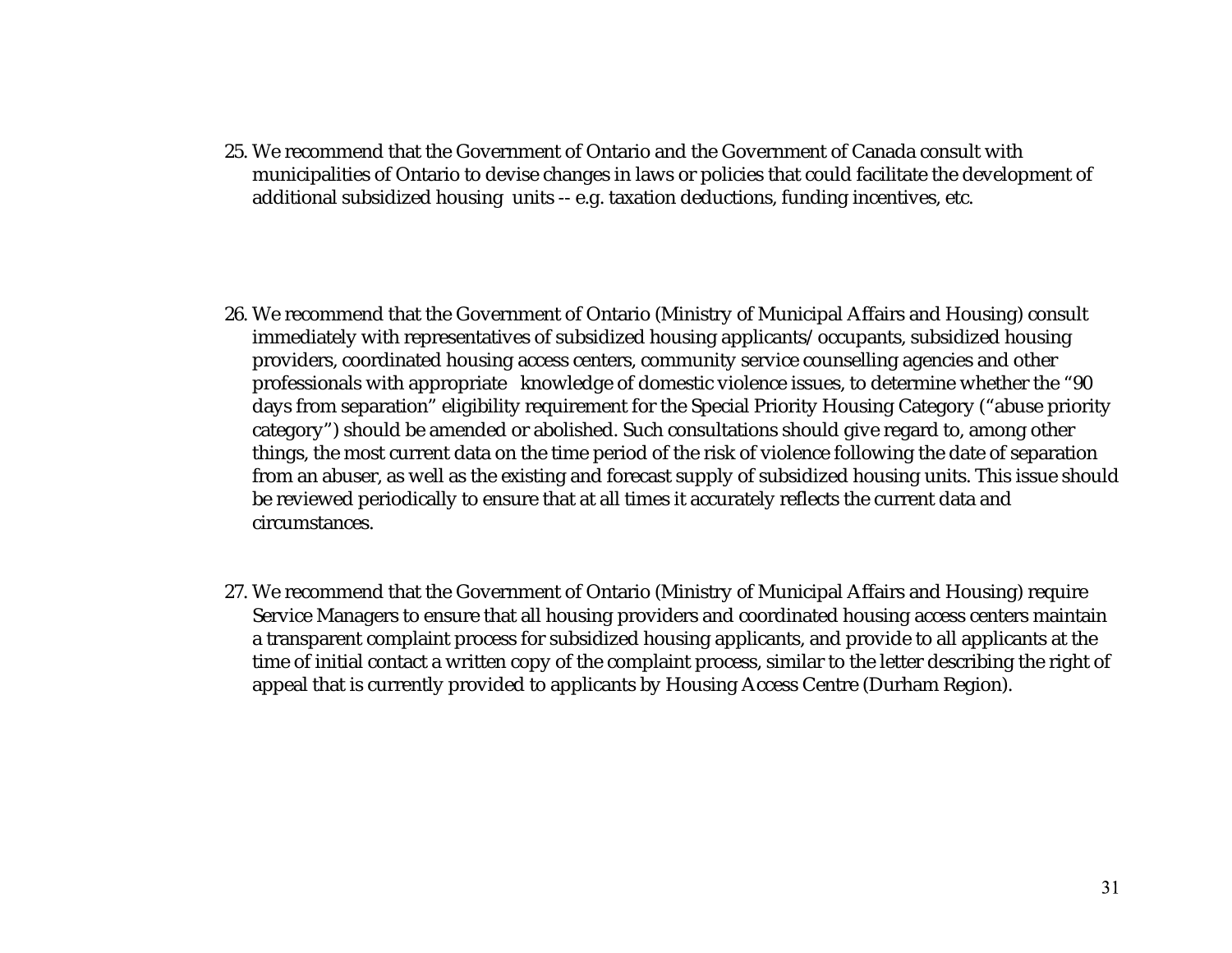- 28. We recommend that the Government of Ontario (Ministry of Municipal Affairs and Housing) conduct, or ensure that the Service Managers under the Social Housing Reform Act and regulations (also know as Bill 128) conduct periodic and/or random operational audits of providers of subsidized housing and coordinated access centers in Ontario with a view to ensuring that they are administering the abuse priority criteria in accordance with the legal requirements.
- 29 We recommend that the Government of Ontario (Ministry of Municipal Affairs and Housing) create a committee or forum for representatives of subsidized housing applicant/occupants, Service Managers, housing providers and coordinated housing access centers to discuss issues relating to the provision of subsidized housing across Ontario. The Government of Ontario should use the information obtained through such discussions for the purpose of considering amendments to the Social Housing Reform Act and regulations on an ongoing basis. Such changes of law and policy must by communicated promptly and clearly to all organizations who are involved in these services.
- 30. We recommend that in addition to the education and training currently provided to them by coordinated housing access centers such as Housing Access Centres (Durham Region), and "third party" organizations (e.g. Victim Witness Assistance Program) should immediately, and on an ongoing basis, ensure that all of their case workers and counselors know and understand the criteria which must be verified for an individual to qualify for the abuse priority category for subsidized housing.

This section was written by Amanda Dale of the YWCA – Toronto and the Women's Housing Advocacy Group.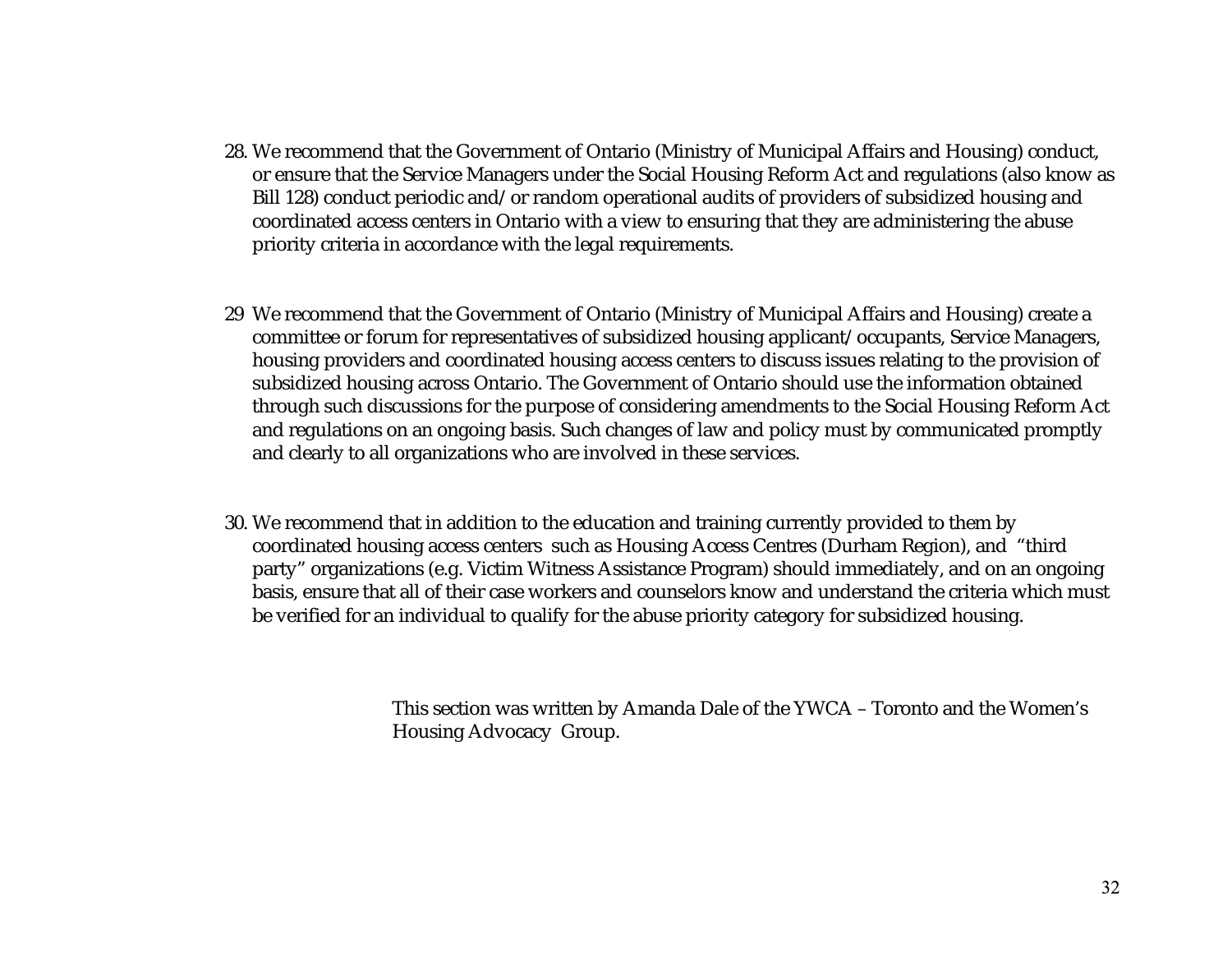## *Labour & Workplace Sector*

- 套 Occupational Health and Safety Act regulations define the issue of violence in the workplace as a clear hazard which results in injury of workers. The Ministry must provide for an interpretation of the Act to permit workers to exercise their right to refuse in potentially violent situations. The Ministry must develop regulation and training for workplace safety audits dealing with the issue of violence. Where a potential hazard is identified, the employer must take measures to eliminate the hazard.
- ♣ Employment Standards Act provisions that include job protection for 6 weeks of compassionate leave. Expand the definition of this leave to cover leave for abused women to go to court, find new housing, child care, and for healing time
- $\clubsuit$ Employment Standards Act; Human Rights Code; and Occupational Health and Safety Act provisions that guarantee the right to workplace accommodation for abused women such as leaves for abused women to go to court, find new housing, child care and heal. In addition, the right to alternative work – such as change in start/finish time – and transfer to different work location
- 寨 Workplace Safety and Insurance Board policy on compensation for chronic stress is too restrictive. The policy must be expanded to cover workers who experience harassment, verbal and emotional abuse
- ☀ Fund Pay Equity – 1% adjustment to all proxy agencies to ensure the survival of women's agencies and services as they meet their legal pay equity obligations

This section was developed by Carrol-Anne Sceviour (Ontario Federation of Labour), Denise Brown (Canadian Auto Workers), and Miriam Edelson (Ontario Public Service Employees Union). Some points from Emergency Measures for Women and Children In the Fall 2000 Legislative Session, written by Pam Cross, Punam Khosla, and Beth Jordan.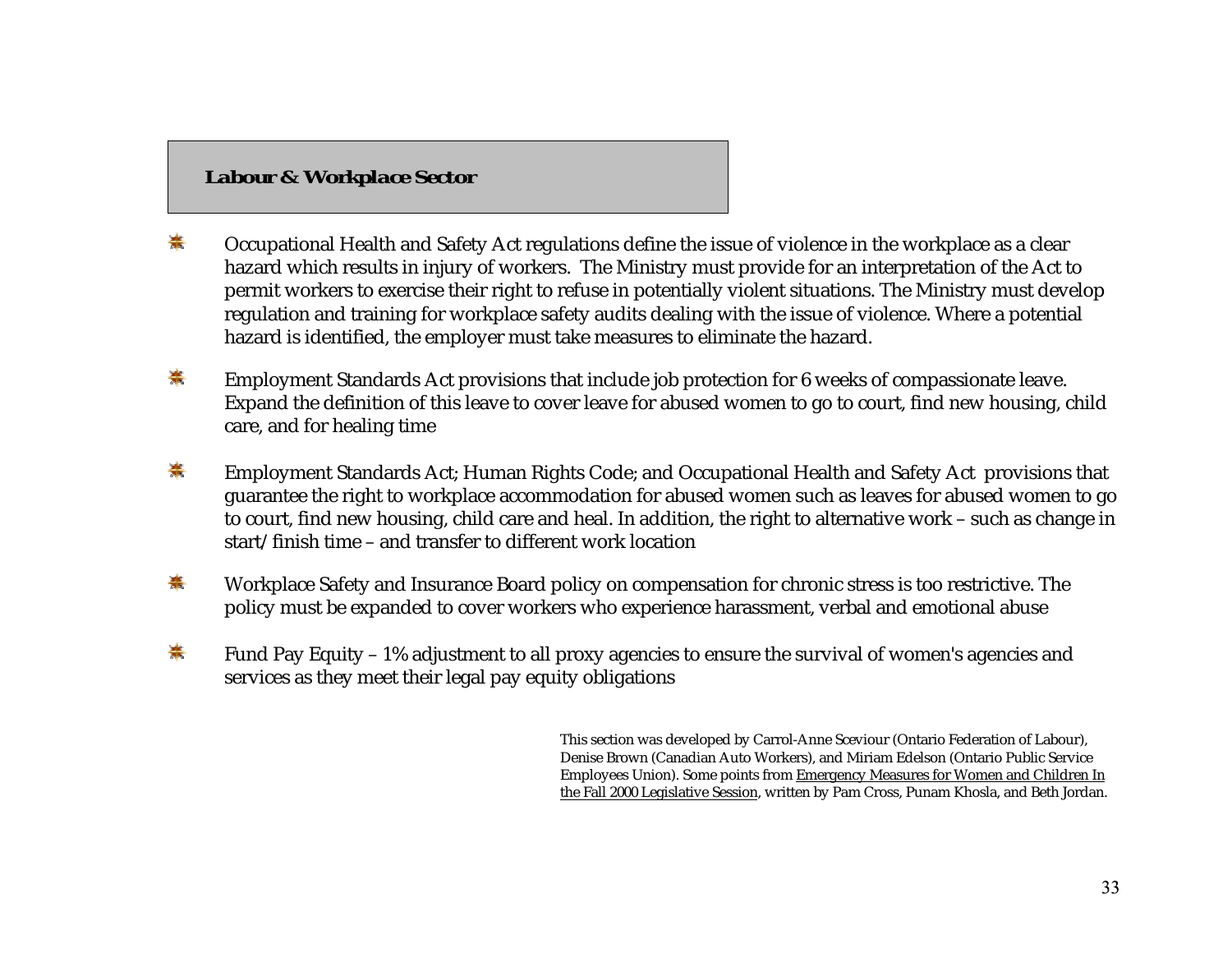# *The Childcare Sector*

The CSVAWSG supports the Ontario Coalition for Better Childcare's (OCBCC) recommendations for the 2004 Ontario budget (Please see Making the right choice: Investing in high quality early learning and child care in Ontario. A Submission to the Standing Committee on Finance and Economic Affairs, Government of Ontario Coalition for Better Child Care, February 2004.)

- **First, the Ontario government must keep its election promise to implement a universal, high quality, regulated, seamless system of ELC and develop a strategy for meeting this commitmen**t. Ontario's new child care strategy would commit government to providing high quality ELC programs to all children regardless of ability, economic, cultural, linguistic and regional circumstances or their parents' work status.
- **Second, we call upon the Ontario government to develop the following policy framework and action plan for implementation to begin to put this system in place. The plan should be ready for implementation one year from now – April 1, 2005**.

The starting point for this process would be the long-term goal as above, but a specific action plan and an effective policy framework are critical for success.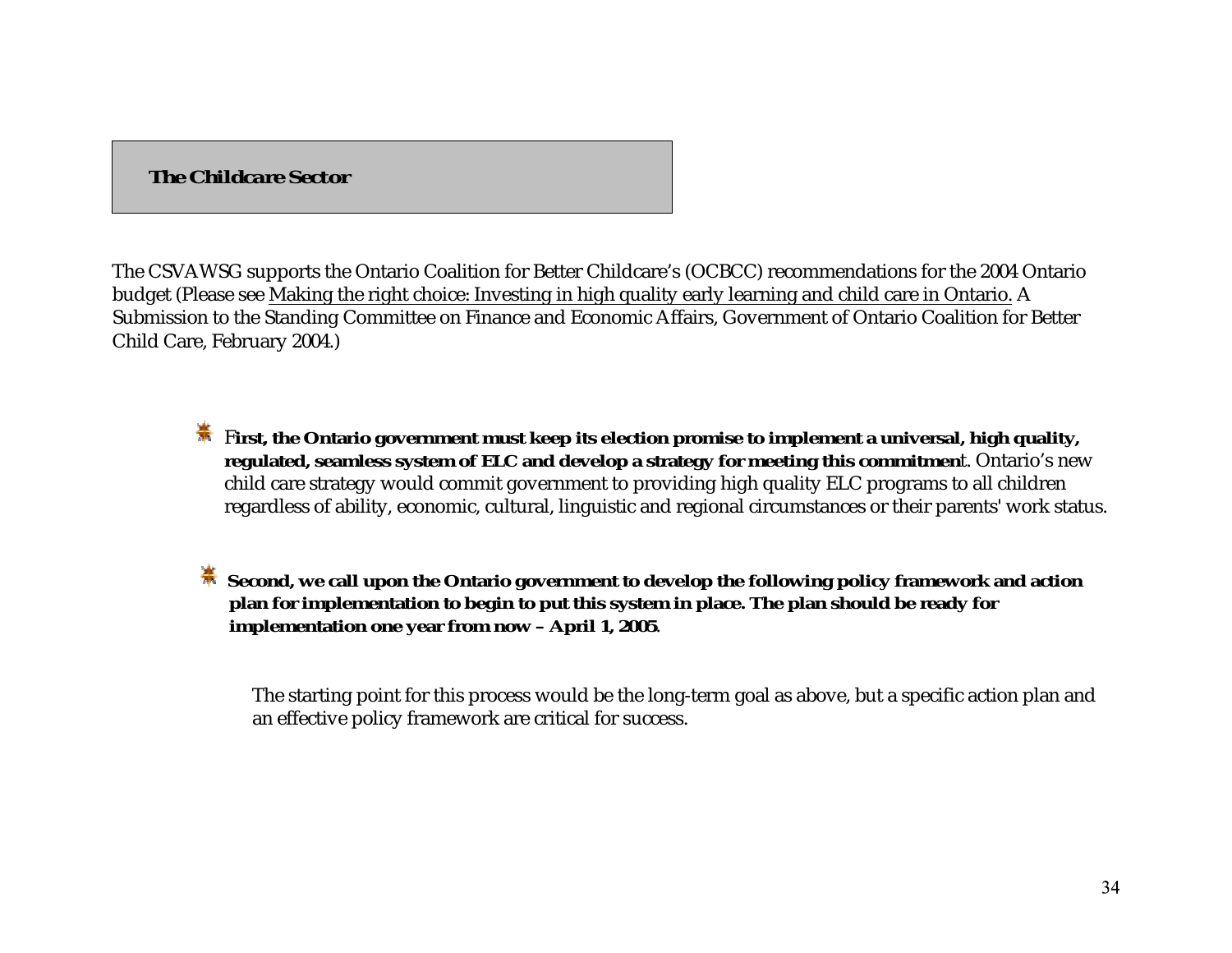The policy framework should include the following components:

- $\triangleright$  principles;
- new legislation;
- $\triangleright$  timetables establishing service targets and plans for meeting them
- $\triangleright$  improved quality standards and strategies for meeting them;
- $\triangleright$   $\,$  definitions of roles and responsibilities for management and funding of ELC;
- $\triangleright$  plans for accountability including effective tools for monitoring;
- $\triangleright$  plans for adequate funding.

The action plan should include, but not be limited to, the following components:

- Addressing current service and resource fragmentation by working towards a seamless ELC system. This process would use knowledge of best ELC practices, such as the *Toronto First Duty* pilot project, and would make the best use of existing provincial funds for regulated childcare and kindergarten together with new funds. Included in this would be a plan to bring the existing Early Years Centres under the administration of municipal governments
- $\triangleright$  Developing plans for making available services financially accessible to parents. These plans will take into account the long-term goal of universal access and that the existing system of fee subsidies for eligible families is outdated, ineffective and stigmatizing
- $\triangleright$   $\;$  Bringing the provincial regulatory and pedagogical regime into line with the best available knowledge about quality in ELC. This would include developing clear plans for ongoing quality improvement including quality targets, increasing qualifications for ELC staff and developing a province-wide curriculum that considers the whole child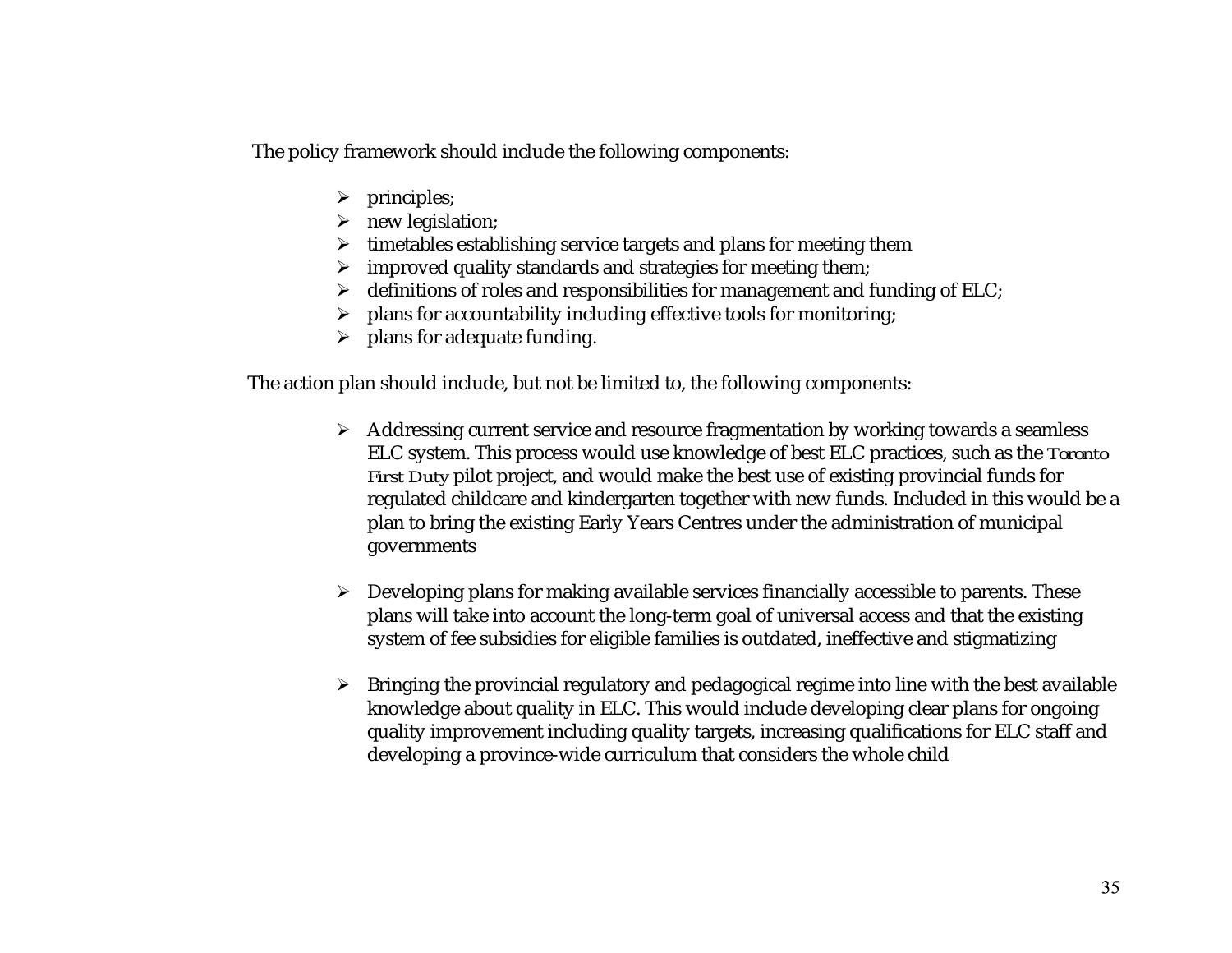- $\triangleright$   $\;$  Raising ELC training requirements to at least two years of post-secondary training and annual in-service training for all ELC staff and have plans for achieving these goals including increasing capacities at community colleges. Make both training and financial support available for Early Childhood Educators as they work to meet these new requirements
- $\triangleright$   $\,$  Setting targets for improving ELC wages. This would take into consideration existing wage levels (including addressing the issue of increasing wage gaps in the proxy pay equity sector), the need to ensure funding for retroactive payments to child care programs that continued to honour pay equity commitments when funds were cut by the previous government and region
- $\triangleright$   $\;$  Developing a provincial plan for collecting and analyzing ELC data and a long-term research and evaluation agenda. This would be supported by sustained annual investment and would include research on key policy goals and ongoing evaluation of policy initiatives and effectiveness of resource allocation. It would involve multiple disciplines and methodologies
- Re-establishing a Child Care Branch within the Ministry of Children's Services. This entity would be charged with a) putting the vision and public policy framework into action; b) co-ordinating strategies with other departments (particularly the Ministry of Education), jurisdictions and sectors; c) developing and maintaining strong ties with the community and experts to facilitate knowledge sharing; d) determining resource and research needs; and e) ensuring public accountability.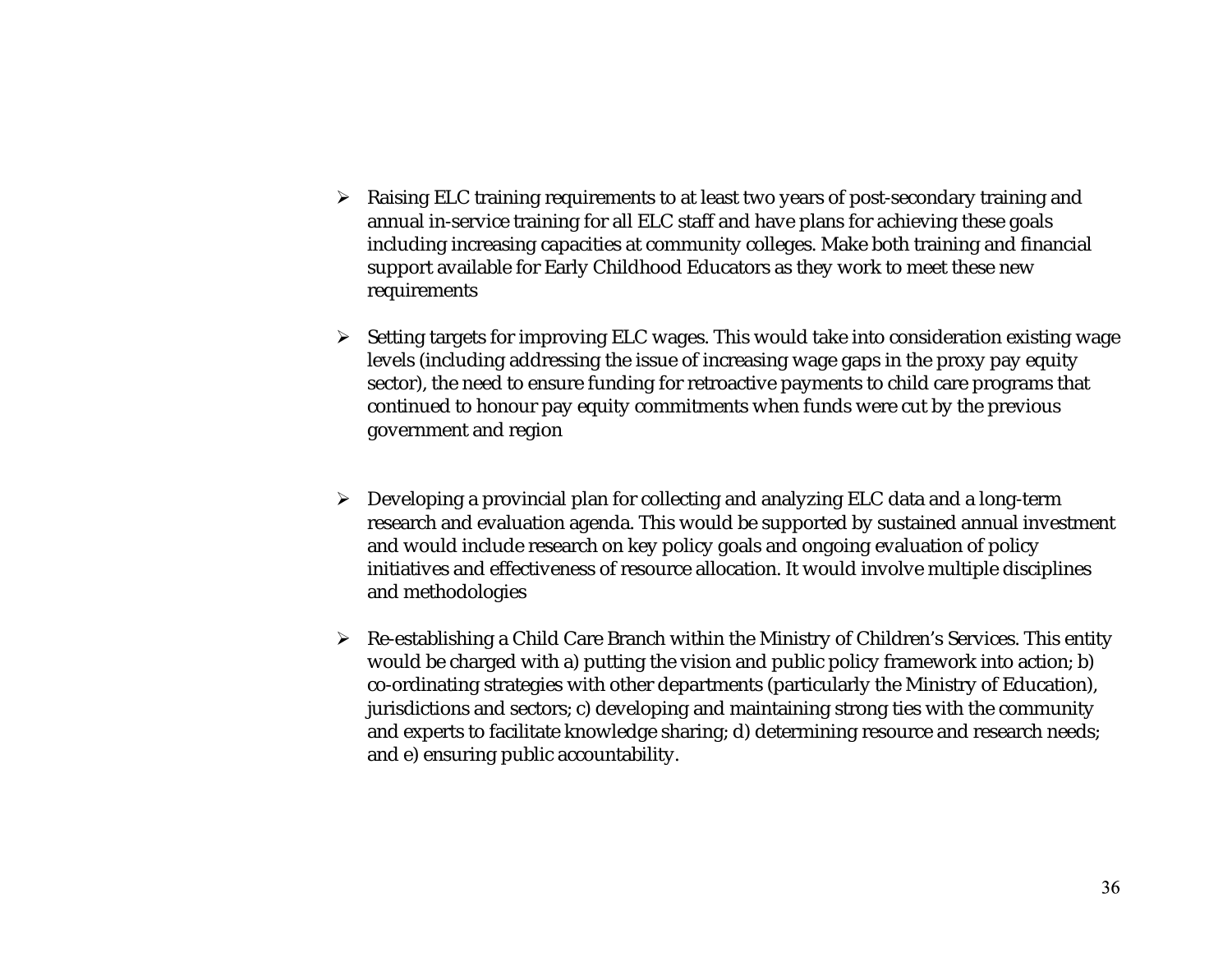- $\dagger$  **Third, the Ontario government must play a leadership role with the federal government and the other provinces and territories to move towards a national child care program.**
- **Fourth, the Ontario Government must take the following actions as immediate crisis control:**

#### **1. Funding actions**

- Designate 3/4 of the \$192 million federal dollars earmarked for early childhood development programs from the 2004-2005 ECDI to regulated not-for-profit child care
- $\blacktriangleright$   $\;$  In addition, replace the \$160 million cut from the annual provincial budget for regulated child care between 1995 and 2001 by the previous Tory government. These funds - \$144 million dollars from the federal government through the ECDI, \$30 million from the federal government through the Multilateral Framework agreement, and \$160 million new provincial dollars - will begin to stabilize current regulated, not-for-profit child care programs.

#### **2. Policy actions**

 Review the subsidy system and remove eligibility restrictions for student parents receiving OSAP, families with RRSPs and RESPs over \$5000 and parents looking for work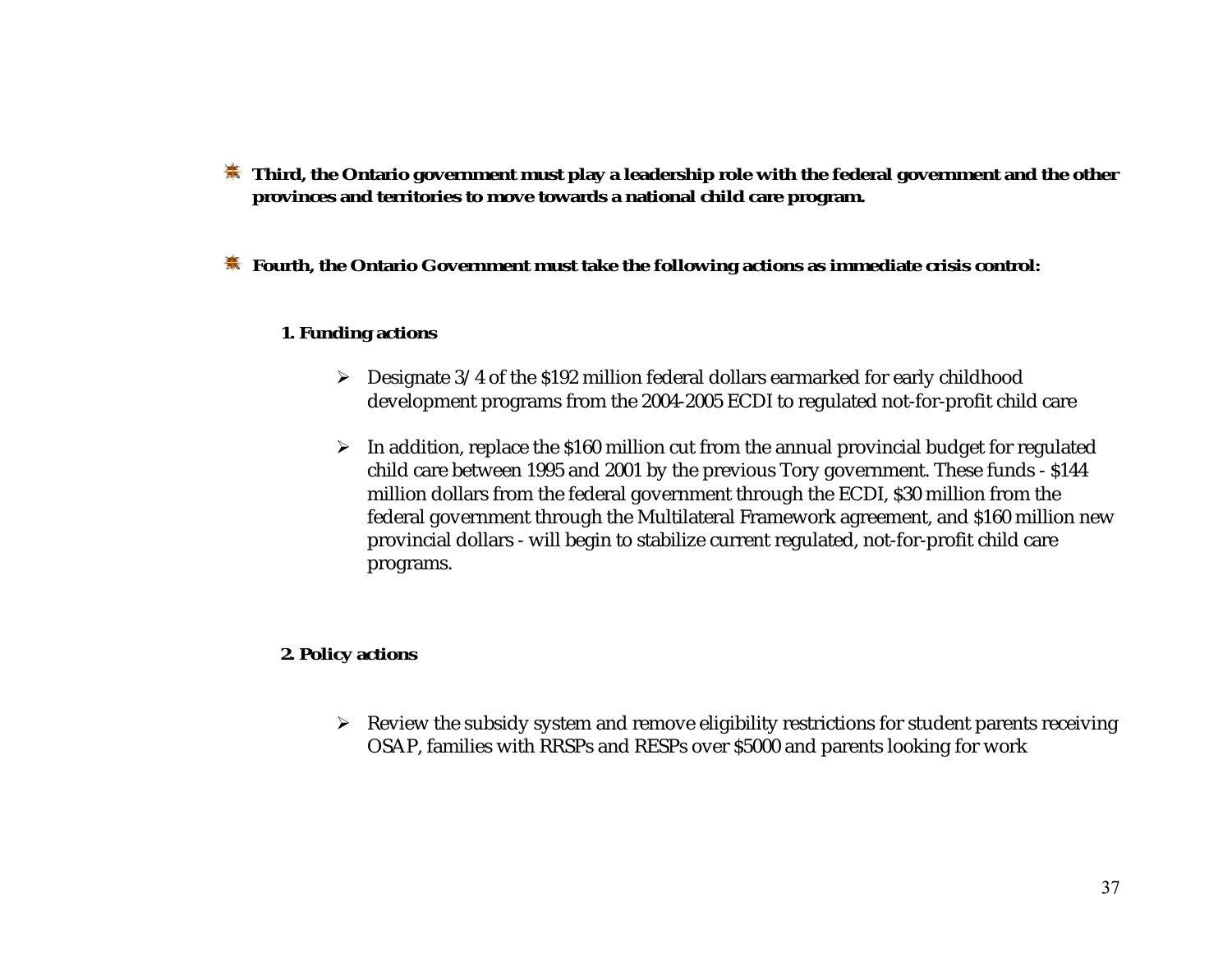- $\triangleright$  Amend the education funding formula to ensure that space for existing and new child care programs in schools is available to not-for-profit groups at no charge
- $\triangleright$   $\;$  Direct school boards to incorporate space for child care centres in every new school in the province. Fund wage enhancement grants (WEG) so that every person working in not-forprofit child care programs has a full WEG.

Making the right choice: Investing in high quality early learning and child care in Ontario. A Submission to the Standing Committee on Finance and Economic Affairs, Government of Ontario Coalition for Better Child Care, February 2004.)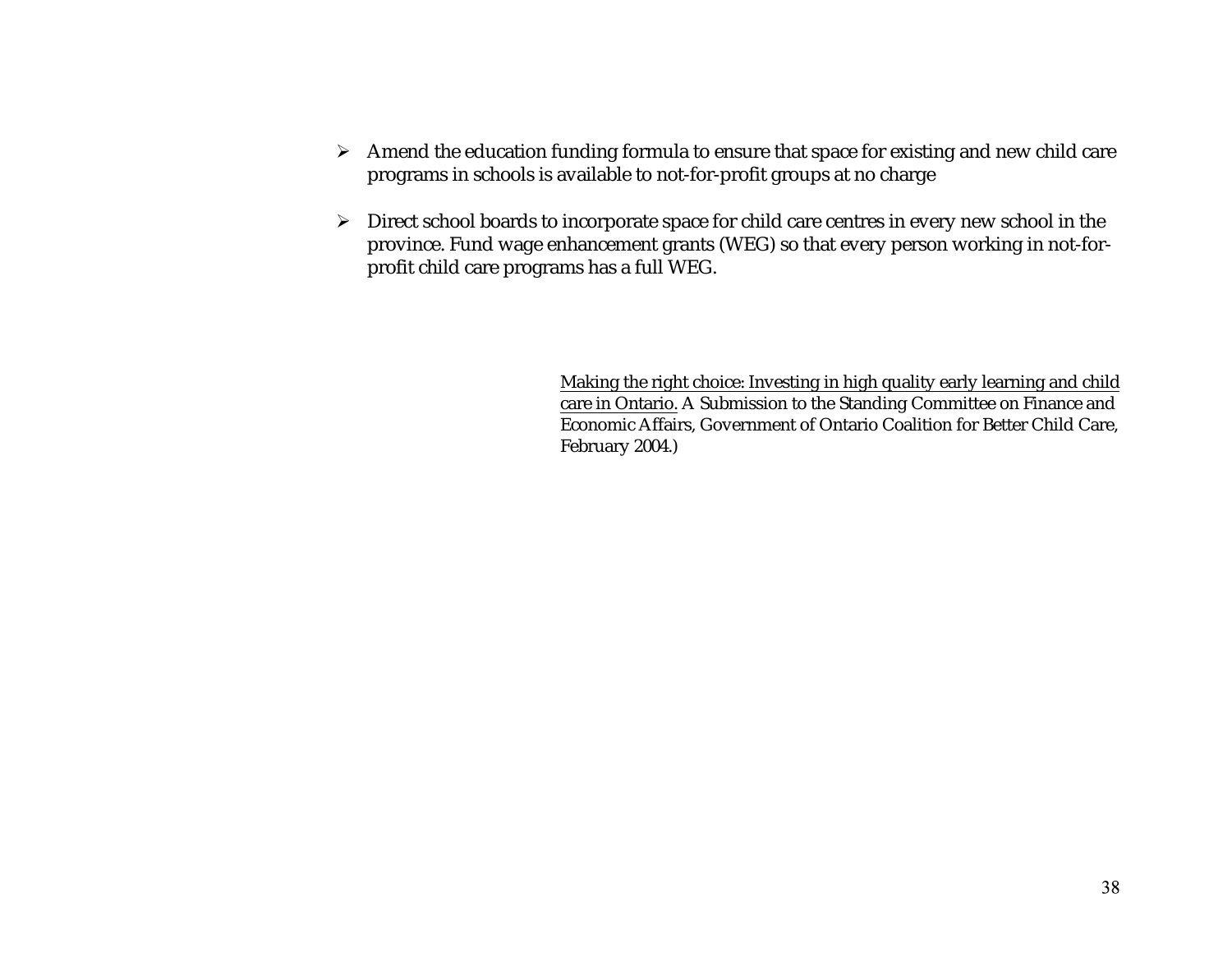# *The Health Sector*

The Ontario Women's Health Network (OWHN) recognizes that violence against women can only be reduced through the use of a broader definition of health, which focuses on the socio-environmental determinants of health. While much of the work on health and violence against women to-date has focused specifically on the traditional health care system, the OWHN stresses the need to expand this focus and direct funding to support community-based health and social services. Here are our recommendations:

- Violence against women needs to be acknowledged as an urgent public health concern and that a public health approach be adopted to ensure that the complex social interventions required to end violence against women are implemented
- $*$  Community-based organizations that are providing VAW services should receive organizational health dollars to link violence and women's health. Establish interministerial cooperation, with Health as a key Ministry. As the effects of violence are far reaching, a model that involves all government ministries is critical for desigining and implementing a comprehensive approach.
- $\ddot{\textbf{*}}$  More linkages should be supported within the health care system for addressing the issue of violence against women from a multi-disciplinary, cross-sectoral approach. Health care should participate in an integrated community response to violence against women and the provincial government should provide the funds and resources to ensure that this is supported.
- $\ddot{\textbf{*}}$  Ensure that all health programs and practices developed are designed to meet the diverse needs of all women in the community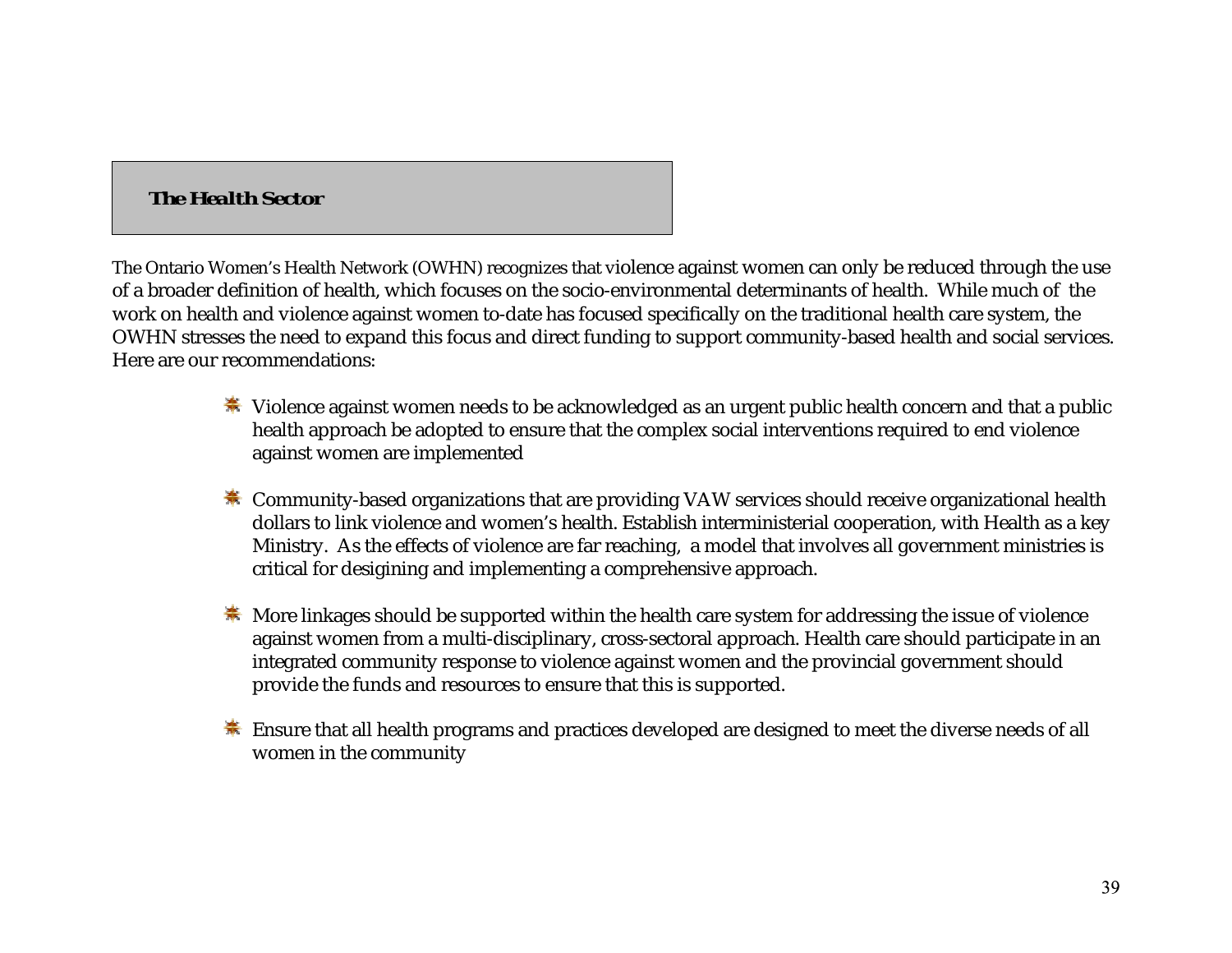- $\ddot{\textbf{*}}$  The provincial government should fund curriculum development to support the objective that violence against women and the appropriate structural understanding of the core causes, should be a mandatory component in medical and nursing school curriculum and continuing education for all health professionals
- **That hospital accreditation standards include sensitivity to issue of violence against women**
- **\*** That routine universal screening be adopted in all health care settings
- **\*** Provide funding for culturally accessible and multi-lingual VAW services that are based in the health care sector
- For the health care system to develop protocols that recognize the impact of violence against women on health care providers and professionals whether it is at the work-site or in their personal lives. Provide adequate funding to develop these protocols and the appropriate support services.

This section was written by Tekla Henderson, Provincial Director of the Ontario Women's Health Network.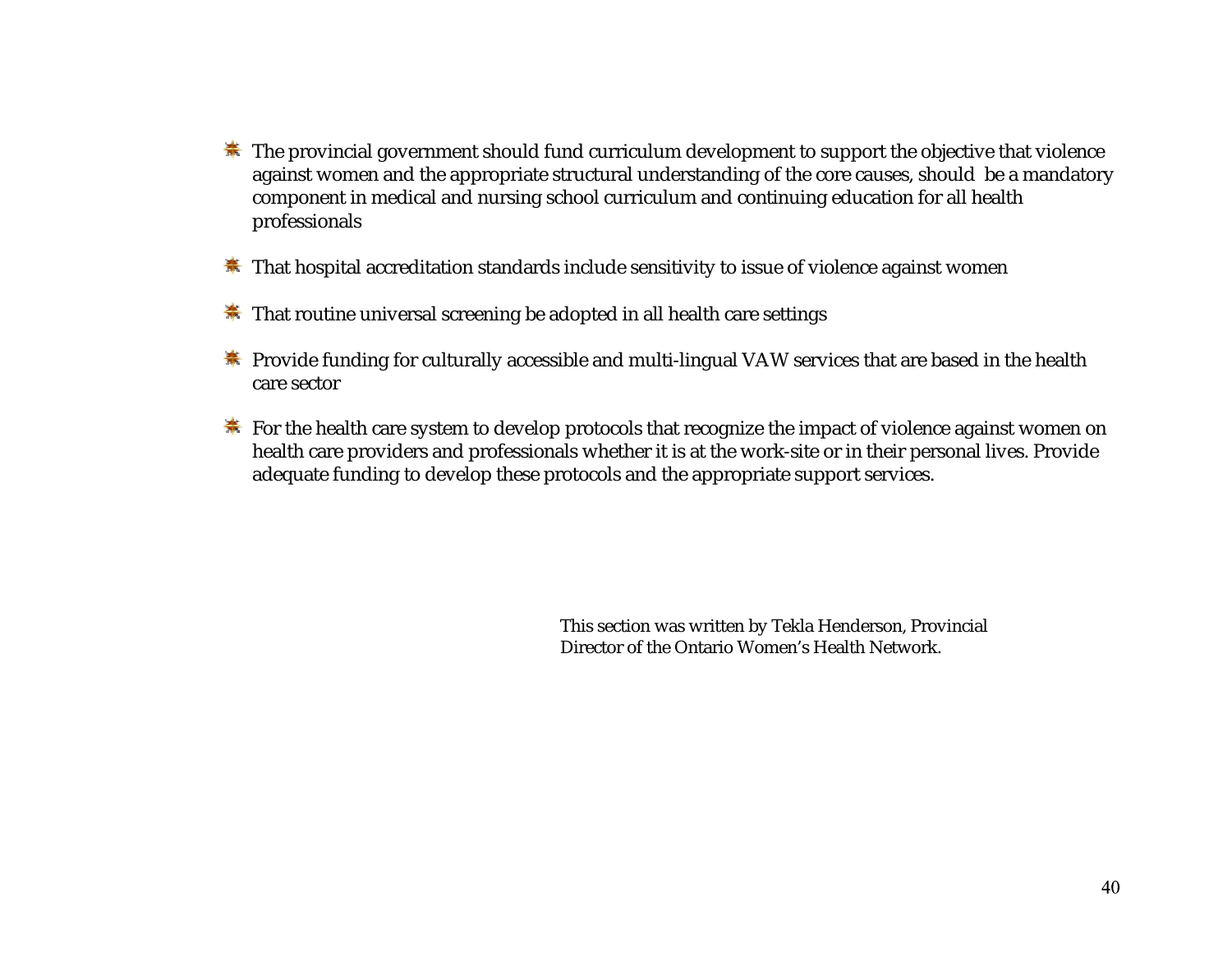# *Governmental Re-structuring of Women's Services*

Make Victims Justice Fund (VJF) available to address needs of women for independent, community-based services and supports.

If the VJF is not going to be open to permanent initiatives outside the criminal justice system, then the VAW strategy of the government must ensure that there is sustainable funding designated to implement VAW reforms.

Government must ensure that all VAW initiatives, policy, legislation and programs stem from an equality-based, gender analysis of violence against women.

The lead within the government, therefore, should be within the Ontario Women's Directorate (OWD) and the OWD must ensure that other Ministries adhere to an equality-based analysis within VAW programs under their administration. In recent years, OWD has not assumed the role first envisioned for it of advocating within government on behalf of women in Ontario and this must change so that women's equality becomes a priority for the province on all issues of concern to women, including violence against women. OWD must become more than a "resource" to government or a "tool" to support and explain unpalatable government policies that have negative impacts on women in Ontario.

This section was written by Eileen Morrow, Ontario Association of Interval and Transition Houses.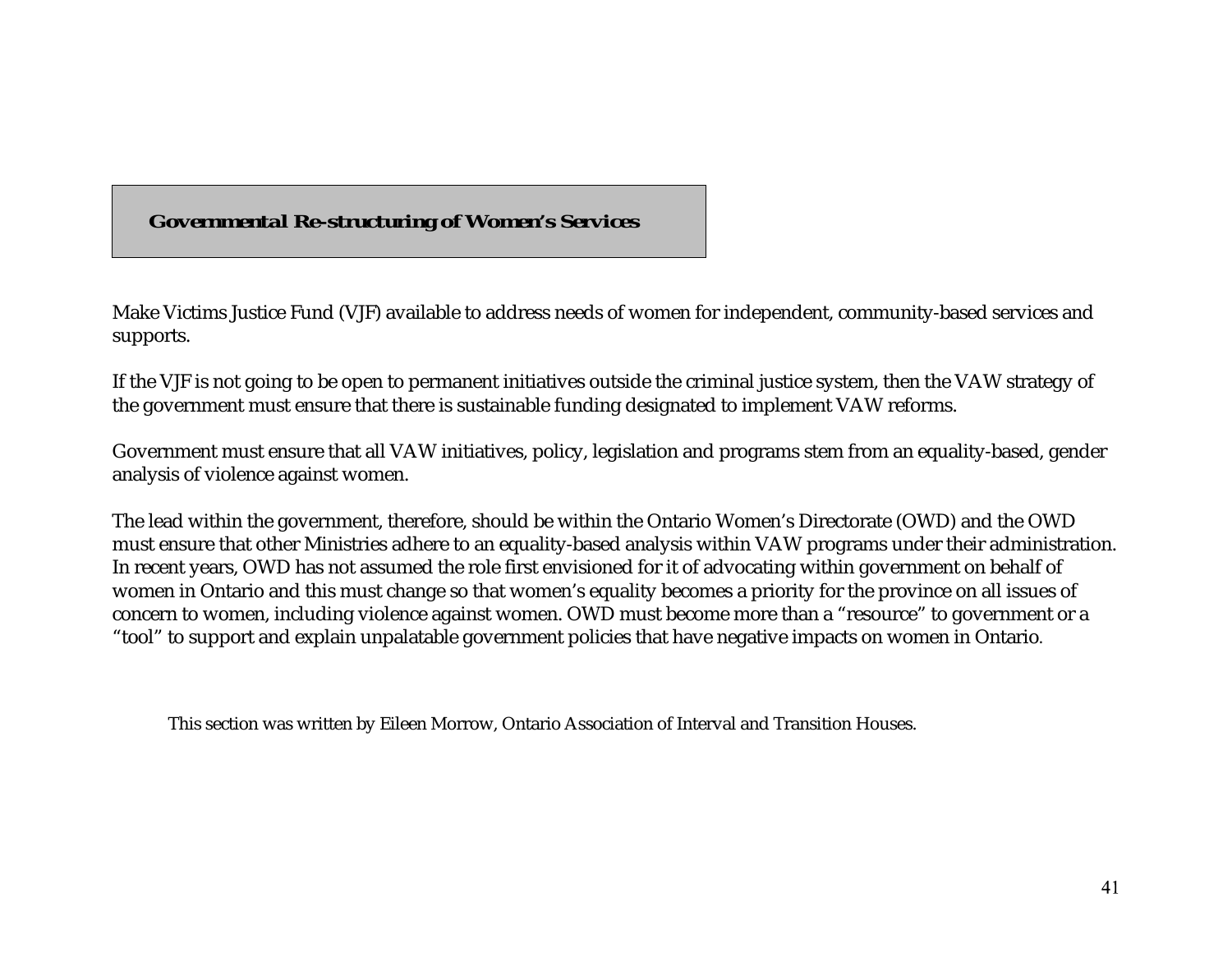#### *When we know that …*

- **W**omen are economically insecure and face many barriers to employment, education, and training within the context of inadequate income supports available
- **W**omen do not have the socio-environmental supports that they need to become economically secure such as affordable housing and childcare
- **Women are staying in shelters longer because they cannot find a place to live. Despite two sets of** provincial Coroner's Inquest recommendations that access to housing for women fleeing violence be improved, the opposite is in fact occurring. The "special priority" status definition for access to social housing has recently been broadened to include all forms of violence committed within any person's housing. In the absence of any increase in housing stock, this pits vulnerable groups against one another in a competition for basic needs and increases the likelihood of women returning to abuse, and quite possibly to their deaths (May/ Iles, 1998; Hadley, 2002).
- **Women lack access to training and education particularly when they have low incomes. When they** do find opportunities for upgrading, they most often have no one to care for their children while they attend training sessions or classes. Lack of subsidized childcare presents another barrier that prevents women from building new, independent lives free of violence (Please see Choose to Change This, OAITH November 2003, attached).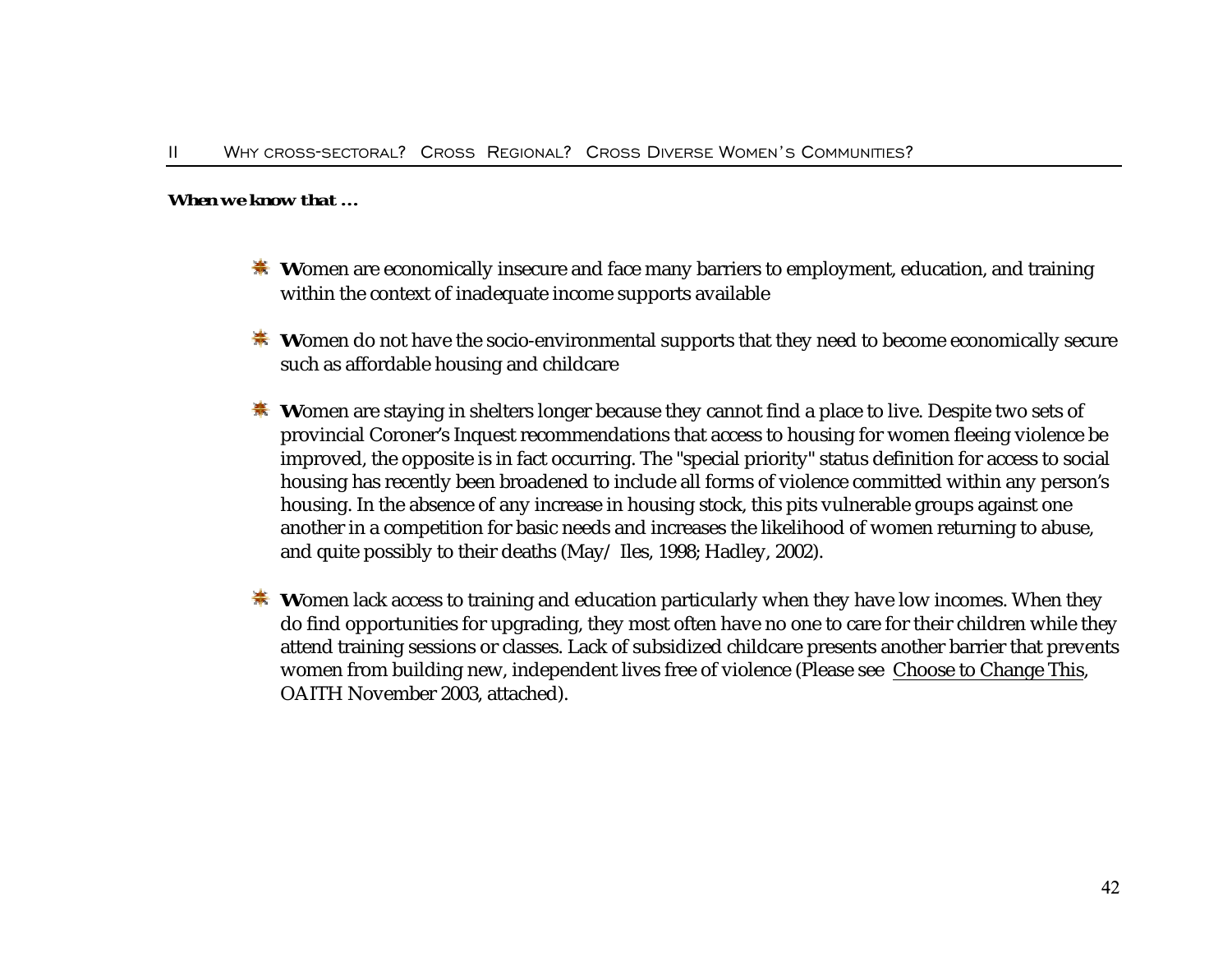- **Women lack access to the healthcare services and information that they need and these services are** not yet sensitive to the issues of abused women
- **Women experience workplace violence as: harassment, including physical/verbal/emotional attacks.** They experience domestic violence in the workplace. In all its forms, workplace violence is on the increase. Workplace violence has many causes. Government funding cuts to services and downsizing, together with corporate greed for maximum profits, creates workplaces where workers are overstressed. Women are often more at risk due to their location as front-line workers – receptionists, social workers, service providers, nurses, and teachers. Women workers are often the first point of contact for clients, patients or students that are angry and dissatisfied. Additionally, abused women are often working women. Women living in violent homes often carry the impact of violence to the workplace in the form of stress, absenteeism and job performance problems. Domestic violence can interfere with a woman's ability to obtain, perform or keep a job. Stalking, threats and violence follow them to work. The workplace can be the site of threats and assaults, - or of effective interventions that save lives. No women should have to fear losing her job because of domestic violence and/or workplace harassment.
- **W**omen have a constitutional right to fair and equal treatment under the law, that cannot be exercised if they have limited access to legal representation. With the legal aid system in a funding crisis, supports for women fleeing abuse are increasingly inadequate.
- **W**omen' protection through criminal law has been on hold for many years. The province has yet to implement the many, detailed recommendations of the Arlene May Coroner's Inquest Jury.
- **Women's fear for the safety of their children and fear that it will be compromised is one of the most** salient concerns of abused women. Abusers have successfully manipulated the Family Court system in order to maintain their control over the family.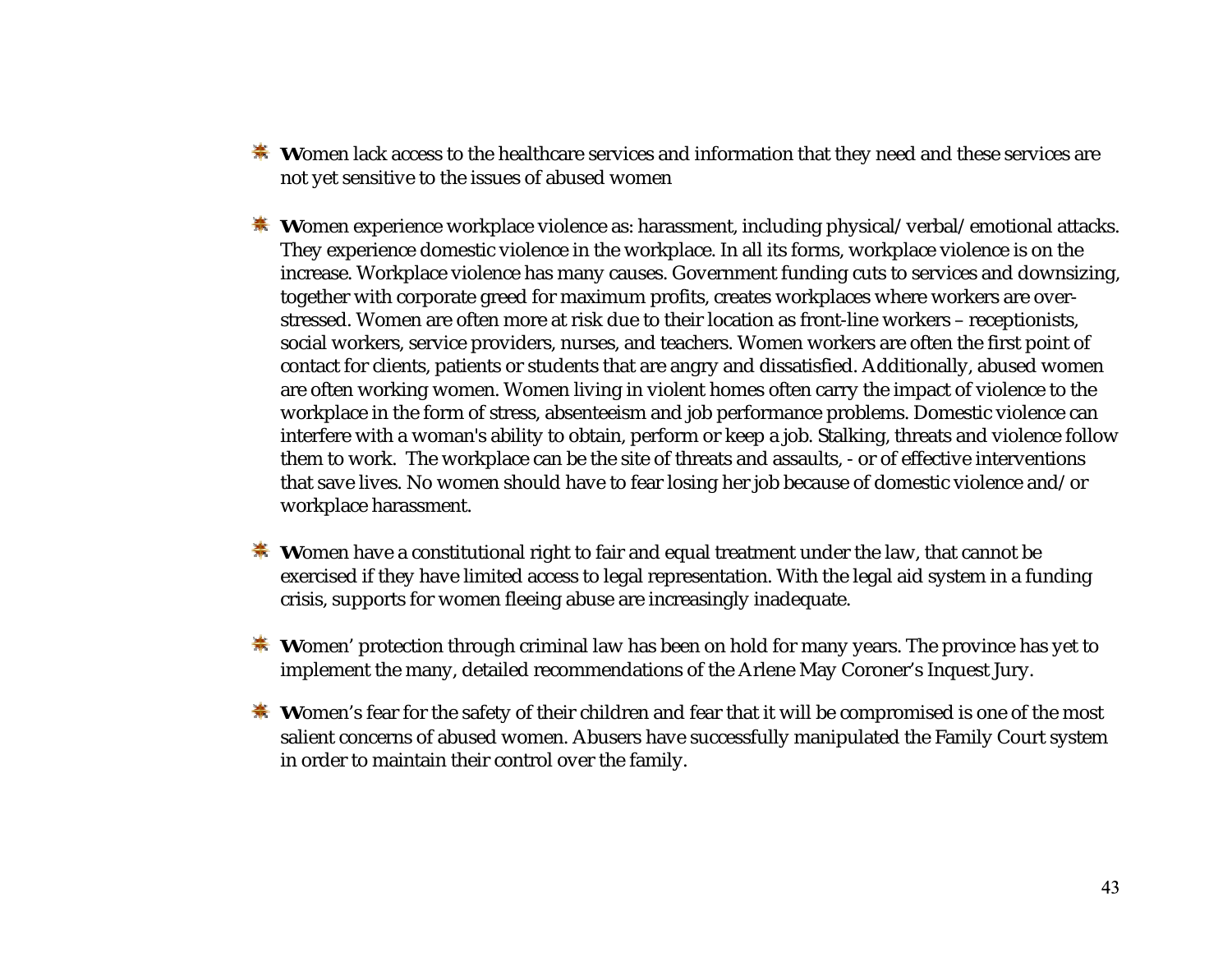- **W**omen are afraid to report abuse for fear of possible apprehension of their children
- **W**omen who are immigrants, refugees, and/or women of colour in our communities are at high risk of violence, because of the multiple and overlapping ways sexism, racism and socio-economic factors impact their lives. Many immigrant, refugee and women of colour face added oppression due to disabilities, sexuality, etc. Furthermore, immigrant, refugee and women of colour experience difficulties accessing information and support services to help [them] heal from violence. (Changing The Landscape - A Training Manual To Improve Services For Immigrant And Visible Minority Women Who Are Victims Of Violence. Meyer & Estable, Immigrant and Visible Minority Women Against Abuse. March 8, 2001).
- **W**omen who live in rural areas experience isolation and limited access to the justice system and social service agencies due to the geographical and cultural features of their environment. These features also impede the ability of justice systems and support agencies to provide essential services to abused women in a confidential, safe and appropriate manner. Rural women also deal with small town allegiances that make it difficult to report violence against them, and which make it difficult to maintain their confidentiality.
- **Women with disabilities experience the highest rate of personal violence whether at the hands of** spouses, partners, boyfriends, family members, caregivers, and strangers – of any group in our society today. Yet they experience multiple barriers to accessing the justice system, and find community services such as violence against women and sexual violence programs inadequately prepared to fully understand and meet their needs. They face disability services and disability support systems that don't clearly understand and effectively respond to the violence, and are all too commonly devalued and unsupported because of societal prejudice.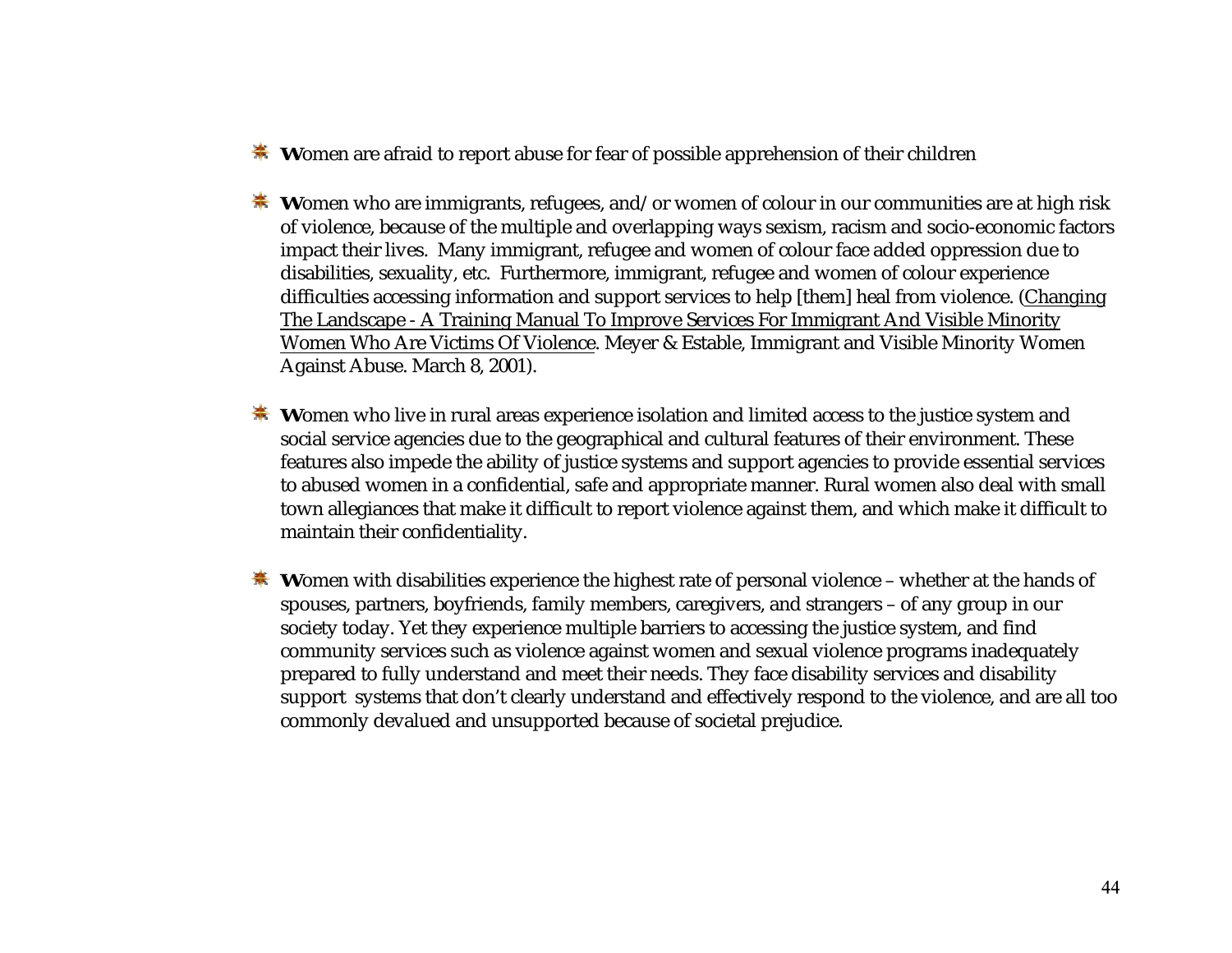- **W**omen who have no economic supports have no way of fleeing violent situations. Financial solvency is central to women's safety. Most women leaving abusive situations need adequate welfare and other social supports to re-build their lives and the lives of their children.
- **W**omen's decision to remain in or return to abusive relationships is influenced by: inadequate social assistance rates, and an ability to find adequate housing. There are long waits for subsidized housing and many women cannot afford market rental housing. The freeze on welfare rates makes it more and more difficult for women who are forced to go on welfare to survive. When they leave, they are finding it very difficult to survive; and women are driven to take drastic survival measures such as: eating less, using food banks, using shelter for food and clothing, going without medical and dental care, and giving children to the abuser. (Please see attached Report on Shelter Study in Choose to Change This, OAITH November 2003).
- **\*** Women who are younger or older experience multiple exclusions to accessing social and economic supports due to the specific barriers that exist for their community. Younger women experience much higher rates of violence than other groups of women – for example they are the victims of spousal homicide in greater numbers. Senior women are victimized more often by fraud, are abused by their children, purse snatchings, and are often very hesitant to report violence against them.
- **Women who are lesbians, bisexuals and transgendered do not have services that are knowledgeable** about their reality, and they face legal responses that are discriminatory
- **Women living in the north experience many barriers to accessing information and services and are** thus further isolated
- **W**omen do not just belong to one of these identities, but they have multiple identities and thus experience multiple barriers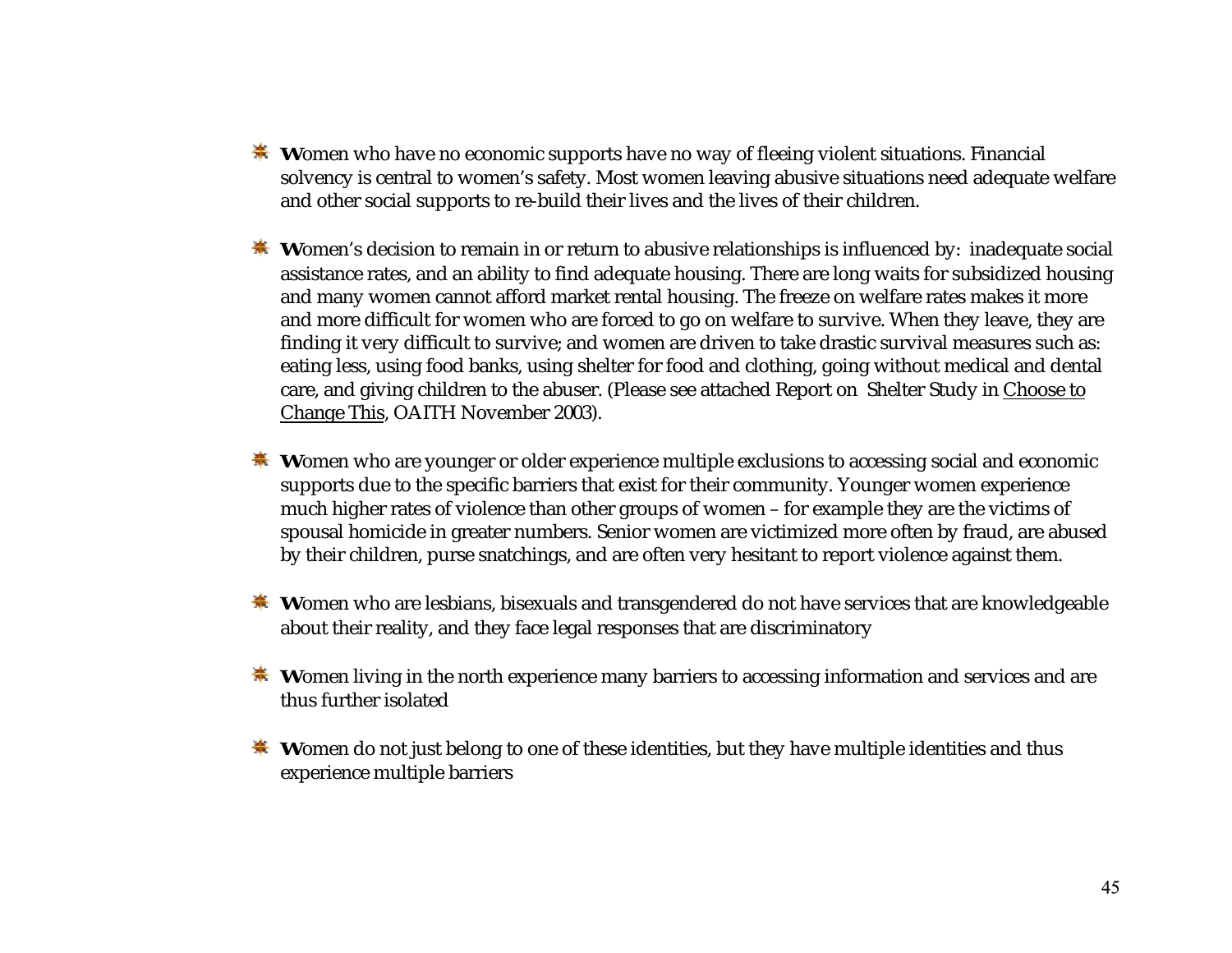#### **What is CSVAWSG?**

- CSVAWSG represents a wide variety of local and provincial women's groups who have come together to develop a response to the issue of violence against women, one that identifies the priorities for all the key sectors involved with the issue.
- The CSVAWSG has a province-wide scope and mandate and includes representation from three key areas: **regional** representation; representation from all **key sectors** concerned with violence against women; and **specific women's communities** experiencing multiple barriers to inclusion, (i.e. immigrant women and women with disabilities).
- We aim to work towards social, political and economic justice for all women through broad social policy and systemic change.
- - Our mandate is to develop and present a comprehensive approach to addressing the issue of violence against women, carefully considering the root causes and examining the issues in all their layers of complexity. The best ways to realize a comprehensive strategy of this nature is to bring all sectors together who are concerned with violence against women, and thus with women's equality issues. Collectively we will continue to develop a long term approach that synthesizes the key priorities of all the relevant sectors, working towards the development of a consistent approach that addresses the root causes of violence against women.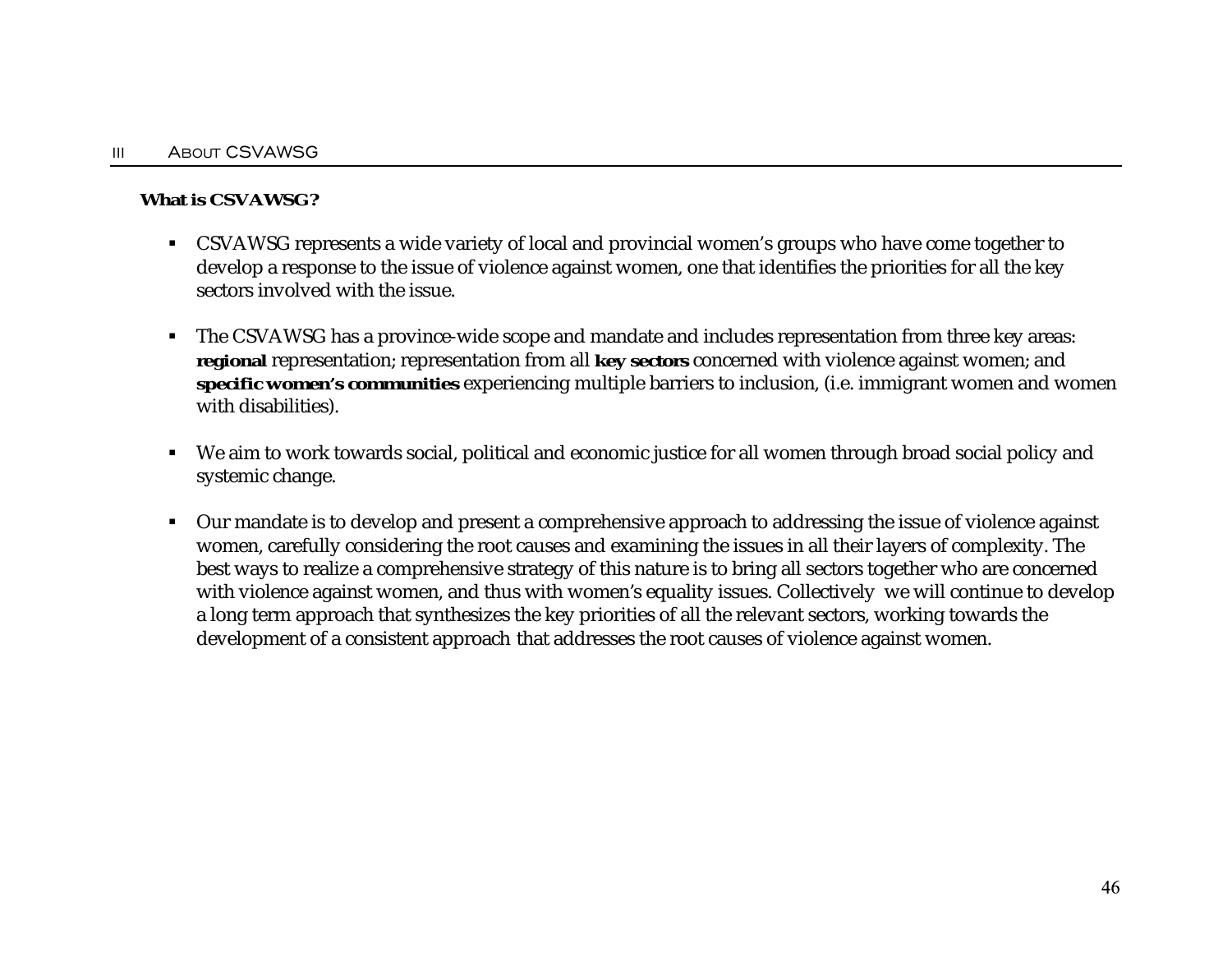### **What has CSVAWSG done so far?**

- A cross-section of women's groups came together in Fall 2000 in reaction to a rash of murders against women by their male partners
- A document called **Emergency Measures** was developed by the group. This document presented a provincial strategy outlining specific policy and program reforms that were aimed at protecting women from violence. The Emergency Measures document asked policy makers to think more strategically beyond women's services.
- The central theme of CSVAWSG is that a provincial strategy needs to refocus VAW policy, funding and resources in a more holistic, cross sectoral approach that recognizes the need for social and economic supports for women and women's services
- It also emphasizes that the law and order response that was pursued and supported by the past Conservative provincial government does not work
- The campaign of 2000, brought groups together to support and push for the recommendations outlined in the Emergency Measures document. A lobby was conducted launching the CSVAWSG campaign. All parties, with the exception of the ruling Conservative government, signed on to the principles of the document .
- -Due to the success of this campaign, the group became formalized in March 2003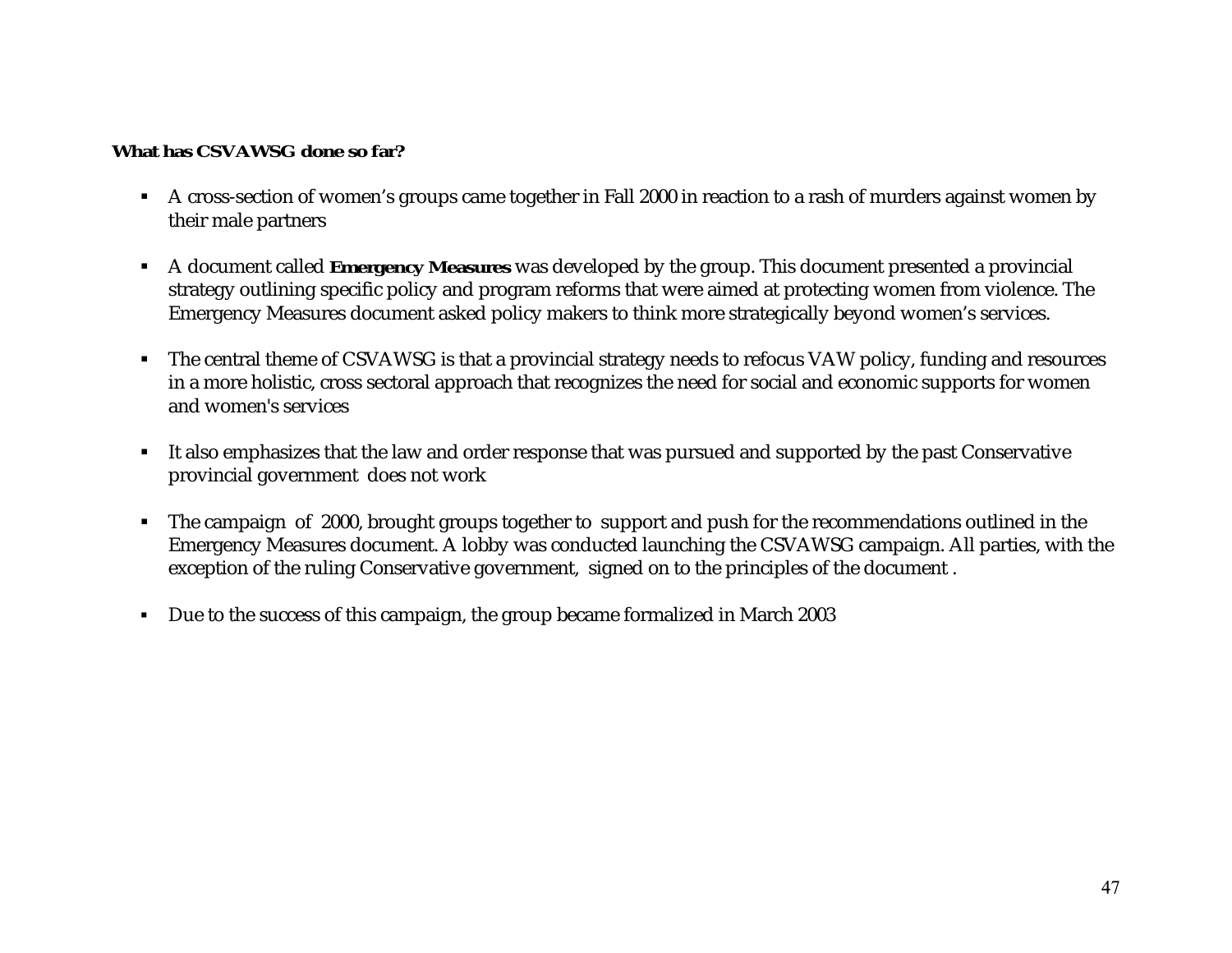#### **Reference Notes**

Arlene May Coroner's Inquest, Jury's Verdict and Recommendations, Ontario Women's Justice Network, July 1998 Kimberley Rogers inquest.

Changing The Landscape - A Training Manual To Improve Services For Immigrant And Visible Minority Women Who Are Victims Of Violence. Meyer & Estable, Immigrant and Visible Minority Women Against Abuse. March 8, 2001.

Choose to Change This, Ontario Association of Interval and Transition Houses, November 2003.

Emergency Measures for Women and Children In the Fall 2000 Legislative Session, written by Pam Cross, Punam Khosla, and Beth Jordan.

Hadley Inquest Jury Recommendations, Ontario Women's Justice Network, February 20, 2002.

Making the right choice: Investing in high quality early learning and child care in Ontario. A Submission to the Standing Committee on Finance and Economic Affairs, Government of Ontario Coalition for Better Child Care, February 2004.

Policy & Guidelines on Disability & The Duty to Accommodate, Ontario Human Rights Commission, November 23, 2000.

Preliminary report submitted by the Special Rapporteur on violence against women. United Nations 22 November 1994.

Taking Responsibility for Homelessness: An Action Plan for Toronto. Anne Golden. 1999.

Task Force on the Health Effects of Woman Abuse, September 2000.